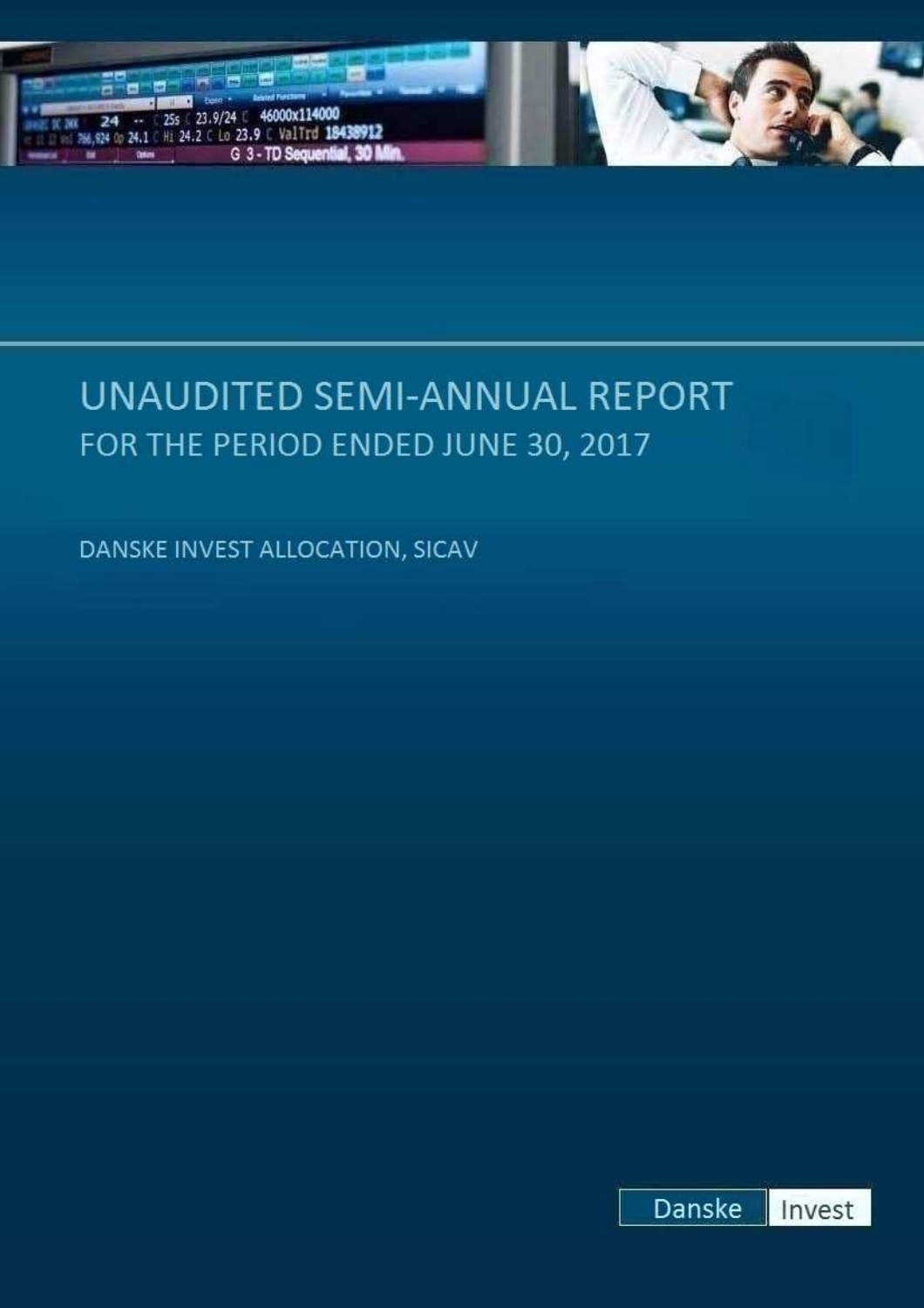# DANSKE INVEST ALLOCATION Société d'Investissement à Capital Variable

Unaudited Semi-Annual Report

as at June 30, 2017

R.C.S B82717

The Prospectus and the relevant KIID (Key Investor Information Document) should be read in their entirety before making any investments in the Shares. Subscriptions can only be placed after the relevant KIID has been made available and on the basis of the current Prospectus accompanied by the most recent annual report, including audited financial statements and semi-annual reports of the Fund, if any. Such reports are deemed to be an integral part of the Prospectus.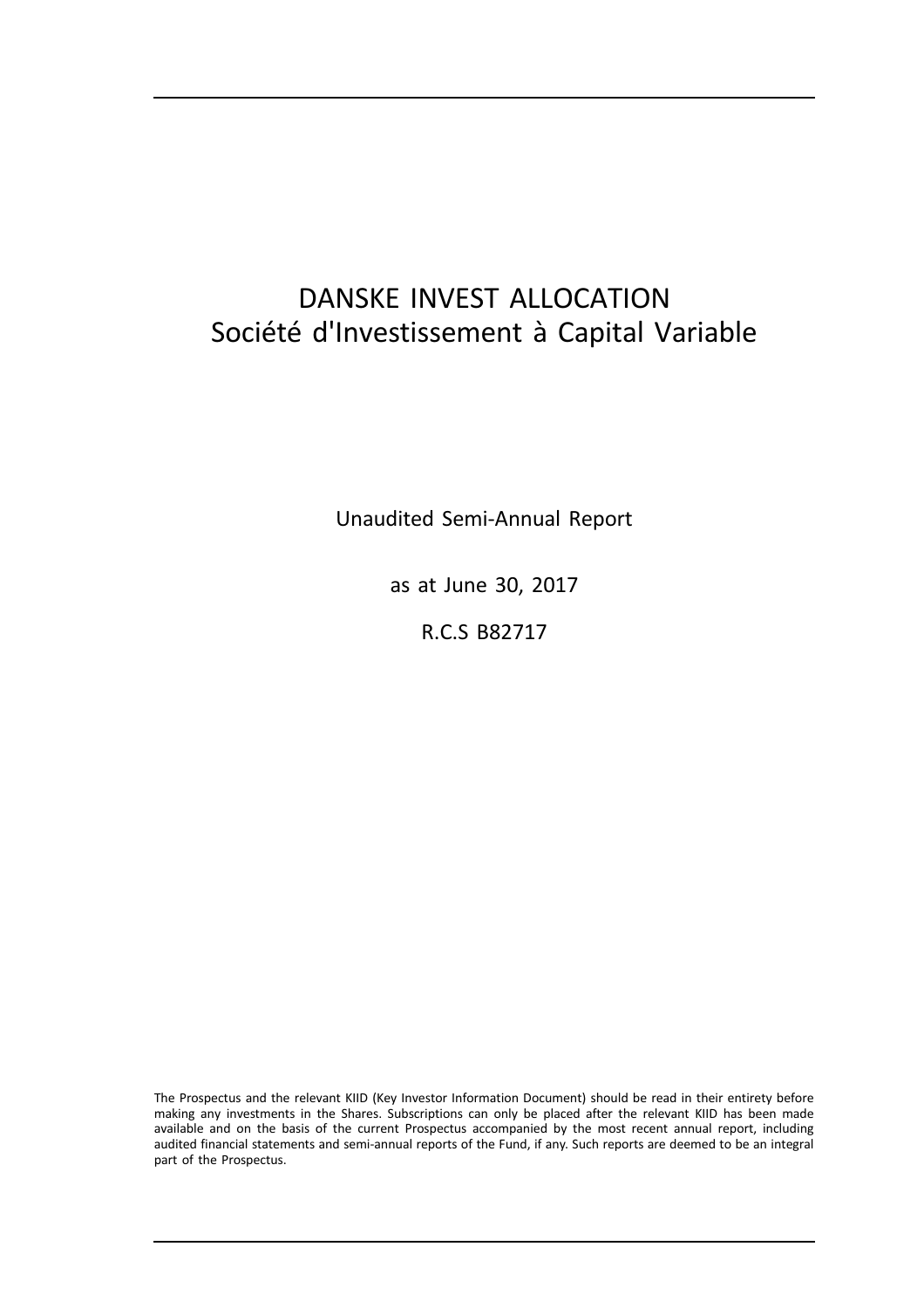## Table of contents

|                                                                               | Page           |
|-------------------------------------------------------------------------------|----------------|
| <b>Management and Administration</b>                                          | 4              |
| <b>Information to Shareholders</b>                                            | 5              |
| <b>Remuneration Policy</b>                                                    | $\overline{7}$ |
| <b>Unaudited Statement of Net Assets</b>                                      | 8              |
| <b>DYNAMIC</b>                                                                |                |
| Statement of Investments                                                      | 11             |
| Geographical and Economic Portfolio Breakdowns<br><b>EQUITY OPPORTUNITIES</b> | 13             |
| Statement of Investments                                                      | 14             |
| Geographical and Economic Portfolio Breakdowns                                | 15             |
| <b>JUNE BALANCED</b>                                                          |                |
| Statement of Investments                                                      | 16             |
| Geographical and Economic Portfolio Breakdowns                                | 17             |
| <b>JUNE DEFENSIVE</b>                                                         |                |
| Statement of Investments                                                      | 18             |
| Geographical and Economic Portfolio Breakdowns                                | 19             |
| <b>JUNE MODERATE</b>                                                          |                |
| Statement of Investments                                                      | 20             |
| Geographical and Economic Portfolio Breakdowns                                | 21             |
| <b>JUNE MODERATE SHORT</b>                                                    |                |
| Statement of Investments                                                      | 22             |
| Geographical and Economic Portfolio Breakdowns                                | 23             |
| <b>JUNE OPPORTUNITY</b>                                                       |                |
| Statement of Investments                                                      | 24             |
| Geographical and Economic Portfolio Breakdowns                                | 25             |
| <b>JUNE PROGRESSIVE</b>                                                       |                |
| Statement of Investments                                                      | 26             |
| Geographical and Economic Portfolio Breakdowns                                | 27             |
| <b>STABLE INCOME</b>                                                          |                |
| Statement of Investments                                                      | 28             |
| Geographical and Economic Portfolio Breakdowns                                | 35             |
| Notes to the Unaudited Financial Statements                                   | 36             |
| <b>Unaudited Appendix</b>                                                     | 49             |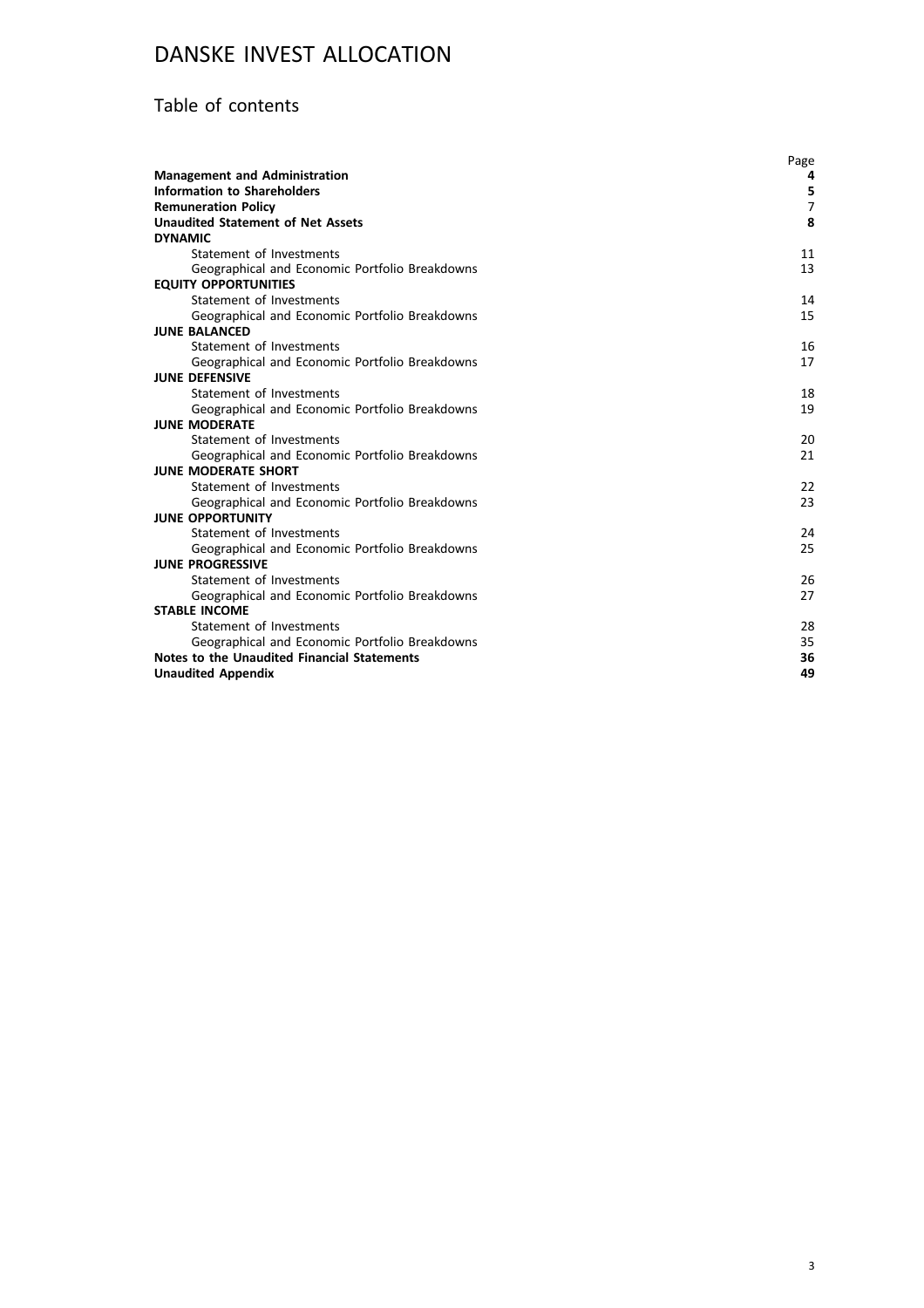### Management and Administration

### **BOARD OF DIRECTORS OF THE FUND**

Robert Bruun MIKKELSTRUP (Chairman) Head of Investment Risk and Implementation of Wealth Management Danske Bank A/S 2800 Kgs. Lyngby Denmark

Salla KOMULAINEN (appointed as of June 14, 2017) Independent Director 52, rue de Rodenbourg L-6950 Olingen Grand Duchy of Luxembourg

Jan Stig RASMUSSEN (appointed as of June 14, 2017) Independent Director 11, rue de Wecker L-6795 Grevenmacher Grand Duchy of Luxembourg

Morten RASTEN Managing Director Danske Invest Management A/S 2800 Kgs. Lyngby Denmark

### **MANAGEMENT COMPANY**

Danske Invest Management Company 13, rue Edward Steichen L-2540 Luxembourg Grand Duchy of Luxembourg

#### **BOARD OF DIRECTORS OF THE MANAGEMENT COMPANY**

Morten RASTEN (Chairman) Managing Director Danske Invest Management A/S 2800 Kgs. Lyngby Denmark

Lone Larsson HESTNES Managing Director Danske Capital AS Oslo Norway

Thomas Borg DIDERIKSEN Managing Director Danske Bank International S.A. Luxembourg Grand-Duchy of Luxembourg

#### **DEPOSITARY BANK AND PRINCIPAL PAYING AGENT**

RBC Investor Services Bank S.A. 14, Porte de France L-4360 Esch-sur-Alzette Grand Duchy of Luxembourg

#### **INVESTMENT MANAGERS**

Danske Bank A/S Parallelvej 17 2800 Kgs. Lyngby Denmark

Danske Capital AB 16, Kungsträdgårdsgatan SE-111 47 Stockholm Sweden

#### **CABINET DE RÉVISION AGRÉÉ**

Deloitte Audit, *Société à responsabilité limitée* 560, rue de Neudorf L-2220 Luxembourg Grand Duchy of Luxembourg

#### **CENTRAL ADMINISTRATION AGENT AND REGISTRAR AGENT**

RBC Investor Services Bank S.A. 14, Porte de France L-4360 Esch-sur-Alzette Grand Duchy of Luxembourg

### **REGISTERED OFFICE**

13, rue Edward Steichen L-2540 Luxembourg Grand Duchy of Luxembourg

#### **DOMICILIARY AGENT**

Danske Invest Management Company 13, rue Edward Steichen L-2540 Luxembourg Grand Duchy of Luxembourg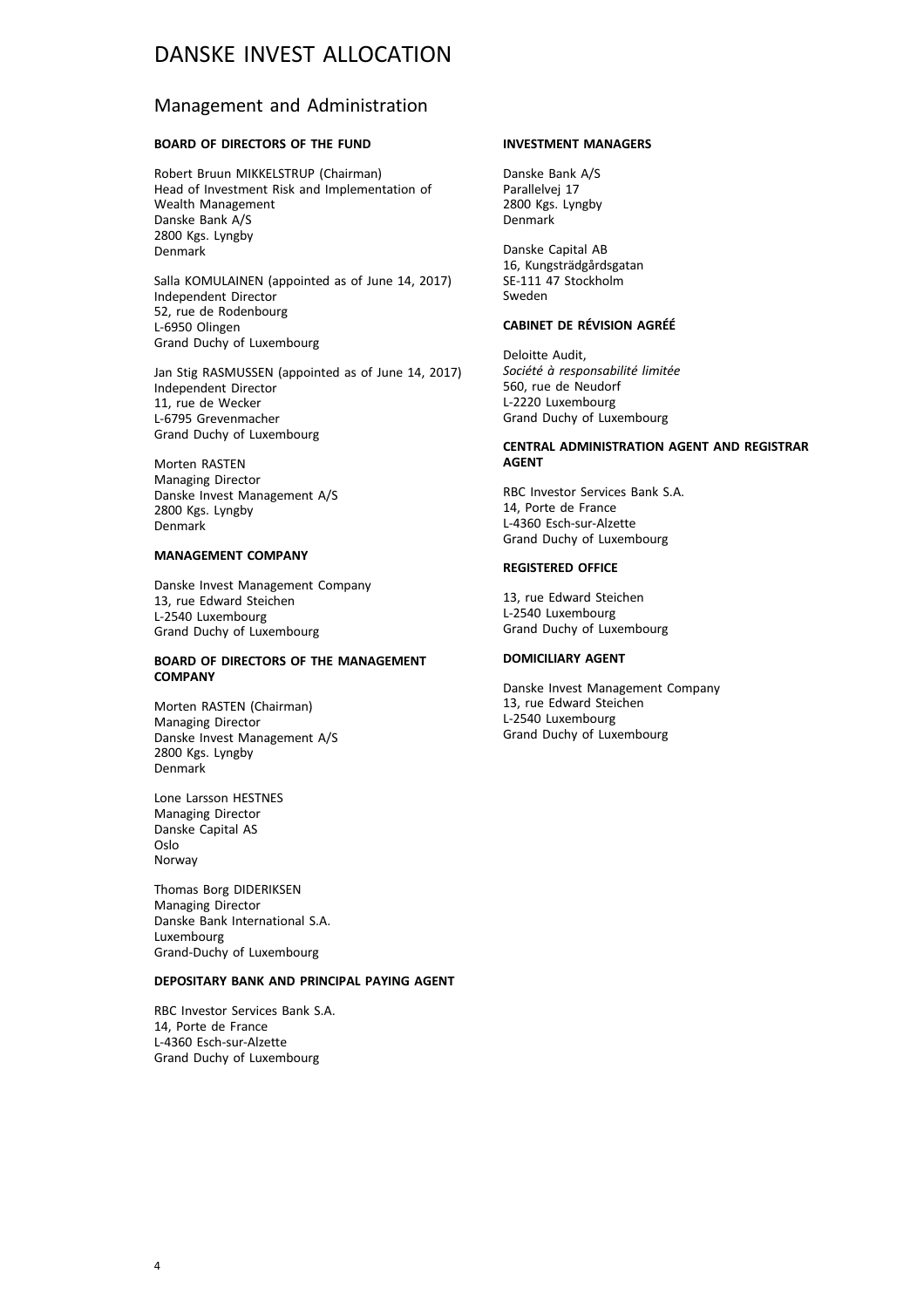### Information to Shareholders

Information about the Net Asset Value of the shares of each Sub-Fund and about the subscription and redemption prices is available at all times at the registered office of the Fund.

Copies of the annual report, including audited financial statements and semi-annual reports may be obtained by holders of shares from the registered office of the Fund.

A detailed schedule of portfolio changes is available free of charge upon request at the registered office of the Fund.

#### **Significant events during the first half-year 2017:**

#### **Board of Directors**

#### **The Annual General Meeting of Danske Invest Allocation took place on March 7, 2017.**

The General Assembly noted the expiry of the mandate for all the current Board Members as of March 7, 2017 and noted that there is no remuneration fee for Board Members from Danske Bank Group. The General Assembly elected the following Board Members - Mr. Robert Mikkelstrup, Mr. Morten Rasten and Mr. Henrik Rye Petersen for a one year period until the next Annual General Meeting which will be held in 2018.

The current external auditor Deloitte Audit S.à.r.l. was re-elected for another one year term until the next Annual General Meeting which will be held in 2018.

#### **Extraordinary General Meeting**

An Extraordinary General Meeting of Danske Invest Allocation took place on June 14, 2017 whereupon the General Assembly approved the appointment of two new directors - Mr. Jan Stig Rasmussen and Mrs. Salla Komulainen- to the Board. It was approved that these two independent Board Members receive a remuneration of EUR 8,000 each per annum (excluding VAT) covering the attendance of up to four quarterly board meetings per calendar year and additional board meetings will be compensated with up to EUR 2,500 per meeting.

The General Assembly re-elected Mr. Robert Mikkelstrup and Mr. Morten Rasten to the Board and noted that there is no remuneration fee for Board Members from Danske Bank Group.

#### **Related mandates held by the current Board of Directors of Danske Invest Allocation**

**Mr. Robert Mikkelstrup** has the following mandates in addition to the Director mandate and Chairman of Danske Invest Allocation.

Board membership: Danske Invest SICAV and Danske Invest SICAV-SIF (Luxembourg.)

**Mr. Jan Stig Rasmussen** (Independent Director) has the following related mandates in addition to the Director mandate of Danske Invest Allocation.

Board membership: Danske Invest SICAV and Danske Invest SICAV-SIF (Luxembourg.)

**Mrs. Salla Komulainen** (Independent Director) has the following related mandates in addition to the Director mandate of Danske Invest Allocation.

Board membership: Danske Invest SICAV and Danske Invest SICAV-SIF (Luxembourg.)

**Mr. Morten Rasten** has the following mandates and engagements in addition to the Director mandate of Danske Invest Allocation.

Board membership: Danske Invest Fund Management Ltd (Finland), Danske Capital AB (Sweden), Danske Capital AS Norway, Danske Invest SICAV SIF, Danske Invest SICAV and Danske Invest Management Company (Luxembourg). Management position: Managing Director in Danske Invest Management A/S (Denmark)

#### **Danske Invest Allocation Prospectus June 2017**

A revised Prospectus was filed to the CSSF in April 2017 in order to include a section on Securities Financing Transaction Regulation and some updates to the W Share Classes. The CSSF issued the visa stamped Prospectus on July 7, 2017 and the main changes to the Prospectus are listed below:

- . Implementation of new disclosures as required by the Securities Financing Transaction Regulation (SFTR);
- . Alignment of clean Share Class (W) description to the Danske Invest SICAV Prospectus;
- . Clarification of Class I and YI description to ensure institutional investors investing assets of their discretionary clients can use these classes;
- . In section 22.1(f), the maximum fee level is increased from 0.40% to 0.50% since the new W Share Class has an Operating and Administrative fee of maximum 0.50%. The fee for other Share Classes will however not increase. These fee levels are set out in the Sub-Fund appendices and will hence remain unchanged;
- . In Chapter 24.3 the exercise of voting rights is changed to reflect that the DIMC will be authorised to vote for the funds' holdings and that DIMC is authorised to delegate voting to Danske Bank A/S;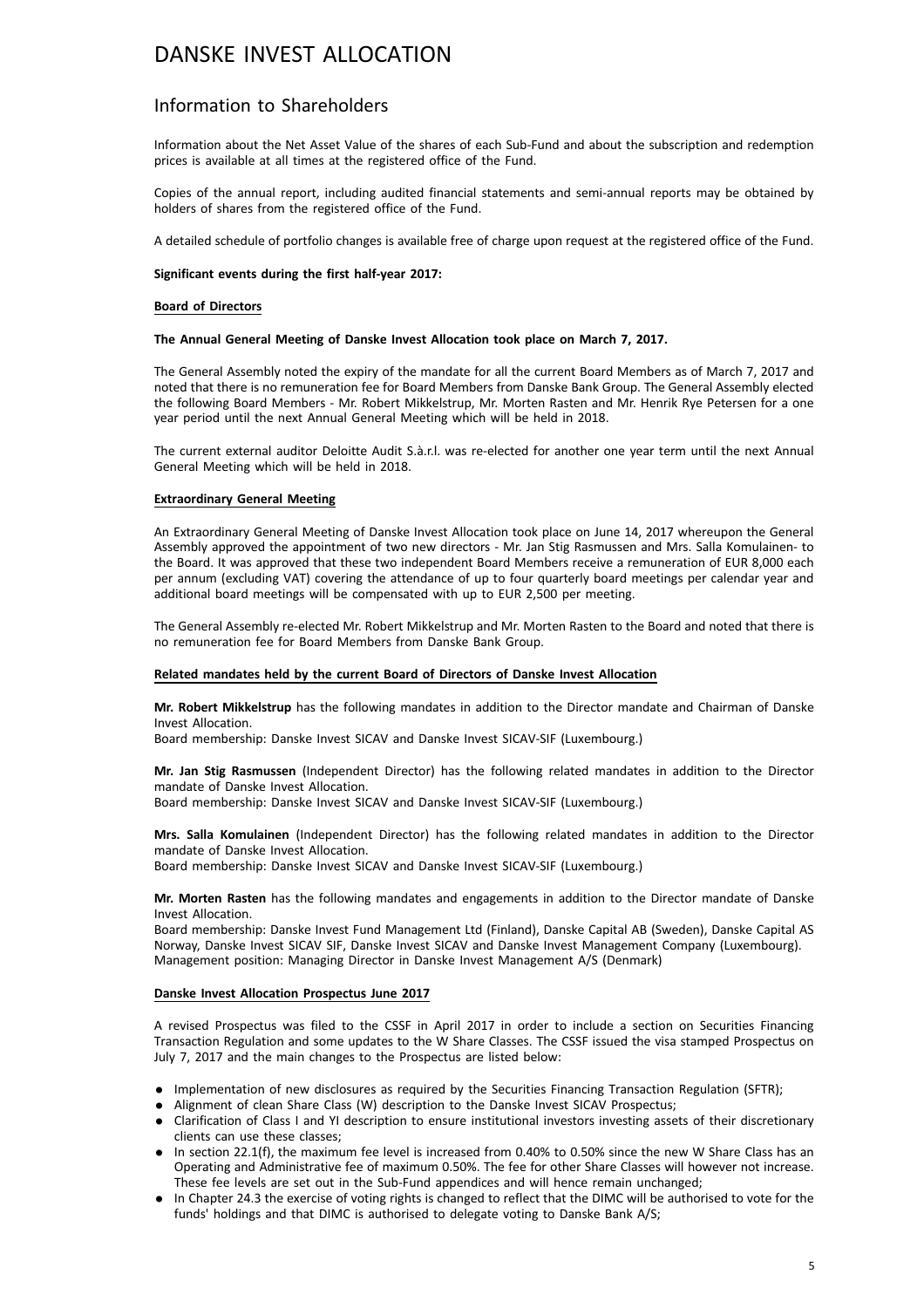### Information to Shareholders (continued)

- . The Operating and Administrative Expenses of the Sub-Fund Stable Income Class W p is increased from 0.40% to 0.50%. At the time of filing this Prospectus to the CSSF, this Share Class is not yet launched, hence this change does not impact any shareholders;
- . Due to a full redemption in the PM Share Class in the Equities Opportunities Sub-Fund, the PM Share Class is removed from the Prospectus;
- . Change the investment horizon as follows in the following Sub-Funds:
	- . Dynamic, from 6 to 5 years
	- . Stable Income, from 5 to 3 years
	- . Equity Opportunities, from 8 to 5 years.

### **Launch of new Share Class - Stable Income class W p**

The Share Class W p (ISIN Code LU1555306692) in the Stable Income Sub-Fund was launched on June 21, 2017 (initial subscription date) at the initial issue price of EUR 33.005.

#### **Danske Invest Allocation - Notification in the UK**

The two Sub-Funds Dynamic and Stable Income were duly notified for marketing in the UK on March 29, 2017. A facilities agent agreement with Danske Bank A/S London as a facilities agent was signed in March 2017 as this is a requirement for the marketing of the two Danske Invest Allocation Sub-Funds Dynamic and Stable Income in the UK.

#### **KIID**

All the Key Investor Information Documents - the KIIDs - are available and published on the website www. danskeinvest.com.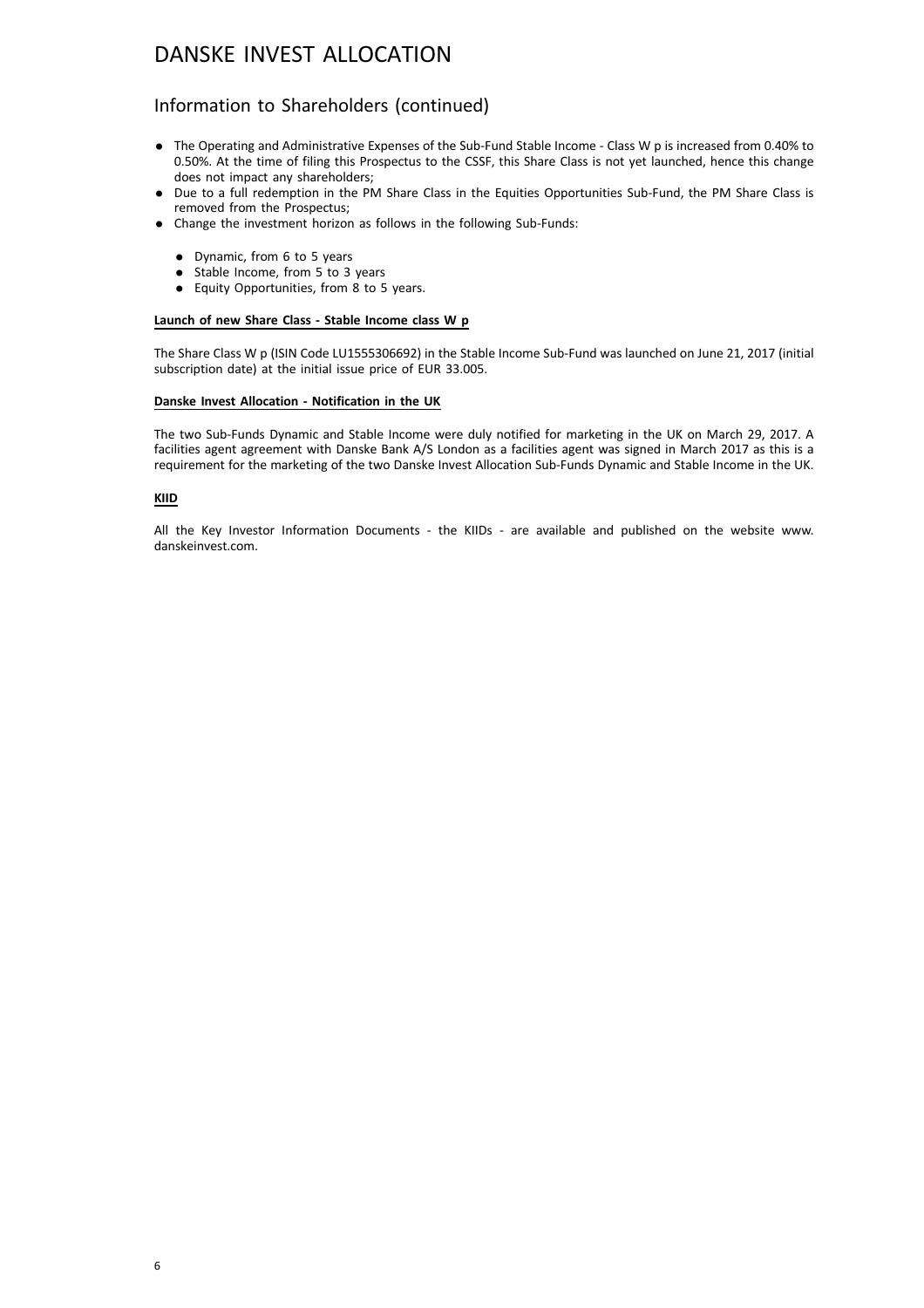## Remuneration Policy (Unaudited)

The Management Company adopted a remuneration policy on May 11, 2016 and it was updated again on July 22, 2016 and the current remuneration policy is available on the website www.danskeinvest.lu.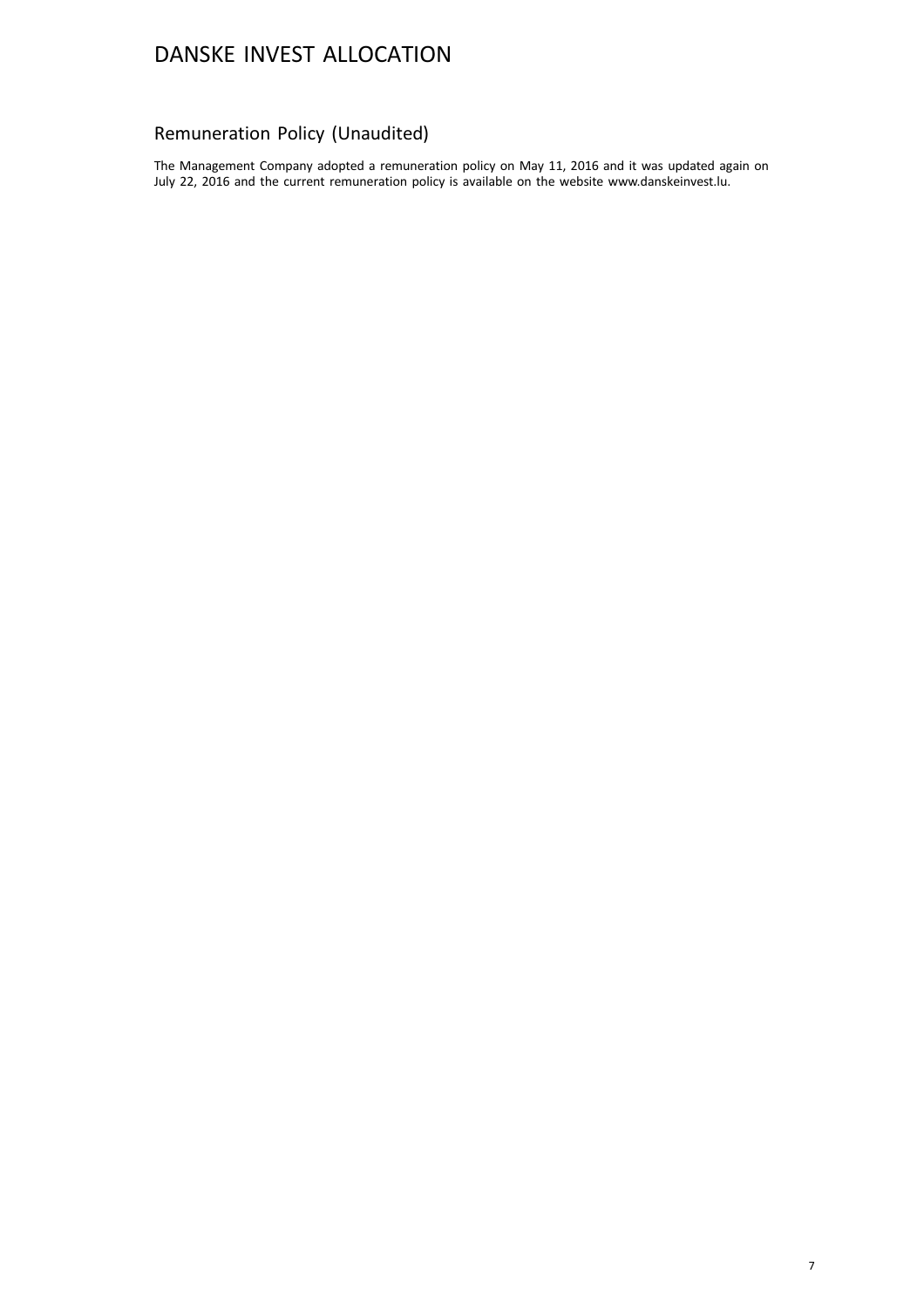### Unaudited Statement of Net Assets as at June 30, 2017

|                                                 |             | <b>Dynamic</b> | <b>Equity</b><br><b>Opportunities</b> | <b>June Balanced</b> | June Defensive |
|-------------------------------------------------|-------------|----------------|---------------------------------------|----------------------|----------------|
|                                                 | <b>Note</b> | <b>EUR</b>     | <b>EUR</b>                            | <b>EUR</b>           | <b>EUR</b>     |
| <b>ASSETS</b>                                   |             |                |                                       |                      |                |
| Investment portfolio at market value            | (2)         | 21,188,907     | 6,598,524                             | 3,750,472            | 799,616        |
| Cash at bank                                    | (2)         | 165,876        | 82,895                                | 213,653              | 17,117         |
| Amounts receivable on sale of investments       |             | 713,999        |                                       |                      |                |
| Amounts receivable on subscriptions             |             |                |                                       | 207,457              | 8,499          |
| Interest and dividends receivable               |             | 7,222          |                                       | 1,030                | 86             |
| Net unrealised profit on forward foreign        |             |                |                                       |                      |                |
| exchange contracts                              | (11)        |                |                                       | 658                  | 826            |
| Net unrealised profit on futures contracts      | (12)        |                |                                       |                      |                |
| Other assets                                    | (13)        | 30,054         | 13,242                                |                      |                |
| <b>TOTAL ASSETS</b>                             |             | 22,106,058     | 6,694,661                             | 4,173,270            | 826,144        |
| <b>LIABILITIES</b>                              |             |                |                                       |                      |                |
| Interest payable                                |             | 30             | 22                                    | 34                   | 7              |
| Amounts payable on purchase of investments      |             |                |                                       | 293,638              |                |
| Amounts payable on redemptions                  |             |                |                                       | 14,962               | 15,120         |
| Net unrealised loss on forward foreign exchange |             |                |                                       |                      |                |
| contracts                                       | (11)        |                |                                       |                      |                |
| Management fee payable                          | (3)         | 65,211         | 37,222                                | 914                  | 196            |
| Performance commission payable                  | (9)         | 68,998         |                                       |                      |                |
| Taxes and expenses payable                      | (10)        | 21,154         | 11,457                                | 552                  | 139            |
| Other liabilities                               |             |                |                                       | 3                    |                |
| <b>TOTAL LIABILITIES</b>                        |             | 155,393        | 48,701                                | 310,103              | 15,462         |
| <b>TOTAL NET ASSETS</b>                         |             | 21,950,665     | 6,645,960                             | 3,863,167            | 810,682        |
|                                                 |             |                |                                       |                      |                |
| Net asset value per share                       |             |                |                                       |                      |                |
| <b>Accumulation Class A</b>                     |             |                | 32.334                                |                      |                |
| Accumulation Class A p                          |             | 35.911         |                                       |                      |                |
| Accumulation Class A-Sek-Hp                     |             |                |                                       |                      |                |
| <b>Accumulation Class J</b>                     |             |                |                                       | 10.547               | 10.174         |
| Accumulation Class J dkk                        |             |                |                                       | 105.403              | 101.672        |
| Accumulation Class J nok h                      |             |                |                                       | 106.564              | 102.845        |
| Accumulation Class J sek h                      |             |                |                                       | 105.255              | 101.562        |
| <b>Accumulation Class R</b>                     |             |                |                                       | 10.558               | 10.185         |
| <b>Accumulation Class Wp</b>                    |             |                |                                       |                      |                |
| Number of shares outstanding                    |             |                |                                       |                      |                |
| <b>Accumulation Class A</b>                     |             |                | 205,539.6207                          |                      |                |
| Accumulation Class A p                          |             | 611,245.5352   |                                       |                      |                |
| Accumulation Class A-Sek-Hp                     |             |                |                                       |                      |                |
| <b>Accumulation Class J</b>                     |             |                |                                       | 2,000.0000           | 2,000.0000     |
| Accumulation Class J dkk                        |             |                |                                       | 255,291.1176         | 42,034.3492    |
| Accumulation Class J nok h                      |             |                |                                       | 2,000.0000           | 2,000.0000     |
| Accumulation Class J sek h                      |             |                |                                       | 2,000.0000           | 2,000.0000     |
| <b>Accumulation Class R</b>                     |             |                |                                       | 17,000.0000          | 17,000.0000    |
| Accumulation Class Wp                           |             |                |                                       |                      |                |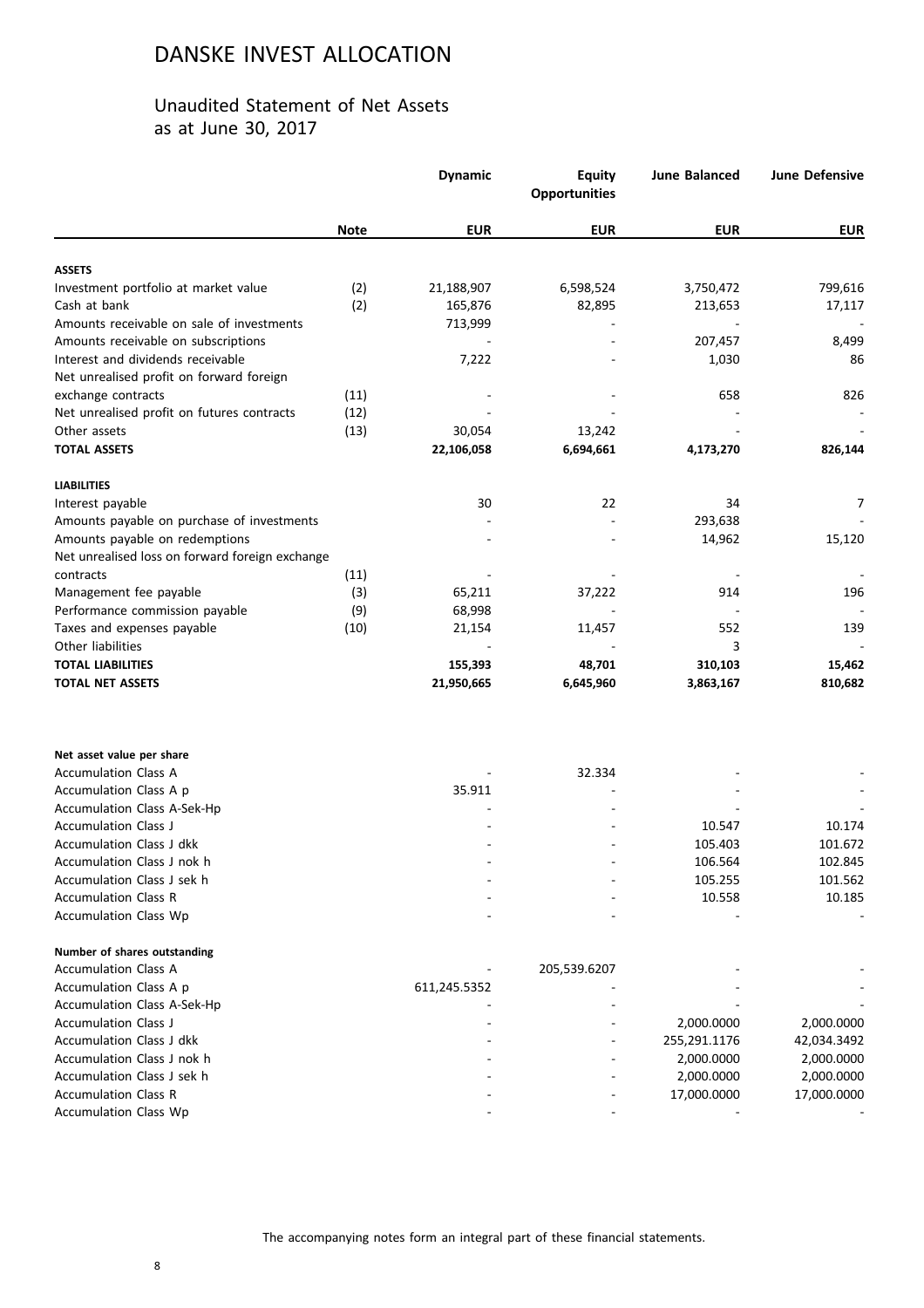### Unaudited Statement of Net Assets (continued) as at June 30, 2017

|                                                 |             | <b>June Moderate</b> | June Moderate<br><b>Short</b> | <b>June Opportunity</b> | <b>June Progressive</b> |
|-------------------------------------------------|-------------|----------------------|-------------------------------|-------------------------|-------------------------|
|                                                 | <b>Note</b> | <b>EUR</b>           | <b>EUR</b>                    | <b>EUR</b>              | <b>EUR</b>              |
| <b>ASSETS</b>                                   |             |                      |                               |                         |                         |
| Investment portfolio at market value            | (2)         | 3,076,566            | 312,902                       | 4,240,211               | 3,675,060               |
| Cash at bank                                    | (2)         | 203,968              | 8,867                         | 23,368                  | 136,920                 |
| Amounts receivable on sale of investments       |             |                      |                               |                         |                         |
| Amounts receivable on subscriptions             |             | 98,317               |                               | 128,892                 | 83,782                  |
| Interest and dividends receivable               |             | 207                  | 43                            | 4,298                   | 1,840                   |
| Net unrealised profit on forward foreign        |             |                      |                               |                         |                         |
| exchange contracts                              | (11)        | 3,947                |                               |                         | 1,158                   |
| Net unrealised profit on futures contracts      | (12)        |                      |                               |                         |                         |
| Other assets                                    | (13)        |                      |                               |                         |                         |
| <b>TOTAL ASSETS</b>                             |             | 3,383,005            | 321,812                       | 4,396,769               | 3,898,760               |
| <b>LIABILITIES</b>                              |             |                      |                               |                         |                         |
| Interest payable                                |             | 25                   | 2                             | 19                      | 34                      |
| Amounts payable on purchase of investments      |             | 197,248              |                               | 84,280                  | 54,328                  |
| Amounts payable on redemptions                  |             | 10,426               | 4,055                         | 6,334                   | 37,685                  |
| Net unrealised loss on forward foreign exchange |             |                      |                               |                         |                         |
| contracts                                       | (11)        |                      | 410                           | 1,175                   |                         |
| Management fee payable                          | (3)         | 752                  | 71                            | 1,021                   | 913                     |
| Performance commission payable                  | (9)         |                      |                               |                         |                         |
| Taxes and expenses payable                      | (10)        | 458                  | 68                            | 616                     | 535                     |
| Other liabilities                               |             | 5                    |                               | 107                     |                         |
| <b>TOTAL LIABILITIES</b>                        |             | 208,914              | 4,606                         | 93,552                  | 93,495                  |
| <b>TOTAL NET ASSETS</b>                         |             | 3,174,091            | 317,206                       | 4,303,217               | 3,805,265               |
|                                                 |             |                      |                               |                         |                         |
| Net asset value per share                       |             |                      |                               |                         |                         |
| <b>Accumulation Class A</b>                     |             |                      |                               |                         |                         |
| Accumulation Class A p                          |             |                      |                               |                         |                         |
| Accumulation Class A-Sek-Hp                     |             |                      |                               |                         |                         |
| Accumulation Class J                            |             | 10.331               | 10.267                        | 11.250                  | 10.747                  |
| Accumulation Class J dkk                        |             | 103.243              | 102.577                       | 112.425                 | 107.399                 |
| Accumulation Class J nok h                      |             | 104.496              | 103.764                       | 113.467                 | 108.491                 |
| Accumulation Class J sek h                      |             | 103.165              | 102.524                       | 112.185                 | 107.256                 |
| <b>Accumulation Class R</b>                     |             | 10.342               | 10.278                        | 11.262                  | 10.759                  |
| <b>Accumulation Class Wp</b>                    |             |                      |                               |                         |                         |
| Number of shares outstanding                    |             |                      |                               |                         |                         |
| <b>Accumulation Class A</b>                     |             |                      |                               |                         |                         |
| Accumulation Class A p                          |             |                      |                               |                         |                         |
| Accumulation Class A-Sek-Hp                     |             |                      |                               |                         |                         |
| <b>Accumulation Class J</b>                     |             | 2,000.0000           | 2,000.0000                    | 2,000.0000              | 2,000.0000              |
| <b>Accumulation Class J dkk</b>                 |             | 211,357.9586         | 5,733.2487                    | 267,377.7213            | 246,216.1978            |
| Accumulation Class J nok h                      |             | 2,000.0000           | 2,000.0000                    | 2,000.0000              | 2,000.0000              |
| Accumulation Class J sek h                      |             | 2,000.0000           | 2,000.0000                    | 2,000.0000              | 2,000.0000              |
| <b>Accumulation Class R</b>                     |             | 17,000.0000          | 17,000.0000                   | 17,000.0000             | 17,000.0000             |
| Accumulation Class Wp                           |             |                      |                               |                         |                         |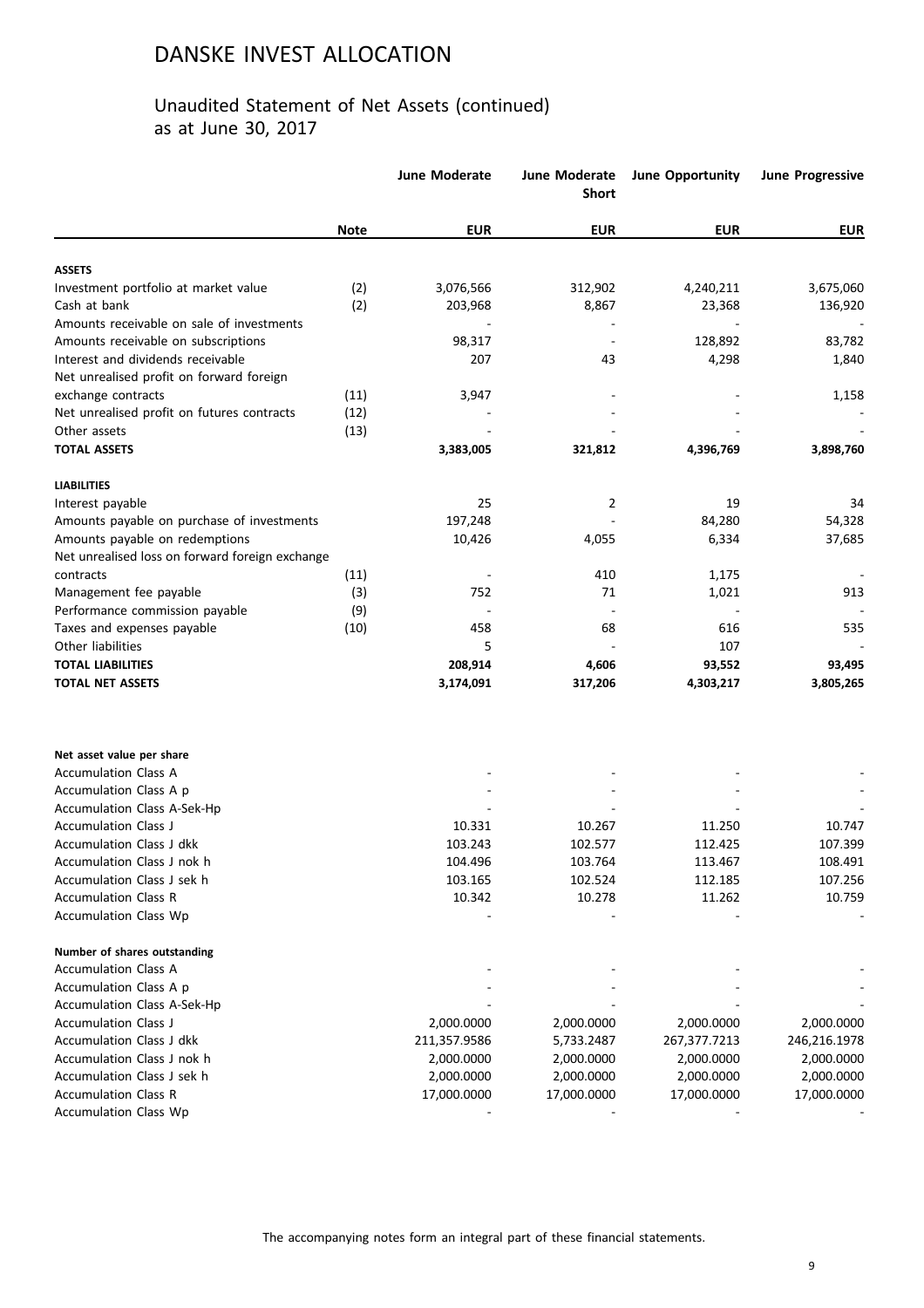### Unaudited Statement of Net Assets (continued) as at June 30, 2017

|                                                             |             | <b>Stable Income</b> | Combined    |
|-------------------------------------------------------------|-------------|----------------------|-------------|
|                                                             | <b>Note</b> | <b>EUR</b>           | <b>EUR</b>  |
| <b>ASSETS</b>                                               |             |                      |             |
| Investment portfolio at market value                        | (2)         | 67,106,180           | 110,748,438 |
| Cash at bank                                                | (2)         | 19,629,610           | 20,482,274  |
| Amounts receivable on sale of investments                   |             | 99,030               | 813,029     |
| Amounts receivable on subscriptions                         |             | 2,627                | 529,574     |
| Interest and dividends receivable                           |             | 35,320               | 50,046      |
| Net unrealised profit on forward foreign exchange contracts | (11)        | 596,752              | 603,341     |
| Net unrealised profit on futures contracts                  | (12)        | 326,756              | 326,756     |
| Other assets                                                | (13)        | 116,328              | 159,624     |
| <b>TOTAL ASSETS</b>                                         |             | 87,912,603           | 133,713,082 |
| <b>LIABILITIES</b>                                          |             |                      |             |
| Interest payable                                            |             | 955                  | 1,128       |
| Amounts payable on purchase of investments                  |             | 14,580,762           | 15,210,256  |
| Amounts payable on redemptions                              |             | 17,418               | 106,000     |
| Net unrealised loss on forward foreign exchange contracts   | (11)        |                      | 1,585       |
| Management fee payable                                      | (3)         | 38,808               | 145,108     |
| Performance commission payable                              | (9)         | 255,309              | 324,307     |
| Taxes and expenses payable                                  | (10)        | 21,706               | 56,685      |
| Other liabilities                                           |             | 81                   | 196         |
| <b>TOTAL LIABILITIES</b>                                    |             | 14,915,039           | 15,845,265  |
| <b>TOTAL NET ASSETS</b>                                     |             | 72,997,564           | 117,867,817 |
|                                                             |             |                      |             |

| Net asset value per share    |                |
|------------------------------|----------------|
| <b>Accumulation Class A</b>  |                |
| Accumulation Class A p       | 32.750         |
| Accumulation Class A-Sek-Hp  | 101.755        |
| <b>Accumulation Class J</b>  |                |
| Accumulation Class J dkk     |                |
| Accumulation Class J nok h   |                |
| Accumulation Class J sek h   |                |
| <b>Accumulation Class R</b>  |                |
| Accumulation Class Wp        | 32.750         |
|                              |                |
| Number of shares outstanding |                |
| <b>Accumulation Class A</b>  |                |
| Accumulation Class A p       | 1,597,802.0256 |
| Accumulation Class A-Sek-Hp  | 204,982.4522   |
| <b>Accumulation Class J</b>  |                |
| Accumulation Class J dkk     |                |
| Accumulation Class J nok h   |                |
| Accumulation Class J sek h   |                |
| <b>Accumulation Class R</b>  |                |
| Accumulation Class Wp        | 565,308.1951   |
|                              |                |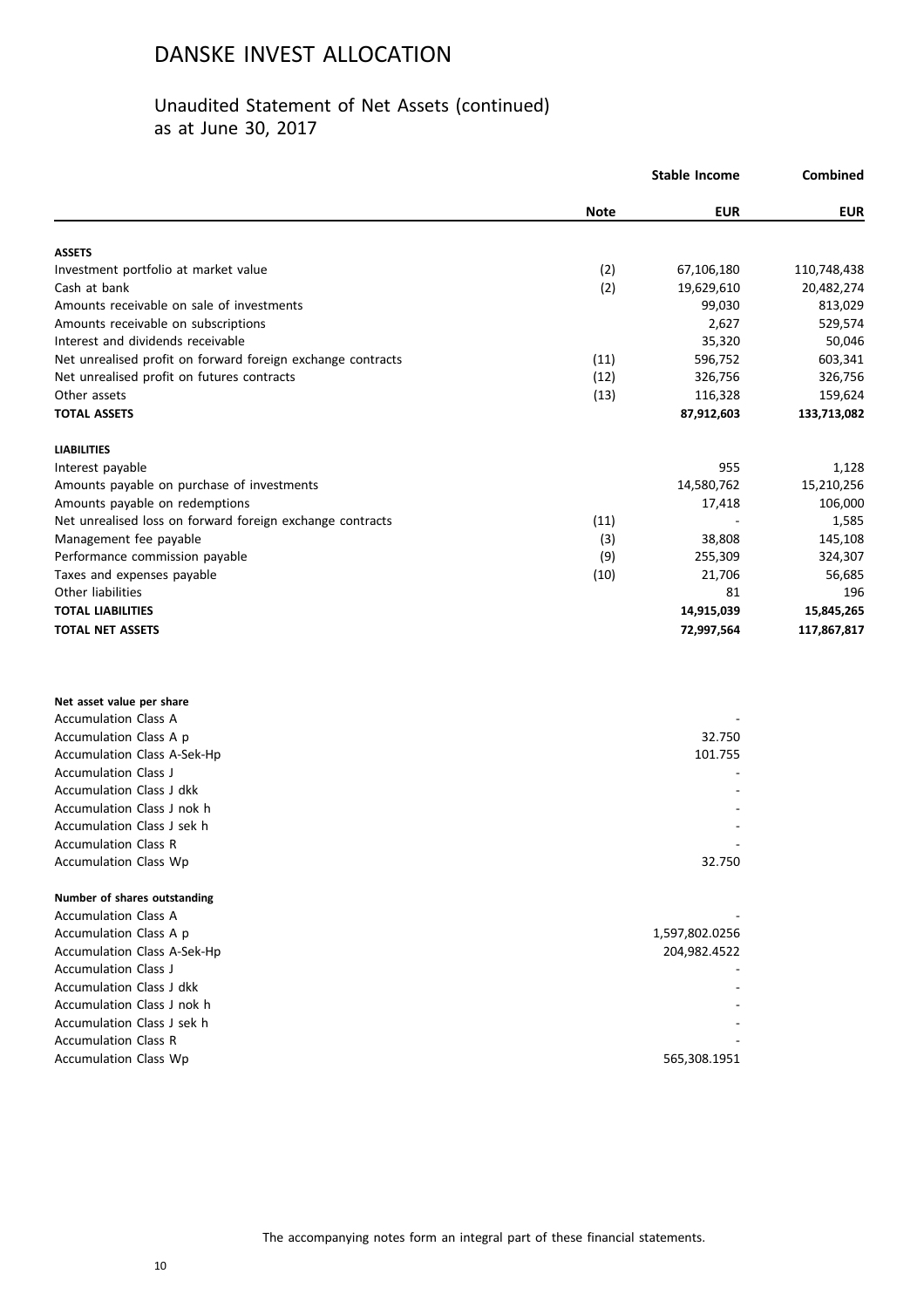## Dynamic

## Statement of Investments as at June 30, 2017

(expressed in EUR)

| Description                                                            | Quantity / Face Currency<br>Value | Cost | Evaluation % net<br>assets |
|------------------------------------------------------------------------|-----------------------------------|------|----------------------------|
| Transferable securities admitted to an official stock exchange listing |                                   |      |                            |

#### **Bonds**

| <b>Denmark</b>                                                                 |           |            |                 |                 |      |
|--------------------------------------------------------------------------------|-----------|------------|-----------------|-----------------|------|
| Nykred Tv 04-38 43d Cf Oa /Rbt**                                               | 3,084,850 | <b>DKK</b> | 432,397         | 433.198         | 1.97 |
| Nykredit 1.5% 15-01.10.37                                                      | 1,000,000 | <b>DKK</b> | 132,368         | 133,551         | 0.61 |
| Nykredit 2% 14-01.10.37                                                        | 4,521,108 | <b>DKK</b> | 590,804         | 623,300         | 2.84 |
| Nykredit Frn 15-01.07.26                                                       | 2,416,948 | <b>DKK</b> | 328,862         | 341.441         | 1.56 |
| Realkrdt 1% 14-01.04.21                                                        | 3,650,000 | <b>DKK</b> | 508,894         | 510,013         | 2.32 |
| Realkrdt Frn 16-01.07.21                                                       | 500.000   | <b>DKK</b> | 68,315          | 68.322          | 0.31 |
| Realkredit 3% 12-01.10.44                                                      | 915,716   | <b>DKK</b> | 123,350         | 129.127         | 0.59 |
| Realkredit 3.5% 12-01.10.44 /Rbt**                                             | 513.694   | <b>DKK</b> | 70.660          | 73.388          | 0.33 |
|                                                                                |           |            | 2,255,650       | 2,312,340 10.53 |      |
| Total - Bonds                                                                  |           |            | 2,255,650       | 2,312,340 10.53 |      |
| Total - Transferable securities admitted to an official stock exchange listing |           | 2,255,650  | 2,312,340 10.53 |                 |      |

**Open-ended collective investment scheme qualifying under article 41(1)(e) of the amended law of December 17, 2010**

#### **Investment Funds**

| Luxembourg                                |         |            |           |           |       |
|-------------------------------------------|---------|------------|-----------|-----------|-------|
| Bgif Eu Eq In -D2- Cap                    | 5,000   | <b>EUR</b> | 695,850   | 756,550   | 3.45  |
| Danske I Eu -I- Eur /Cap*                 | 254.127 | <b>EUR</b> | 3,427,761 | 4.239.855 | 19.31 |
| Danske I Eu Hyb -A- Cap*                  | 28,000  | EUR        | 317,492   | 358,848   | 1.63  |
| Danske I Eulsd Shs-I P-Cap*               | 49,000  | <b>EUR</b> | 511,012   | 555,023   | 2.53  |
| Danske Inv Europe Small -I- /Cap*         | 18,000  | <b>EUR</b> | 271,383   | 426.096   | 1.94  |
| Danske Inv Gbl Em Mkt I / Cap*            | 30,248  | <b>USD</b> | 997,306   | 1,079,043 | 4.92  |
| Danske Inv Gbl Em Sm Cap*                 | 3,096   | <b>USD</b> | 109,762   | 113,536   | 0.52  |
| Danske Inv Gl Stockpick /-I- Cap*         | 248,464 | <b>EUR</b> | 3,069,828 | 4,334,705 | 19.75 |
| Danske Inv Sic Eu Abs -Ip- Eur /Cap*      | 31,000  | <b>EUR</b> | 389,697   | 435,829   | 1.99  |
| Danske Invest / High Dividend - I- / Cap* | 36,800  | EUR        | 392,451   | 578,611   | 2.64  |
| Danske Invest Europe -I- Cap*             | 38,000  | <b>EUR</b> | 515,273   | 558,448   | 2.54  |
| Danske Invest Japan A*                    | 21,000  | <b>JPY</b> | 482,898   | 548.030   | 2.50  |
| Fid America -Y- Usd /Cap                  | 61,578  | <b>USD</b> | 927,410   | 1,098,620 | 5.00  |
| Gs Gr & Em Db Loc I (Acc)-Cap             | 65,000  | EUR        | 843,861   | 860,600   | 3.92  |
| Gs Gr & Em Debt I Ac Eur-Hedg Cap         | 22,800  | <b>EUR</b> | 378,539   | 462,156   | 2.11  |
| Ing L R GI Hy -I- $Hdg$ /Cap              | 900     | <b>EUR</b> | 431,672   | 494,946   | 2.25  |
|                                           |         |            |           |           |       |

\* Related party fund (Note 3)

\*\* RBT securities (Note 2)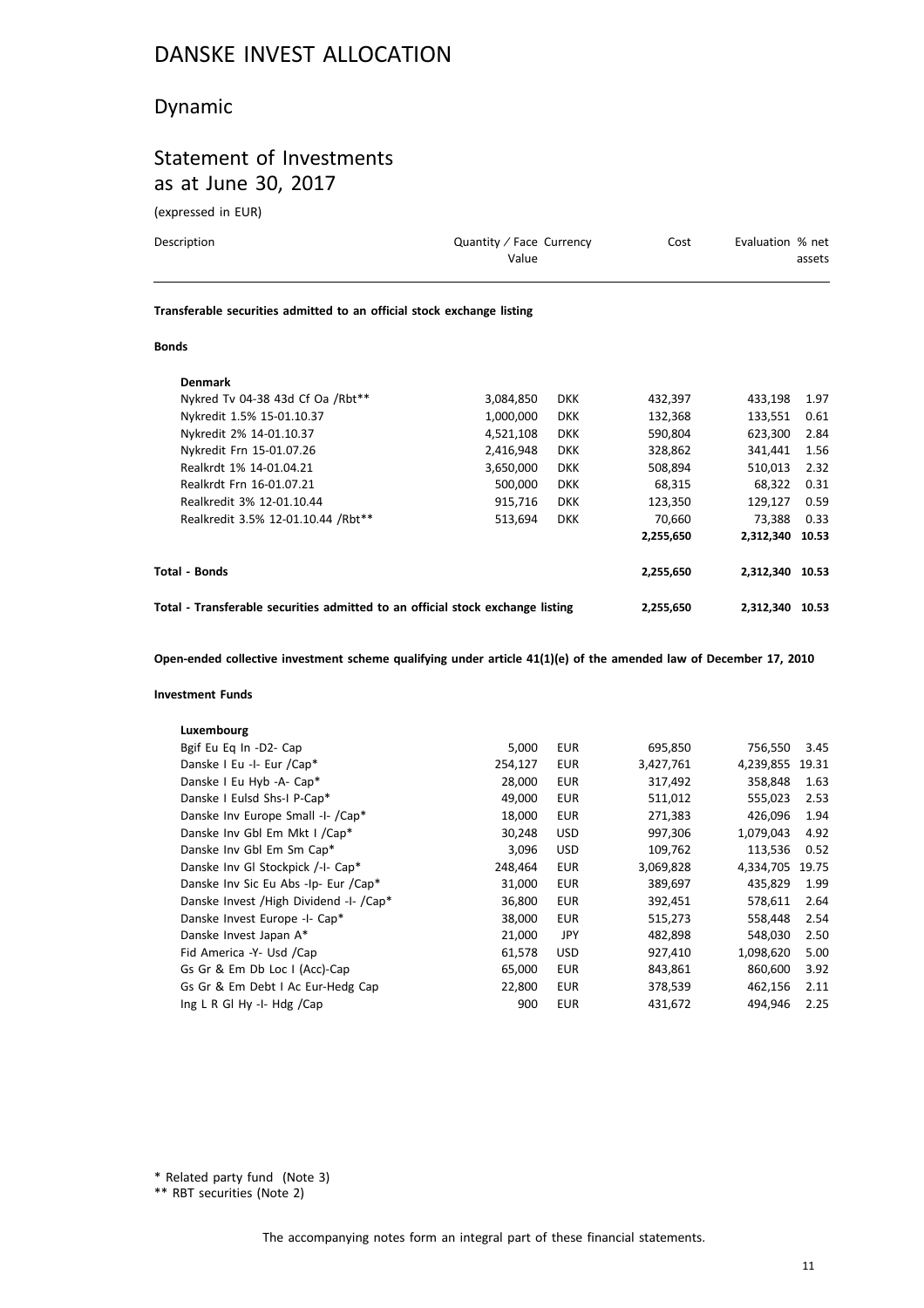## Dynamic

# Statement of Investments (continued) as at June 30, 2017

(expressed in EUR)

| Description                                                                                                                  | Quantity / Face Currency<br>Value | Cost                    | Evaluation % net<br>assets            |
|------------------------------------------------------------------------------------------------------------------------------|-----------------------------------|-------------------------|---------------------------------------|
| Jpm Fl. /Us Sel. Equi. -C- Usd Cap                                                                                           | 7.169<br><b>USD</b>               | 1,556,146<br>15,318,341 | 9.00<br>1,975,671<br>18.876.567 86.00 |
| <b>Total - Investment Funds</b>                                                                                              |                                   | 15,318,341              | 18,876,567 86.00                      |
| Total - Open-ended collective investment scheme qualifying under article<br>41(1)(e) of the amended law of December 17, 2010 |                                   | 15,318,341              | 18.876.567 86.00                      |
| TOTAL INVESTMENT PORTFOLIO                                                                                                   |                                   | 17,573,991              | 21,188,907<br>96.53                   |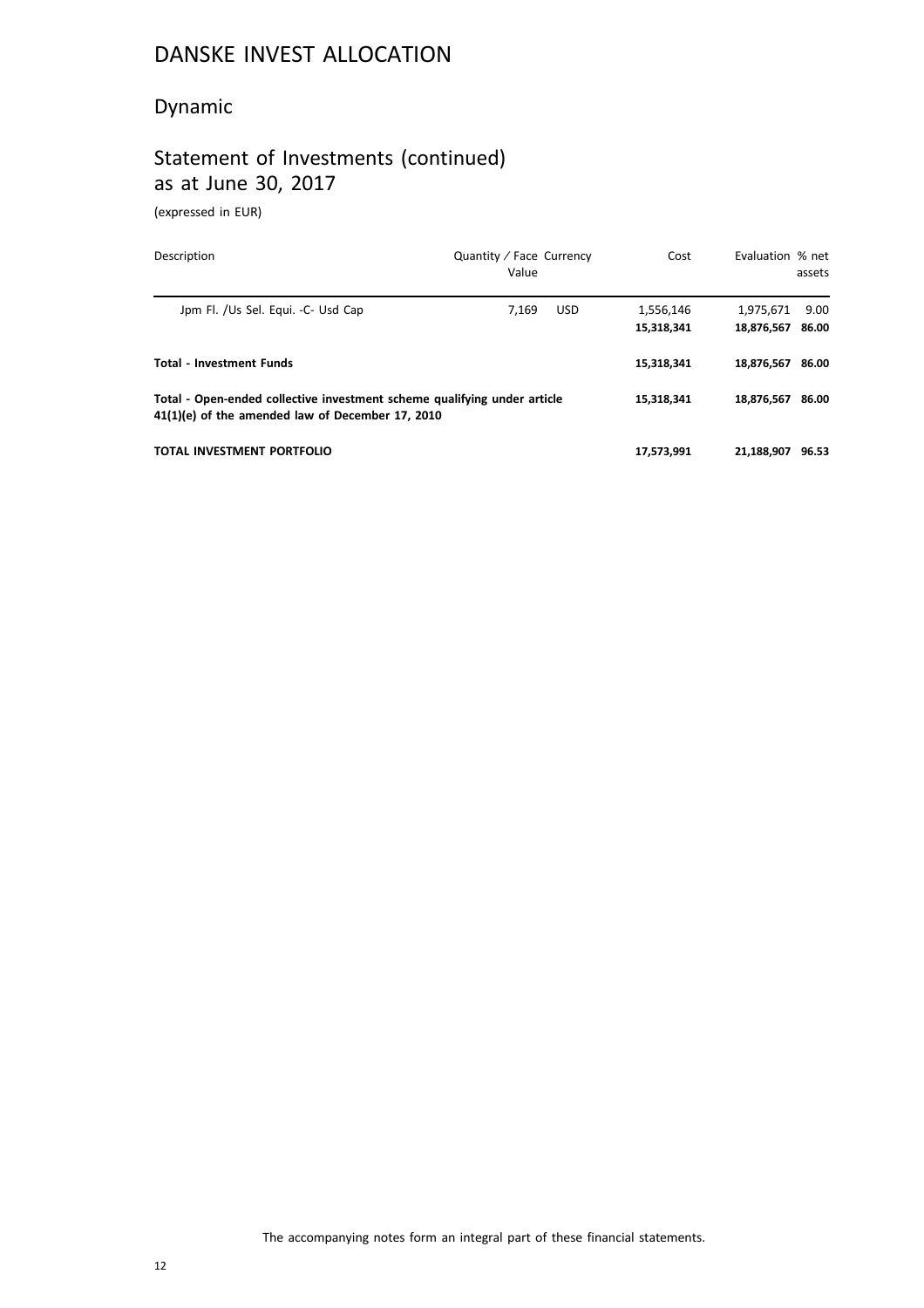## Dynamic

## Geographical and Economic Portfolio Breakdowns as at June 30, 2017

(expressed as a percentage of net assets)

| Geographical breakdown | %     |
|------------------------|-------|
| Luxembourg             | 86.00 |
| <b>Denmark</b>         | 10.53 |
|                        | 96.53 |

| Economic breakdown                |       |
|-----------------------------------|-------|
| <b>Investment Funds</b>           | 86.00 |
| Mortgage and Funding Institutions | 10.53 |
|                                   | 96.53 |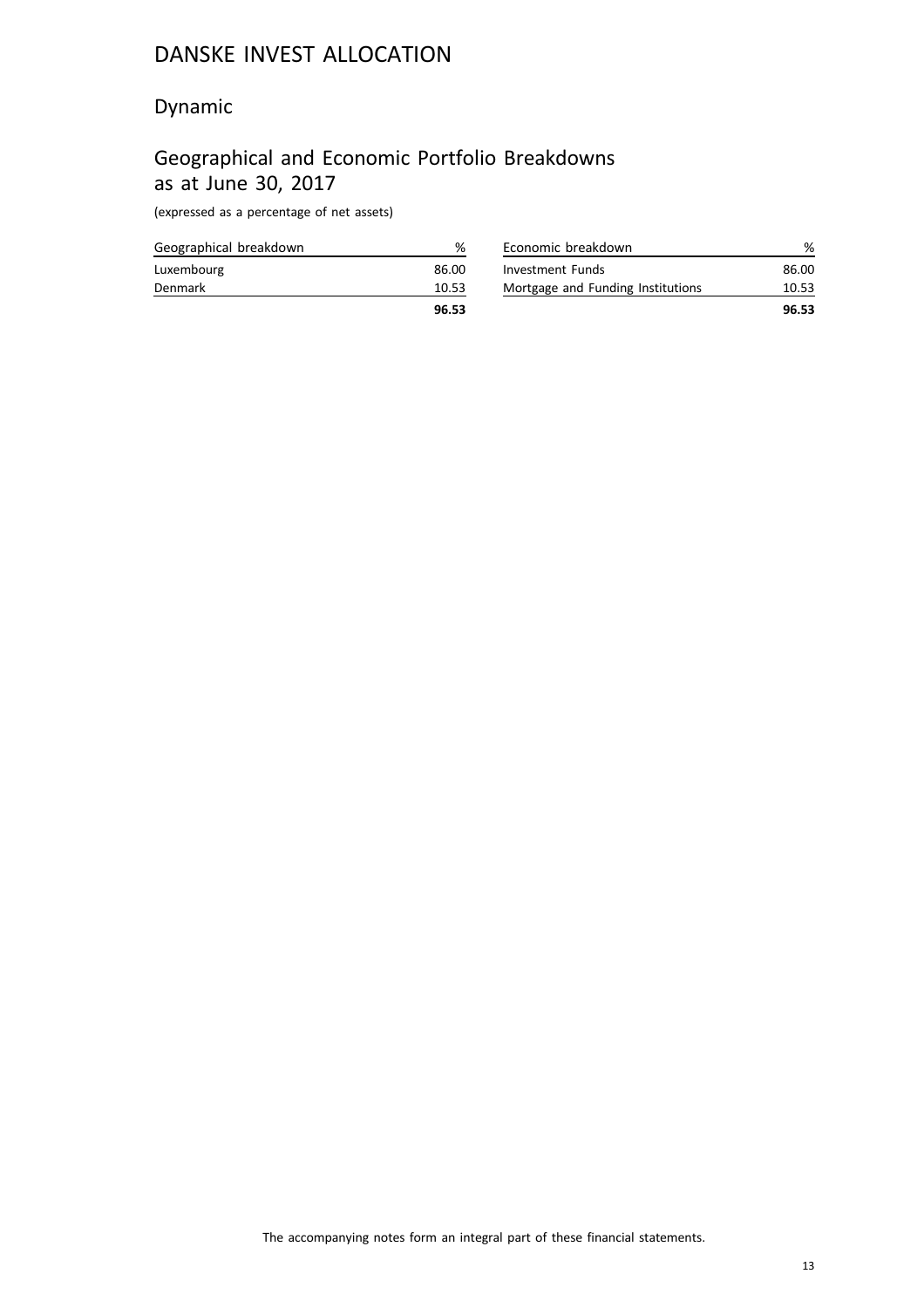## Equity Opportunities

## Statement of Investments as at June 30, 2017

(expressed in EUR)

| Description                                                                                                       | Quantity / Face Currency<br>Value | Cost | Evaluation % net | assets |  |  |  |
|-------------------------------------------------------------------------------------------------------------------|-----------------------------------|------|------------------|--------|--|--|--|
| Open-ended collective investment scheme qualifying under article 41(1)(e) of the amended law of December 17, 2010 |                                   |      |                  |        |  |  |  |

| Luxembourg                                                               |        |            |           |                 |       |
|--------------------------------------------------------------------------|--------|------------|-----------|-----------------|-------|
| Bgif Eu Eq In -D2- Cap                                                   | 3,800  | <b>EUR</b> | 528,846   | 574.978         | 8.65  |
| Br Gf-European Fund /-D2- Cap                                            | 2,019  | <b>EUR</b> | 204,877   | 252,873         | 3.80  |
| Danske I Eu -I- Eur /Cap*                                                | 76,000 | <b>EUR</b> | 987,736   | 1,267,984 19.08 |       |
| Danske I Eulsd Shs-I P-Cap*                                              | 17,000 | <b>EUR</b> | 175,942   | 192,559         | 2.90  |
| Danske Inv Europe Small -I- /Cap*                                        | 11,461 | <b>EUR</b> | 130,623   | 271,314         | 4.08  |
| Danske Inv Gl Stockpick -I- /Cap*                                        | 71,171 | <b>EUR</b> | 730,834   | 1,241,645 18.68 |       |
| Danske Inv Sic Eu Abs -Ip- Eur /Cap*                                     | 9,300  | <b>EUR</b> | 118,017   | 130,749         | 1.97  |
| Danske Invest / High Dividend - I- / Cap*                                | 81,808 | <b>EUR</b> | 791,754   | 1,286,262 19.35 |       |
| Danske Invest Europe -I- /Cap*                                           | 36,340 | <b>EUR</b> | 526,544   | 534,053         | 8.04  |
| Danske Invest Japan A*                                                   | 6,850  | <b>JPY</b> | 122,984   | 178,762         | 2.69  |
| Fid America -Y- Usd /Cap                                                 | 21,512 | <b>USD</b> | 194,502   | 383,796         | 5.78  |
| Jpm Fl. /Us Sel. Equi. -C- Usd Cap                                       | 1.029  | <b>USD</b> | 175,696   | 283,549         | 4.27  |
|                                                                          |        |            | 4,688,355 | 6,598,524       | 99.29 |
| Total - Open-ended collective investment scheme qualifying under article |        |            |           |                 |       |
| 41(1)(e) of the amended law of December 17, 2010                         |        |            | 4,688,355 | 6,598,524 99.29 |       |
| <b>TOTAL INVESTMENT PORTFOLIO</b>                                        |        |            | 4,688,355 | 6,598,524 99.29 |       |

\* Related party fund (Note 3)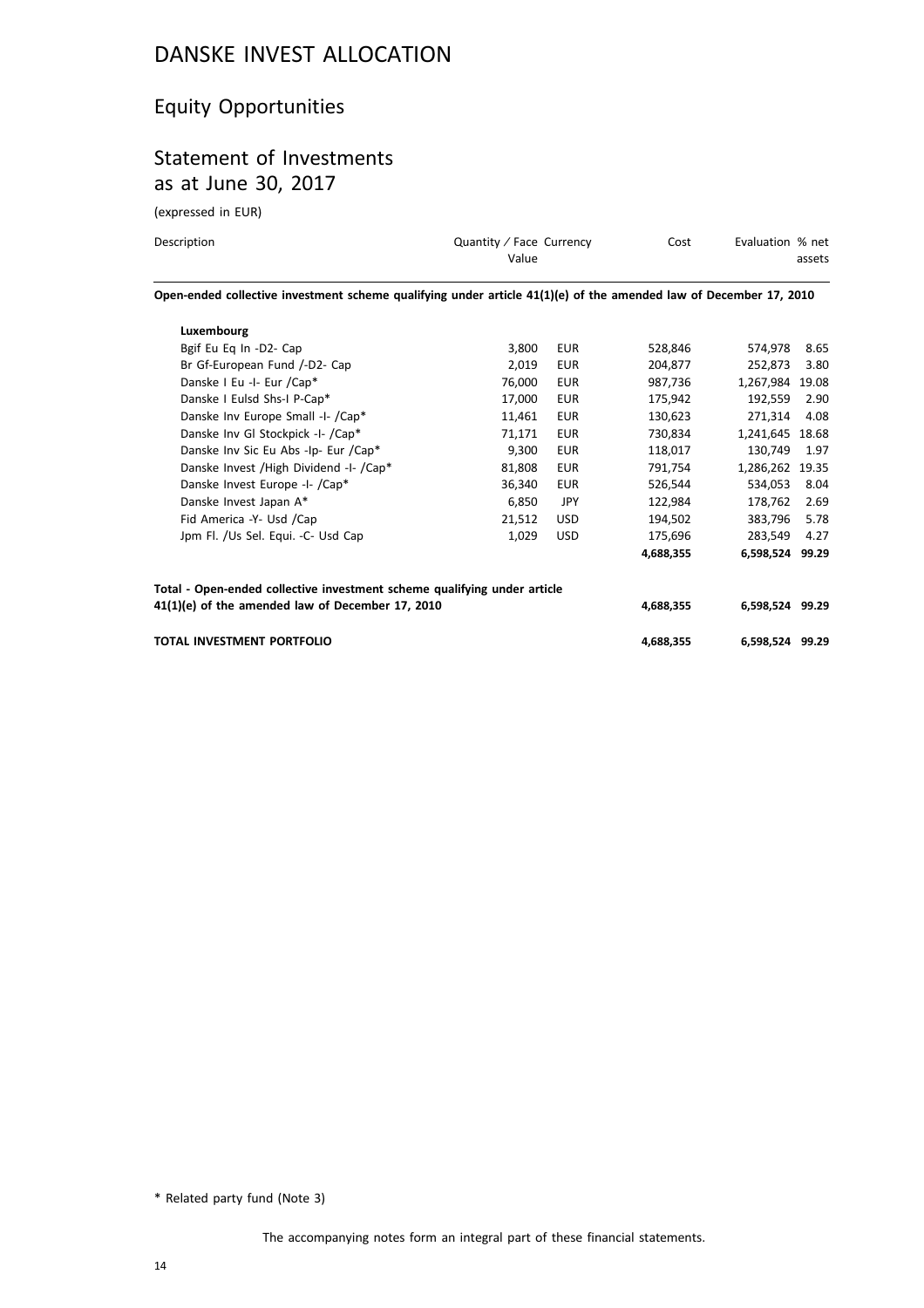## Equity Opportunities

## Geographical and Economic Portfolio Breakdowns as at June 30, 2017

(expressed as a percentage of net assets)

| Geographical breakdown |       |
|------------------------|-------|
| Luxembourg             | 99.29 |
|                        | 99.29 |

|                    | 99.29 |
|--------------------|-------|
| Investment Funds   | 99.29 |
| Economic breakdown |       |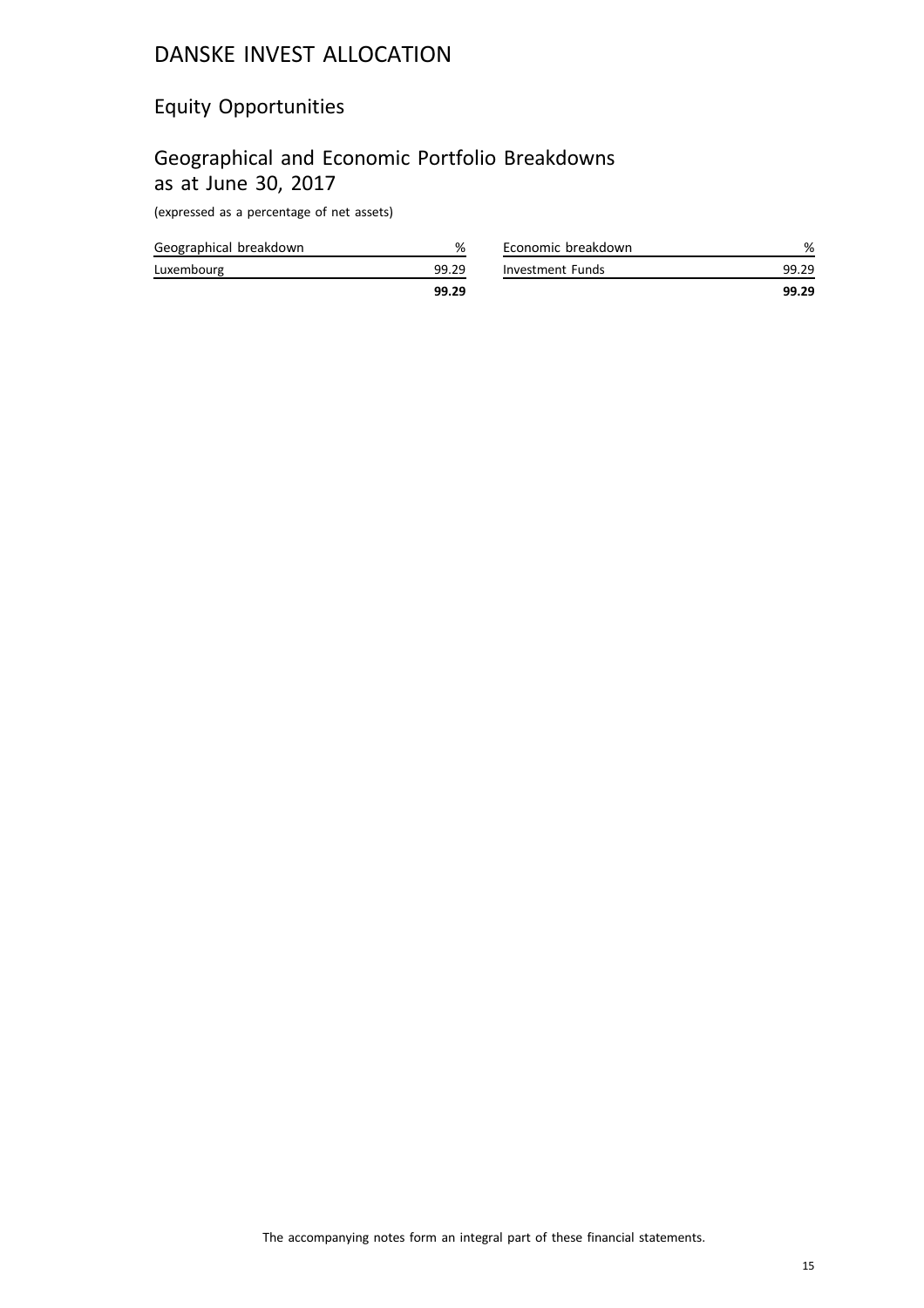### June Balanced

## Statement of Investments as at June 30, 2017

(expressed in EUR)

| Description                                                                    | Quantity / Face Currency<br>Value |            | Cost               | Evaluation % net               | assets       |
|--------------------------------------------------------------------------------|-----------------------------------|------------|--------------------|--------------------------------|--------------|
| Transferable securities admitted to an official stock exchange listing         |                                   |            |                    |                                |              |
| <b>Investment Funds</b>                                                        |                                   |            |                    |                                |              |
| France                                                                         |                                   |            |                    |                                |              |
| L Ucits 3-5y Inv Gr Act Cap                                                    | 3,124                             | <b>EUR</b> | 478,590<br>478,590 | 477,129 12.35<br>477,129 12.35 |              |
| Germany                                                                        |                                   |            |                    |                                |              |
| Ishares Dj Stoxx 600 (De)                                                      | 9,810                             | <b>EUR</b> | 382,111<br>382,111 | 370,622<br>370,622             | 9.59<br>9.59 |
| Ireland                                                                        |                                   |            |                    |                                |              |
| Ishares Em Loc Gov Bd Ucits Etf                                                | 2,453                             | <b>USD</b> | 145,231            | 142,007                        | 3.68         |
| Ishares Eur Corp Bd 1-5y Etf                                                   | 2,471                             | <b>EUR</b> | 273,069            | 272,527                        | 7.05         |
| Ishares Jpm Usd Em Bd Ucits Etf                                                | 499                               | <b>USD</b> | 50,942             | 49,303                         | 1.28         |
| Ishs Cr Msci Jp Usd Accum                                                      | 3,212                             | <b>USD</b> | 109,016            | 108,112                        | 2.80         |
| Ishs Cr Pac /Ac Ex Tr Fds Usd                                                  | 549                               | <b>USD</b> | 64,476             | 64,450                         | 1.67         |
| Ishs Msci Em Usd-Ac Shs Usd Etf                                                | 6,817                             | <b>USD</b> | 156,333            | 154,979                        | 4.01         |
| Ishs Vi Core S&P 500 Ucits Cap                                                 | 2,275                             | <b>USD</b> | 463,989            | 460,521 11.92                  |              |
| Spdr Barcl Eur Gov Bd Ucit Etf                                                 | 10,645                            | <b>EUR</b> | 660,144            | 657,009 17.01                  |              |
| Spdr Barclays Euro Hy Bond Etf                                                 | 4,570                             | <b>EUR</b> | 266,753            | 268,213                        | 6.94         |
| Ssga Barc 1-3y Eur Gov Bd /Dis                                                 | 6,745                             | <b>EUR</b> | 354,909            | 354,585                        | 9.18         |
| Ssga Spdr Eu Eur-Ac Etf                                                        | 935                               | <b>EUR</b> | 177,159            | 178,473                        | 4.62         |
| Vang S&P 500 Ptf -Usd- /Dis                                                    | 4,784                             | <b>USD</b> | 195,624            | 192,542                        | 4.98         |
|                                                                                |                                   |            | 2,917,645          | 2,902,721 75.14                |              |
| <b>Total - Investment Funds</b>                                                |                                   |            | 3,778,346          | 3,750,472 97.08                |              |
| Total - Transferable securities admitted to an official stock exchange listing |                                   |            | 3,778,346          | 3,750,472 97.08                |              |
| TOTAL INVESTMENT PORTFOLIO                                                     |                                   |            | 3,778,346          | 3,750,472 97.08                |              |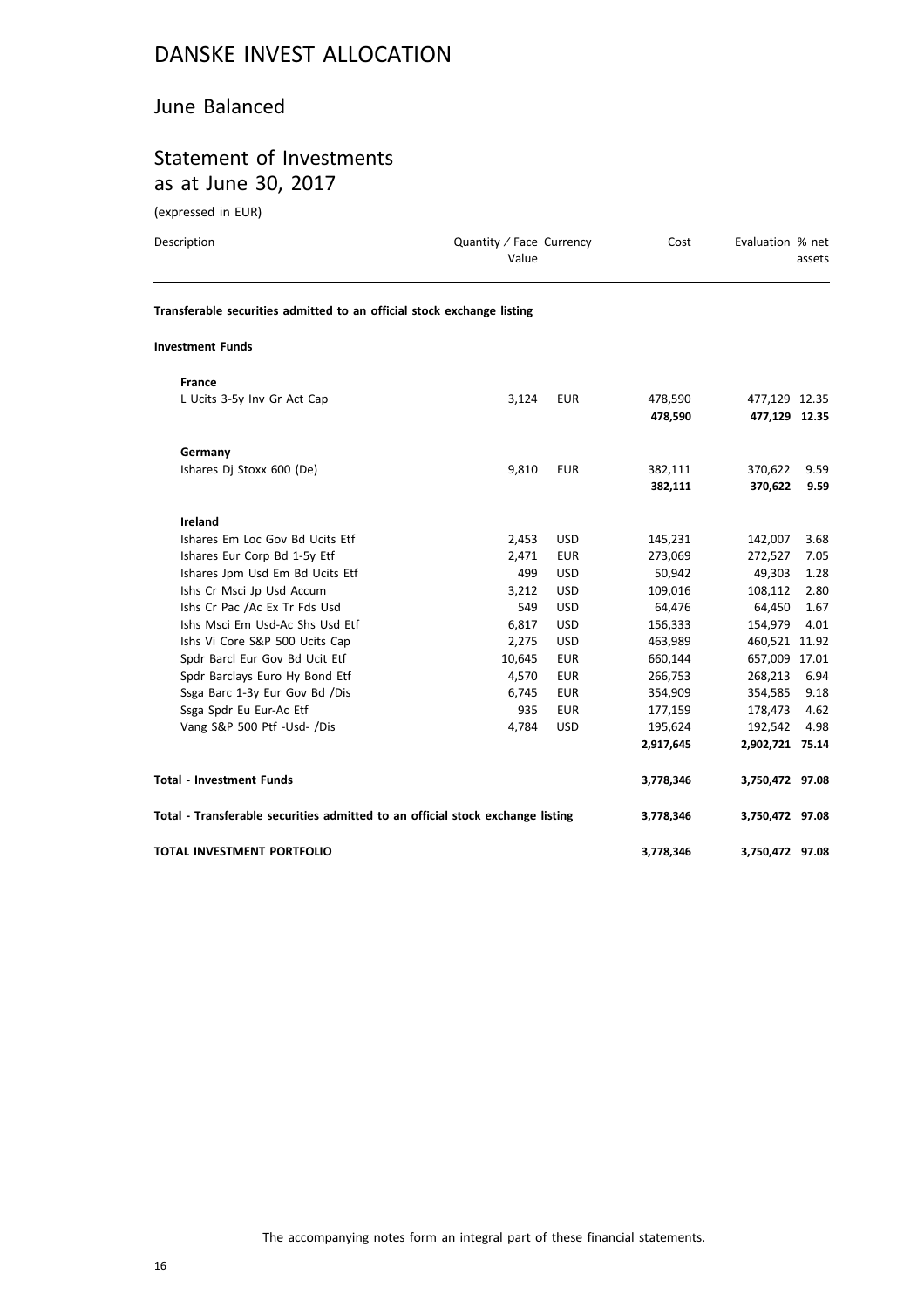### June Balanced

## Geographical and Economic Portfolio Breakdowns as at June 30, 2017

(expressed as a percentage of net assets)

| Geographical breakdown | %     |
|------------------------|-------|
| Ireland                | 75.14 |
| France                 | 12.35 |
| Germany                | 9.59  |
|                        | 97.08 |

| Economic breakdown |       |
|--------------------|-------|
| Investment Funds   | 97.08 |
|                    | 97.08 |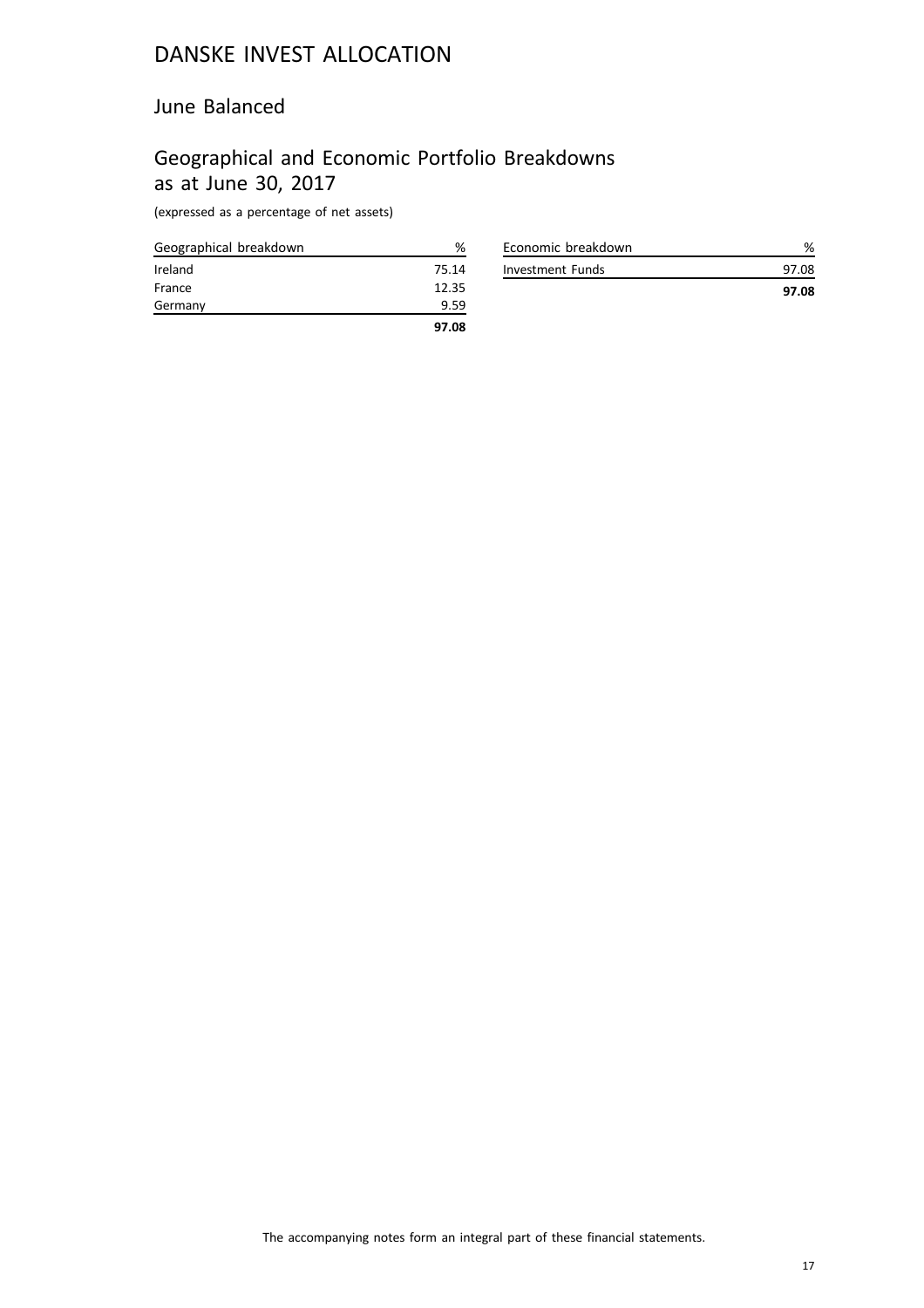### June Defensive

# Statement of Investments as at June 30, 2017

(expressed in EUR)

| Description                                                                    | Quantity / Face Currency<br>Value |            | Cost    | Evaluation % net | assets |
|--------------------------------------------------------------------------------|-----------------------------------|------------|---------|------------------|--------|
| Transferable securities admitted to an official stock exchange listing         |                                   |            |         |                  |        |
| <b>Investment Funds</b>                                                        |                                   |            |         |                  |        |
| France                                                                         |                                   |            |         |                  |        |
| L Ucits 3-5y Inv Gr Act Cap                                                    | 999                               | <b>EUR</b> | 152,991 | 152,577 18.82    |        |
| L Ucits Gobl Inv Gr Act Cap                                                    | 522                               | <b>EUR</b> | 92,975  | 91,690 11.31     |        |
|                                                                                |                                   |            | 245,966 | 244,267 30.13    |        |
| Germany                                                                        |                                   |            |         |                  |        |
| Ishares Dj Stoxx 600 (De)                                                      | 753                               | <b>EUR</b> | 29,051  | 28,448           | 3.51   |
|                                                                                |                                   |            | 29,051  | 28,448           | 3.51   |
| Ireland                                                                        |                                   |            |         |                  |        |
| Ish Eur Inf Linked Govt Etf                                                    | 79                                | EUR        | 16,107  | 16,069           | 1.98   |
| Ishares Em Loc Gov Bd Ucits Etf                                                | 268                               | <b>USD</b> | 15,818  | 15,515           | 1.91   |
| Ishares Eur Corp Bd 1-5y Etf                                                   | 361                               | <b>EUR</b> | 39,924  | 39,815           | 4.91   |
| Ishares Jpm Usd Em Bd Ucits Etf                                                | 240                               | <b>USD</b> | 24,542  | 23,713           | 2.93   |
| Ishs Cr Msci Jp Usd Accum                                                      | 287                               | <b>USD</b> | 9,570   | 9,660            | 1.19   |
| Ishs Cr Pac /Ac Ex Tr Fds Usd                                                  | 30                                | <b>USD</b> | 3,393   | 3,522            | 0.44   |
| Ishs Msci Em Usd-Ac Shs Usd Etf                                                | 679                               | <b>USD</b> | 15,288  | 15,436           | 1.90   |
| Ishs Usd Tips Ac Ex Tr Fd Usd                                                  | 137                               | <b>USD</b> | 25,350  | 24,194           | 2.99   |
| Ishs Vi Core S&P 500 Ucits Cap                                                 | 294                               | <b>USD</b> | 58,226  | 59,513           | 7.34   |
| Spdr Barcl Eur Gov Bd Ucit Etf                                                 | 2,144                             | <b>EUR</b> | 133,090 | 132,328 16.32    |        |
| Spdr Barclays Euro Hy Bond Etf                                                 | 1,029                             | <b>EUR</b> | 59,941  | 60,392           | 7.45   |
| Ssga Barc 1-3y Eur Gov Bd /Dis                                                 | 2,204                             | EUR        | 116,031 | 115,864 14.29    |        |
| Ssga Spdr Eu Eur-Ac Etf                                                        | 57                                | <b>EUR</b> | 9,635   | 10,880           | 1.34   |
|                                                                                |                                   |            | 526,915 | 526,901 64.99    |        |
| <b>Total - Investment Funds</b>                                                |                                   |            | 801,932 | 799,616 98.63    |        |
| Total - Transferable securities admitted to an official stock exchange listing |                                   |            | 801,932 | 799,616 98.63    |        |
| TOTAL INVESTMENT PORTFOLIO                                                     |                                   |            | 801,932 | 799,616 98.63    |        |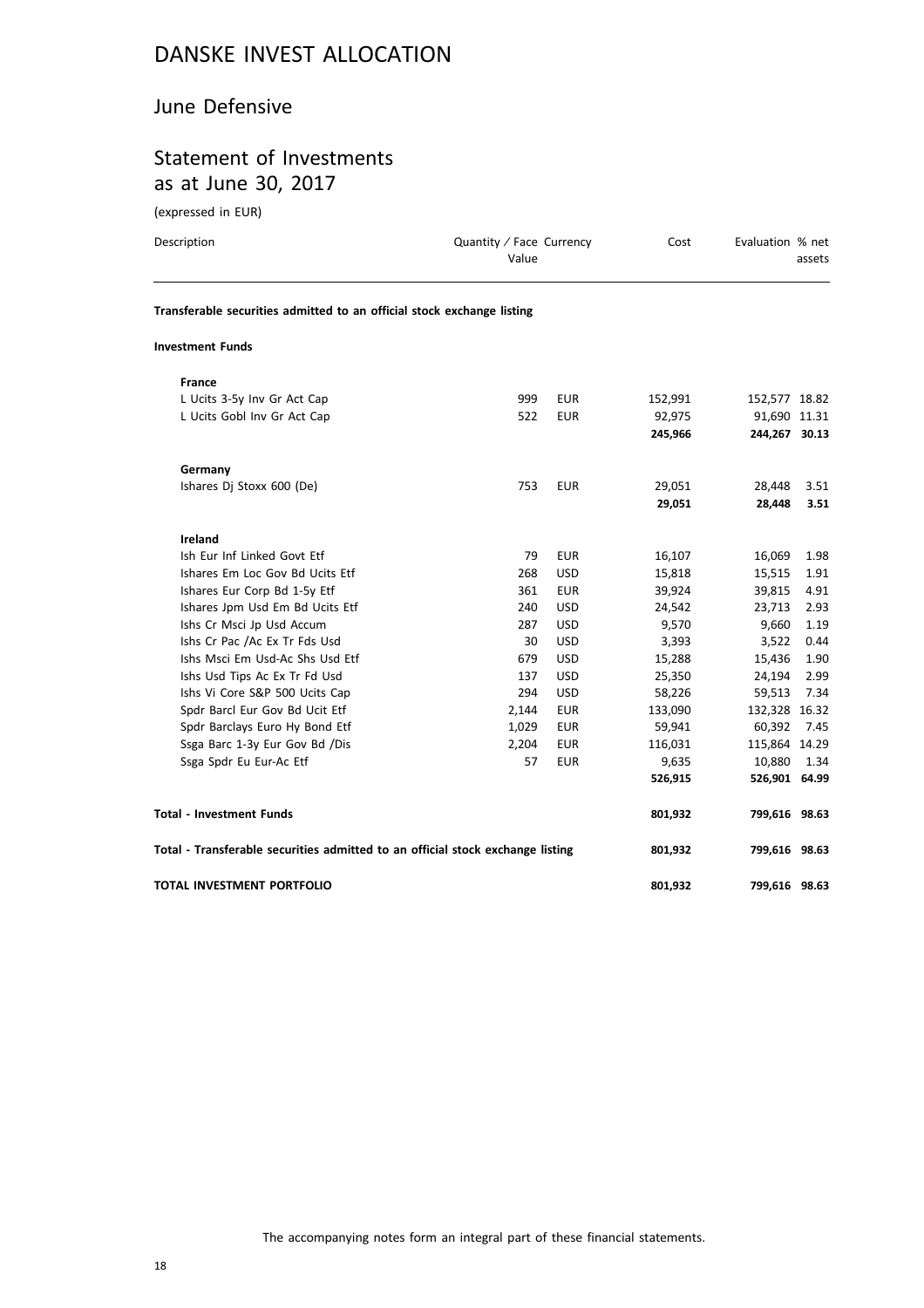### June Defensive

## Geographical and Economic Portfolio Breakdowns as at June 30, 2017

(expressed as a percentage of net assets)

| Geographical breakdown | ℅     |
|------------------------|-------|
| Ireland                | 64.99 |
| France                 | 30.13 |
| Germany                | 3.51  |
|                        | 98.63 |

| Economic breakdown |       |
|--------------------|-------|
| Investment Funds   | 98.63 |
|                    | 98.63 |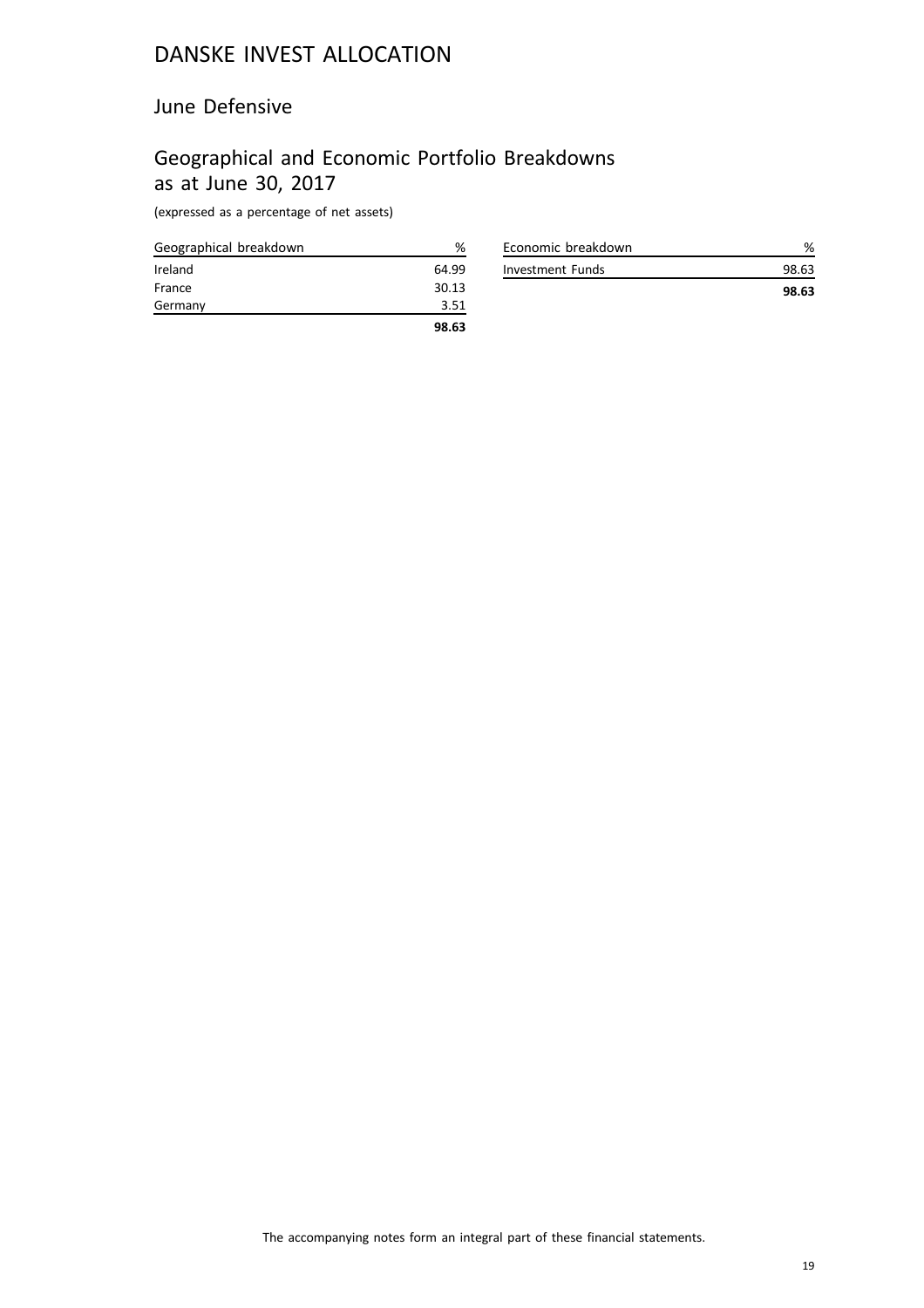### June Moderate

## Statement of Investments as at June 30, 2017

(expressed in EUR)

| Description                                                                    | Quantity / Face Currency<br>Value |            | Cost      | Evaluation % net | assets |
|--------------------------------------------------------------------------------|-----------------------------------|------------|-----------|------------------|--------|
| Transferable securities admitted to an official stock exchange listing         |                                   |            |           |                  |        |
| <b>Investment Funds</b>                                                        |                                   |            |           |                  |        |
| <b>France</b>                                                                  |                                   |            |           |                  |        |
| L Ucits 3-5y Inv Gr Act Cap                                                    | 3,067                             | <b>EUR</b> | 469,682   | 468,423 14.75    |        |
| L Ucits Gobl Inv Gr Act Cap                                                    | 567                               | <b>EUR</b> | 100,620   | 99,593           | 3.14   |
|                                                                                |                                   |            | 570,302   | 568,016 17.89    |        |
| Germany                                                                        |                                   |            |           |                  |        |
| Ishares Dj Stoxx 600 (De)                                                      | 5,852                             | <b>EUR</b> | 227,383   | 221,089          | 6.97   |
|                                                                                |                                   |            | 227,383   | 221,089          | 6.97   |
| Ireland                                                                        |                                   |            |           |                  |        |
| Ish Eur Inf Linked Govt Etf                                                    | 275                               | <b>EUR</b> | 56,056    | 55,935           | 1.76   |
| Ishares Em Loc Gov Bd Ucits Etf                                                | 923                               | <b>USD</b> | 54,581    | 53,434           | 1.68   |
| Ishares Eur Corp Bd 1-5y Etf                                                   | 2,302                             | <b>EUR</b> | 254,419   | 253,888          | 8.00   |
| Ishares Jpm Usd Em Bd Ucits Etf                                                | 604                               | <b>USD</b> | 62,045    | 59,678           | 1.88   |
| Ishs Cr Msci Jp Usd Accum                                                      | 1,799                             | <b>USD</b> | 61,070    | 60,553           | 1.91   |
| Ishs Cr Pac /Ac Ex Tr Fds Usd                                                  | 259                               | <b>USD</b> | 30,467    | 30,405           | 0.96   |
| Ishs Msci Em Usd-Ac Shs Usd Etf                                                | 3,942                             | <b>USD</b> | 90,519    | 89,618           | 2.83   |
| Ishs Usd Tips Ac Ex Tr Fd Usd                                                  | 469                               | <b>USD</b> | 86,305    | 82,825           | 2.61   |
| Ishs Vi Core S&P 500 Ucits Cap                                                 | 1,824                             | <b>USD</b> | 372,796   | 369,226 11.63    |        |
| Spdr Barcl Eur Gov Bd Ucit Etf                                                 | 8,955                             | <b>EUR</b> | 554,789   | 552,703 17.41    |        |
| Spdr Barclays Euro Hy Bond Etf                                                 | 5,061                             | <b>EUR</b> | 294,874   | 297,030          | 9.36   |
| Ssga Barc 1-3y Eur Gov Bd /Dis                                                 | 5,948                             | <b>EUR</b> | 313,075   | 312,686          | 9.85   |
| Ssga Spdr Eu Eur-Ac Etf                                                        | 364                               | <b>EUR</b> | 67,990    | 69,480           | 2.19   |
|                                                                                |                                   |            | 2,298,986 | 2,287,461 72.07  |        |
| <b>Total - Investment Funds</b>                                                |                                   |            | 3,096,671 | 3,076,566 96.93  |        |
| Total - Transferable securities admitted to an official stock exchange listing |                                   |            | 3,096,671 | 3,076,566 96.93  |        |
| TOTAL INVESTMENT PORTFOLIO                                                     |                                   |            | 3,096,671 | 3,076,566 96.93  |        |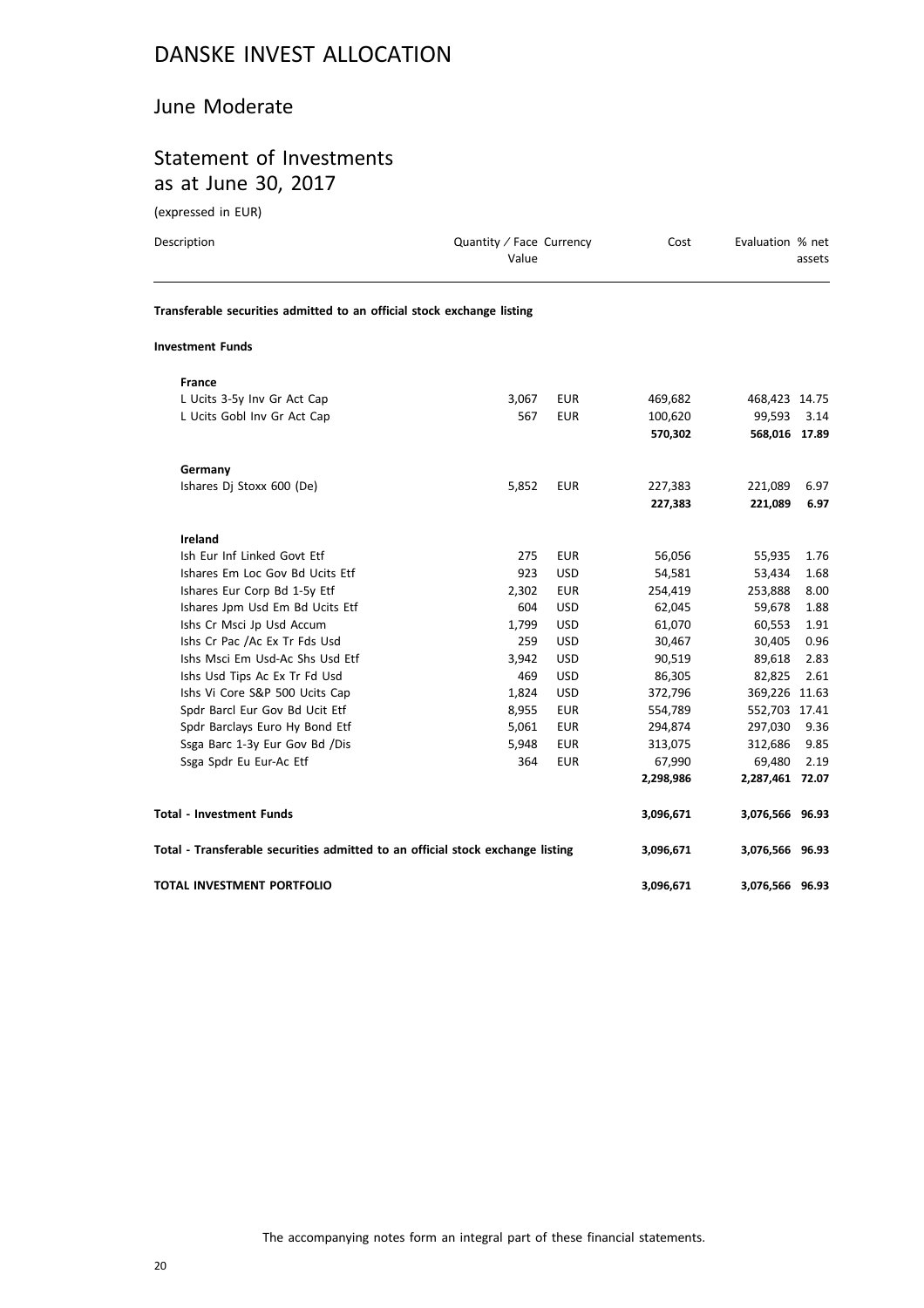### June Moderate

## Geographical and Economic Portfolio Breakdowns as at June 30, 2017

(expressed as a percentage of net assets)

| Geographical breakdown | %     |
|------------------------|-------|
| Ireland                | 72.07 |
| France                 | 17.89 |
| Germany                | 6.97  |
|                        | 96.93 |

| Economic breakdown |       |
|--------------------|-------|
| Investment Funds   | 96.93 |
|                    | 96.93 |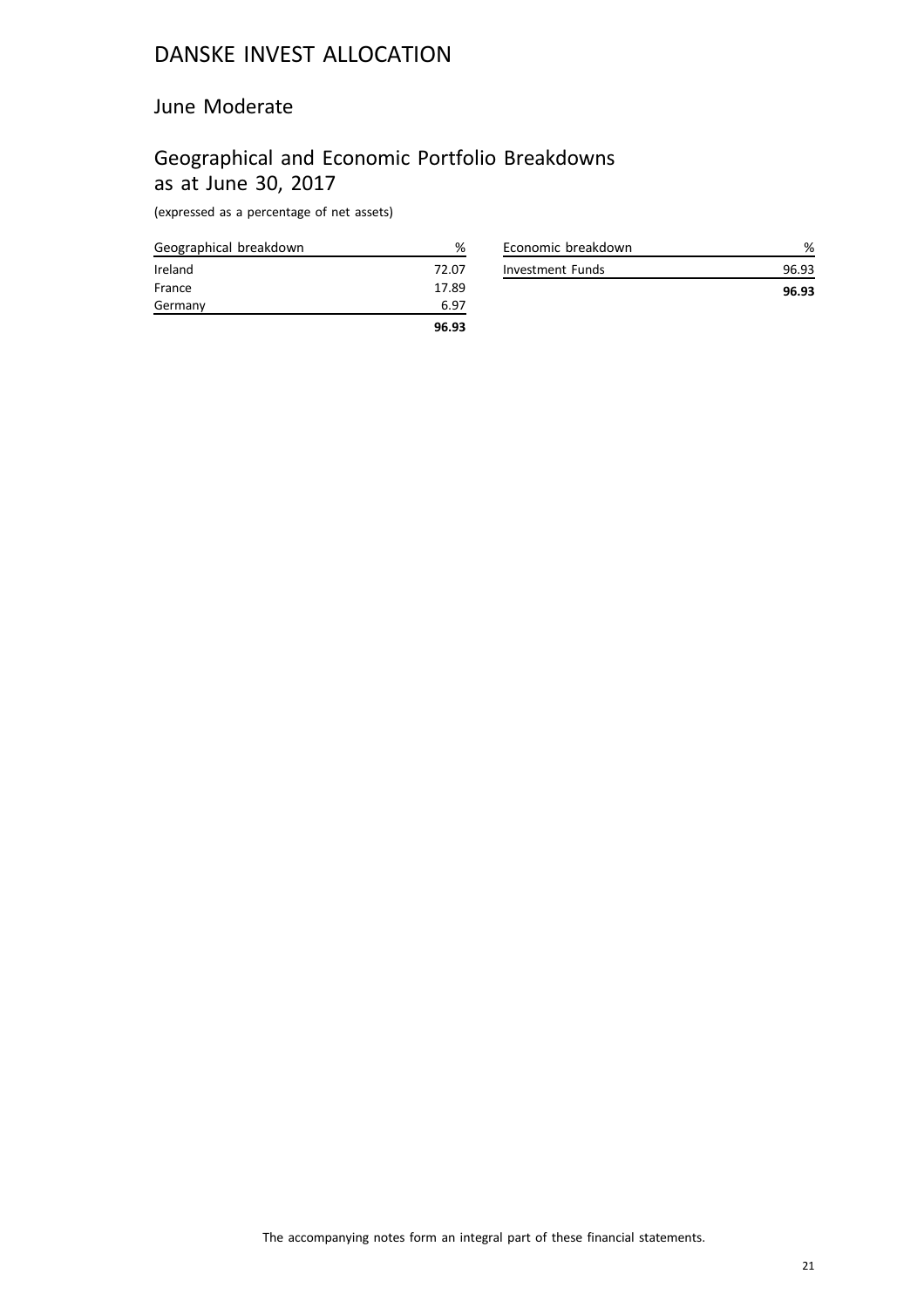### June Moderate Short

## Statement of Investments as at June 30, 2017

(expressed in EUR)

| Description                                                                    | Quantity / Face Currency<br>Value |            | Cost             | Evaluation % net | assets       |
|--------------------------------------------------------------------------------|-----------------------------------|------------|------------------|------------------|--------------|
| Transferable securities admitted to an official stock exchange listing         |                                   |            |                  |                  |              |
| <b>Investment Funds</b>                                                        |                                   |            |                  |                  |              |
| <b>France</b>                                                                  |                                   |            |                  |                  |              |
| L Ucits 1-3y Inv Gr Act Cap / Dis                                              | 462                               | <b>EUR</b> | 58,239<br>58,239 | 58,140 18.33     | 58,140 18.33 |
| Germany                                                                        |                                   |            |                  |                  |              |
| Ishares Dj Stoxx 600 (De)                                                      | 298                               | EUR        | 10,894<br>10,894 | 11,259<br>11,259 | 3.55<br>3.55 |
| Ireland                                                                        |                                   |            |                  |                  |              |
| Ishares Em Loc Gov Bd Ucits Etf                                                | 121                               | <b>USD</b> | 6,920            | 7,005            | 2.21         |
| Ishares Eur Corp Bd 1-5y Etf                                                   | 143                               | <b>EUR</b> | 15,751           | 15,771           | 4.97         |
| Ishares Jpm Usd Em Bd Ucits Etf                                                | 99                                | <b>USD</b> | 10,122           | 9,782            | 3.08         |
| Ishs Cr Msci Jp Usd Accum                                                      | 192                               | <b>USD</b> | 6,351            | 6,462            | 2.04         |
| Ishs Cr Pac /Ac Ex Tr Fds Usd                                                  | 32                                | <b>USD</b> | 3,572            | 3,757            | 1.18         |
| Ishs Hy Corp Bd Eur Shs Eur Etf                                                | 295                               | <b>EUR</b> | 30,964           | 31,707 10.00     |              |
| Ishs Msci Em Usd-Ac Shs Usd Etf                                                | 440                               | <b>USD</b> | 9,399            | 10,003           | 3.15         |
| Ishs Vi Core S&P 500 Ucits Cap                                                 | 194                               | <b>USD</b> | 38,066           | 39,271 12.38     |              |
| Ssga Barc 1-3y Eur Gov Bd /Dis                                                 | 990                               | <b>EUR</b> | 52,096           | 52,044 16.41     |              |
| Ssga Spdr Eu Eur-Ac Etf                                                        | 77                                | EUR        | 12,848           | 14,698           | 4.63         |
|                                                                                |                                   |            | 186,089          | 190,500 60.05    |              |
| Luxembourg                                                                     |                                   |            |                  |                  |              |
| Dbxt2 Egb13 -1C- Cap                                                           | 313                               | <b>EUR</b> | 53,088<br>53,088 | 53,003 16.71     | 53,003 16.71 |
| <b>Total - Investment Funds</b>                                                |                                   |            | 308,310          | 312,902 98.64    |              |
| Total - Transferable securities admitted to an official stock exchange listing |                                   |            | 308,310          | 312,902 98.64    |              |
| <b>TOTAL INVESTMENT PORTFOLIO</b>                                              |                                   |            | 308,310          | 312,902 98.64    |              |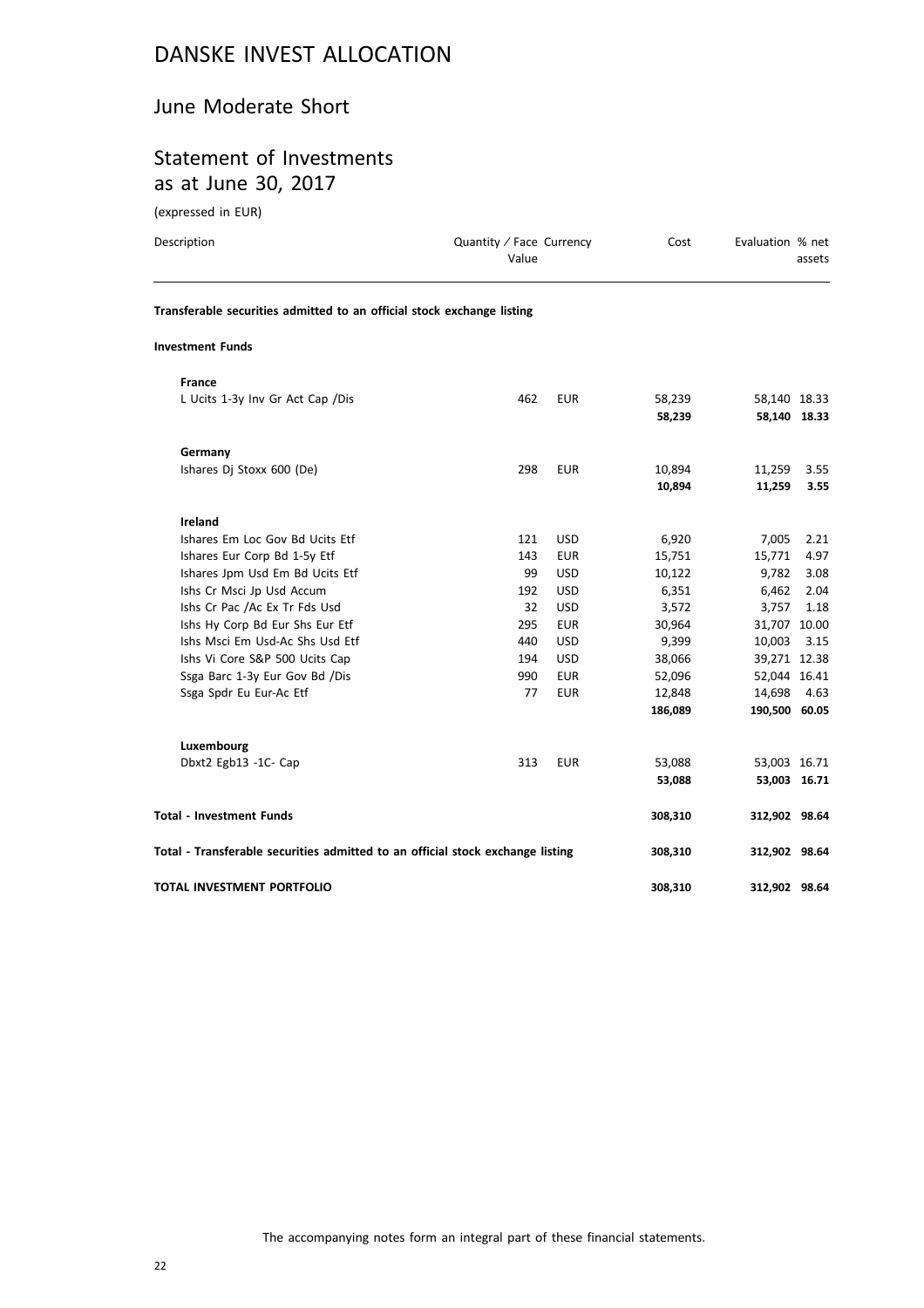### June Moderate Short

## Geographical and Economic Portfolio Breakdowns as at June 30, 2017

(expressed as a percentage of net assets)

| Geographical breakdown | ℅     |
|------------------------|-------|
| Ireland                | 60.05 |
| France                 | 18.33 |
| Luxembourg             | 16.71 |
| Germany                | 3.55  |
|                        | 98.64 |

|                    | 98.64 |
|--------------------|-------|
| Investment Funds   | 98.64 |
| Economic breakdown |       |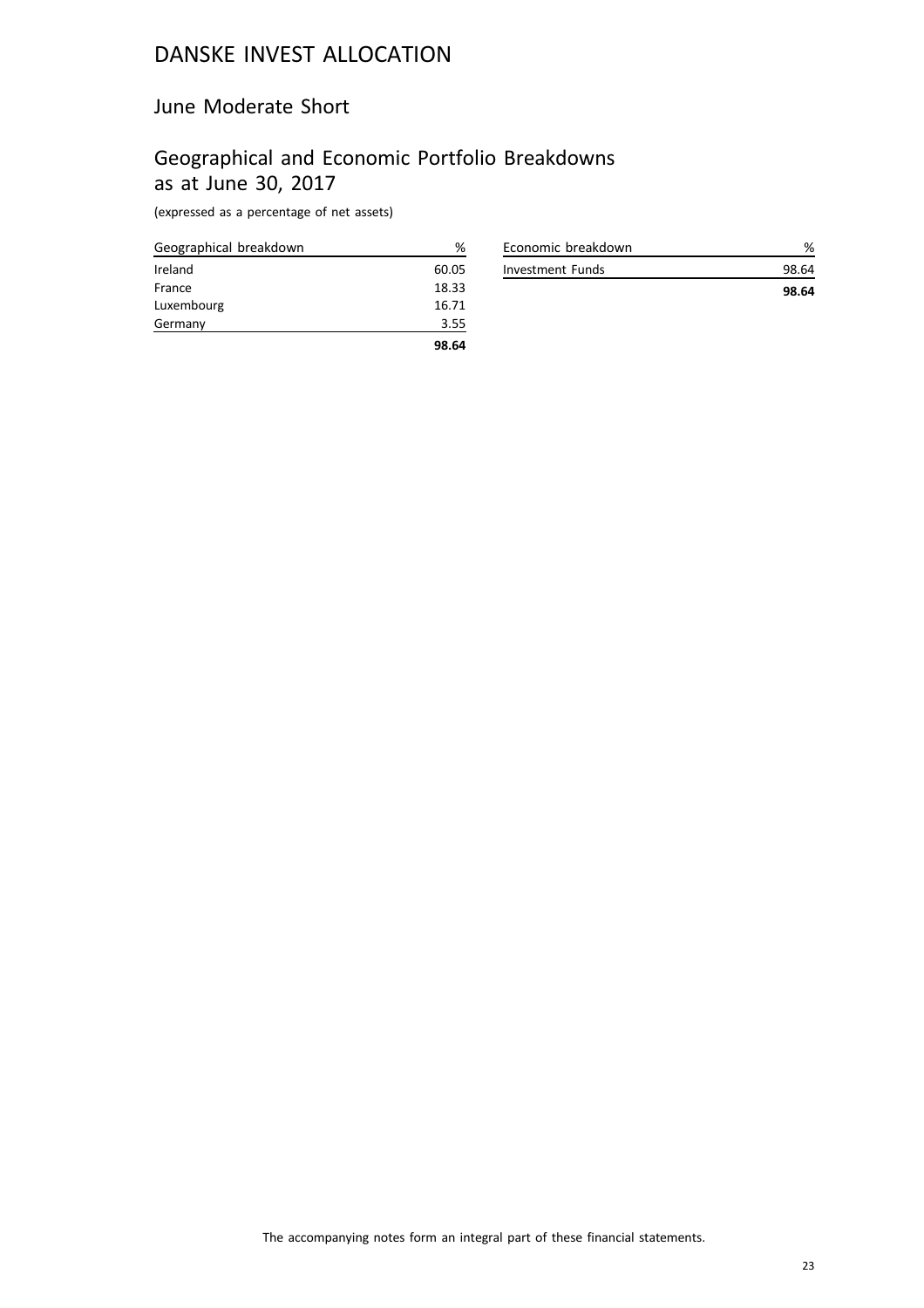### June Opportunity

## Statement of Investments as at June 30, 2017

(expressed in EUR)

| Description                                                                    | Quantity / Face Currency<br>Value |            | Cost      | Evaluation % net | assets |
|--------------------------------------------------------------------------------|-----------------------------------|------------|-----------|------------------|--------|
| Transferable securities admitted to an official stock exchange listing         |                                   |            |           |                  |        |
| <b>Investment Funds</b>                                                        |                                   |            |           |                  |        |
| Germany                                                                        |                                   |            |           |                  |        |
| Ishares Dj Stoxx 600 (De)                                                      | 18,201                            | <b>EUR</b> | 706,051   | 687,634 15.98    |        |
|                                                                                |                                   |            | 706,051   | 687,634 15.98    |        |
| Ireland                                                                        |                                   |            |           |                  |        |
| Ishares Em Loc Gov Bd Ucits Etf                                                | 1,247                             | <b>USD</b> | 73,757    | 72,190           | 1.68   |
| Ishs Cr Msci Jp Usd Accum                                                      | 8,805                             | <b>USD</b> | 298,993   | 296,367          | 6.89   |
| Ishs Cr Pac /Ac Ex Tr Fds Usd                                                  | 1,224                             | <b>USD</b> | 143,962   | 143,691          | 3.34   |
| Ishs Msci Em Usd-Ac Shs Usd Etf                                                | 18,613                            | <b>USD</b> | 428.906   | 423,152          | 9.83   |
| Ishs Vi Core S&P 500 Ucits Cap                                                 | 3,161                             | <b>USD</b> | 646,783   | 639,871 14.87    |        |
| Spdr Barcl Eur Gov Bd Ucit Etf                                                 | 2,498                             | <b>EUR</b> | 155,404   | 154,177          | 3.58   |
| Spdr Barclays Euro Hy Bond Etf                                                 | 1,960                             | <b>EUR</b> | 115,399   | 115,032          | 2.67   |
| Ssga Spdr Eu Eur-Ac Etf                                                        | 3,604                             | <b>EUR</b> | 692,249   | 687,932 15.99    |        |
| Ssga Spdr S&P 500 Etf Dis                                                      | 1,815                             | <b>EUR</b> | 392,515   | 385,107          | 8.95   |
| Vang S&P 500 Ptf -Usd- /Dis                                                    | 15,779                            | <b>USD</b> | 646,984   | 635,058 14.76    |        |
|                                                                                |                                   |            | 3,594,952 | 3,552,577 82.56  |        |
| <b>Total - Investment Funds</b>                                                |                                   |            | 4,301,003 | 4,240,211 98.54  |        |
| Total - Transferable securities admitted to an official stock exchange listing |                                   |            | 4,301,003 | 4,240,211 98.54  |        |

**TOTAL INVESTMENT PORTFOLIO 4,301,003 4,240,211 98.54**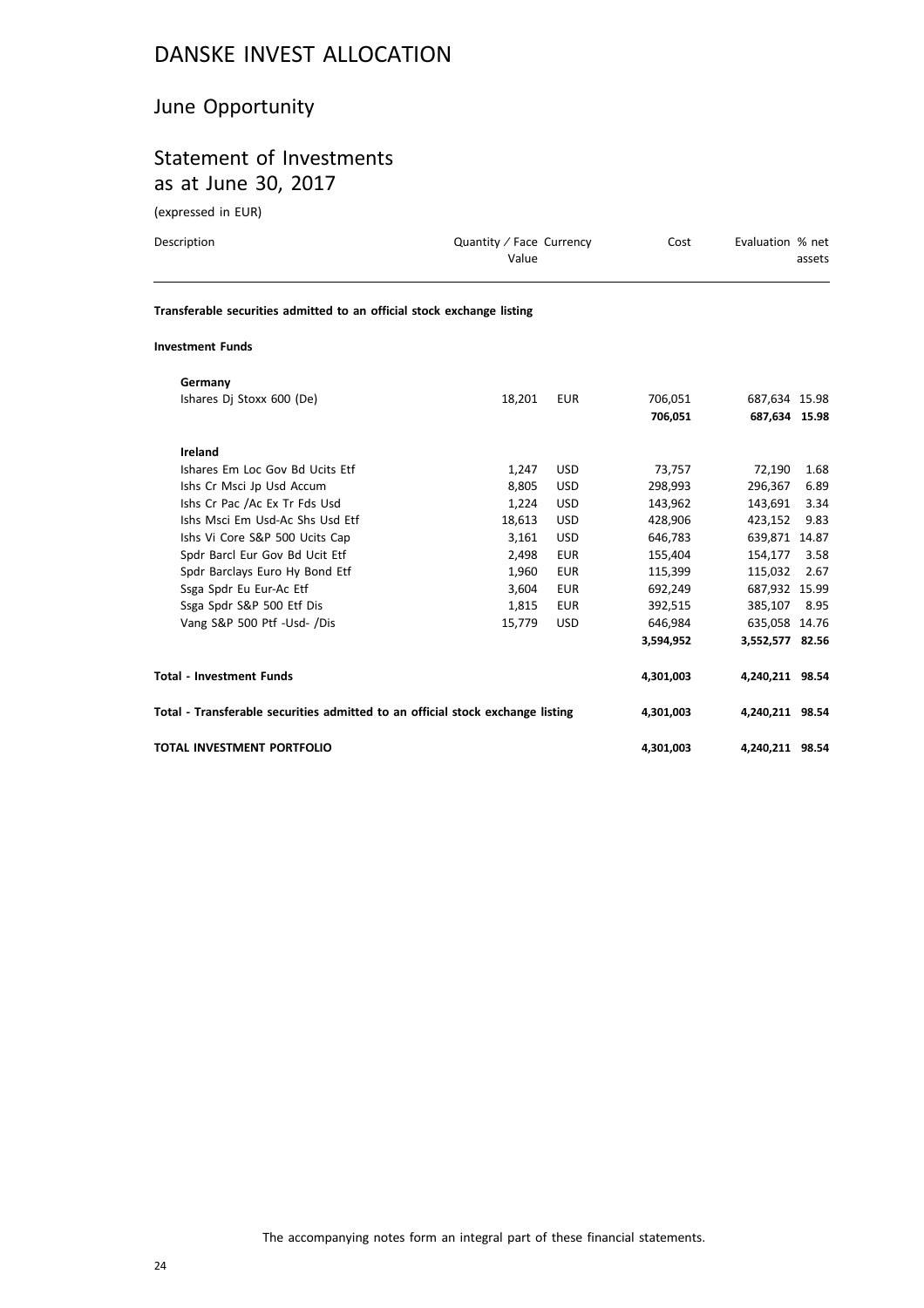## June Opportunity

## Geographical and Economic Portfolio Breakdowns as at June 30, 2017

(expressed as a percentage of net assets)

| Geographical breakdown | %     |
|------------------------|-------|
| Ireland                | 82.56 |
| Germany                | 15.98 |
|                        | 98.54 |

|                    | 98.54 |
|--------------------|-------|
| Investment Funds   | 98.54 |
| Economic breakdown |       |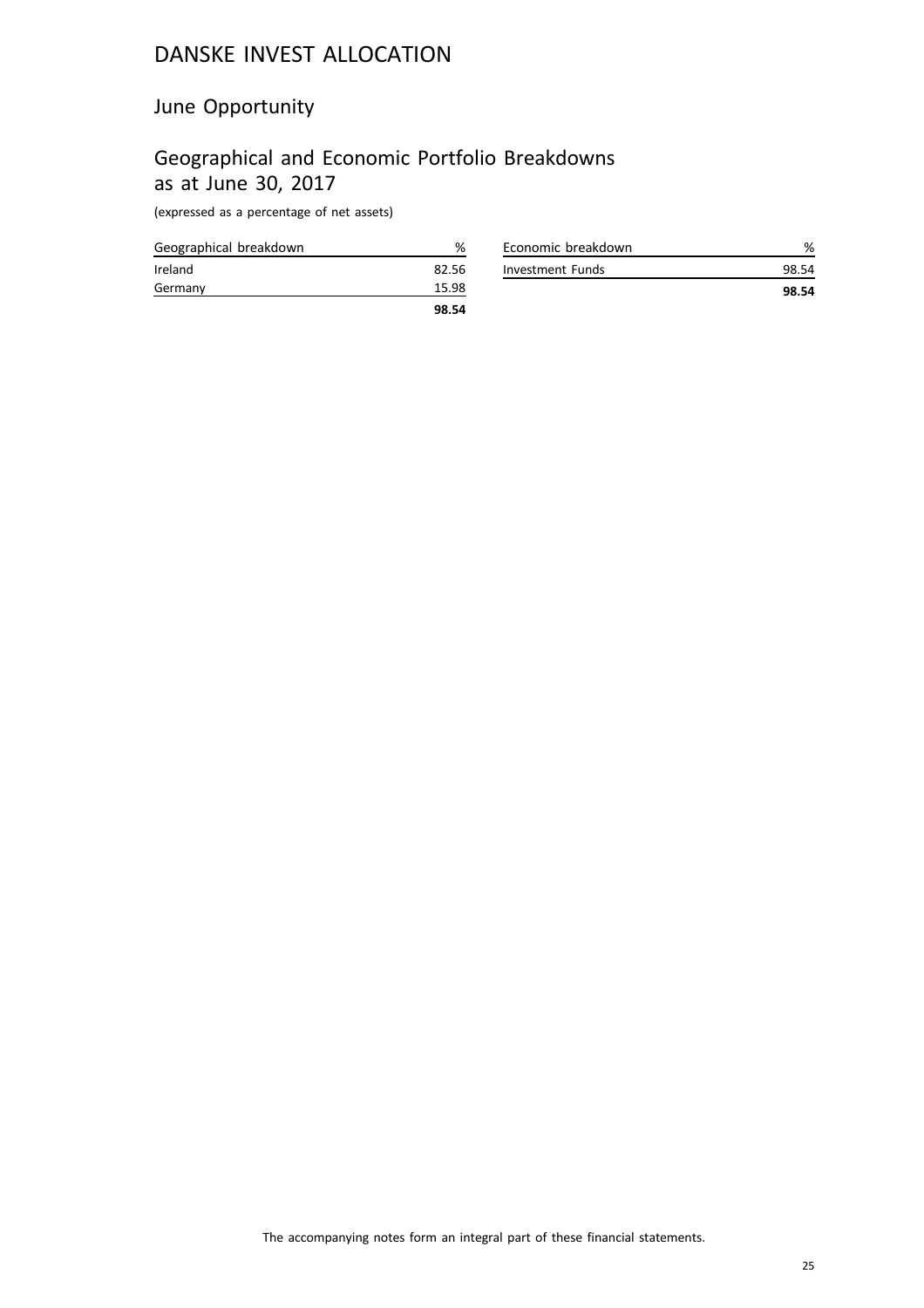## June Progressive

## Statement of Investments as at June 30, 2017

(expressed in EUR)

| Description                                                                    | Quantity / Face Currency<br>Value |            | Cost               | Evaluation % net               | assets       |
|--------------------------------------------------------------------------------|-----------------------------------|------------|--------------------|--------------------------------|--------------|
| Transferable securities admitted to an official stock exchange listing         |                                   |            |                    |                                |              |
| <b>Investment Funds</b>                                                        |                                   |            |                    |                                |              |
| France                                                                         |                                   |            |                    |                                |              |
| L Ucits 3-5y Inv Gr Act Cap                                                    | 2,254                             | <b>EUR</b> | 345,434<br>345,434 | 344,253<br>344,253             | 9.05<br>9.05 |
| Germany                                                                        |                                   |            |                    |                                |              |
| Ishares Dj Stoxx 600 (De)                                                      | 13,122                            | <b>EUR</b> | 511,999<br>511,999 | 495,749 13.03<br>495,749 13.03 |              |
| Ireland                                                                        |                                   |            |                    |                                |              |
| Ishares Em Loc Gov Bd Ucits Etf                                                | 2,333                             | <b>USD</b> | 138,144            | 135,060                        | 3.55         |
| Ishares Eur Corp Bd 1-5y Etf                                                   | 1,629                             | <b>EUR</b> | 180,112            | 179,663                        | 4.72         |
| Ishares Jpm Usd Em Bd Ucits Etf                                                | 635                               | <b>USD</b> | 64,861             | 62,741                         | 1.65         |
| Ishs Cr Msci Jp Usd Accum                                                      | 4,143                             | <b>USD</b> | 140,657            | 139,449                        | 3.66         |
| Ishs Cr Pac /Ac Ex Tr Fds Usd                                                  | 676                               | <b>USD</b> | 79,658             | 79,359                         | 2.09         |
| Ishs Msci Em Usd-Ac Shs Usd Etf                                                | 8,827                             | <b>USD</b> | 202,714            | 200,675                        | 5.27         |
| Ishs Vi Core S&P 500 Ucits Cap                                                 | 2,250                             | <b>USD</b> | 458,939            | 455,460 11.97                  |              |
| Spdr Barcl Eur Gov Bd Ucit Etf                                                 | 7,765                             | <b>EUR</b> | 482,635            | 479,256 12.59                  |              |
| Spdr Barclays Euro Hy Bond Etf                                                 | 4,373                             | <b>EUR</b> | 255,181            | 256,651                        | 6.74         |
| Ssga Barc 1-3y Eur Gov Bd /Dis                                                 | 5,008                             | <b>EUR</b> | 263,531            | 263,271                        | 6.92         |
| Ssga Spdr Eu Eur-Ac Etf                                                        | 1,056                             | <b>EUR</b> | 199,662            | 201,569                        | 5.30         |
| Vang S&P 500 Ptf -Usd- /Dis                                                    | 9,489                             | <b>USD</b> | 389,899            | 381,904 10.04                  |              |
|                                                                                |                                   |            | 2,855,993          | 2,835,058 74.50                |              |
| <b>Total - Investment Funds</b>                                                |                                   |            | 3,713,426          | 3,675,060 96.58                |              |
| Total - Transferable securities admitted to an official stock exchange listing |                                   |            | 3,713,426          | 3,675,060 96.58                |              |
| TOTAL INVESTMENT PORTFOLIO                                                     |                                   |            | 3,713,426          | 3,675,060 96.58                |              |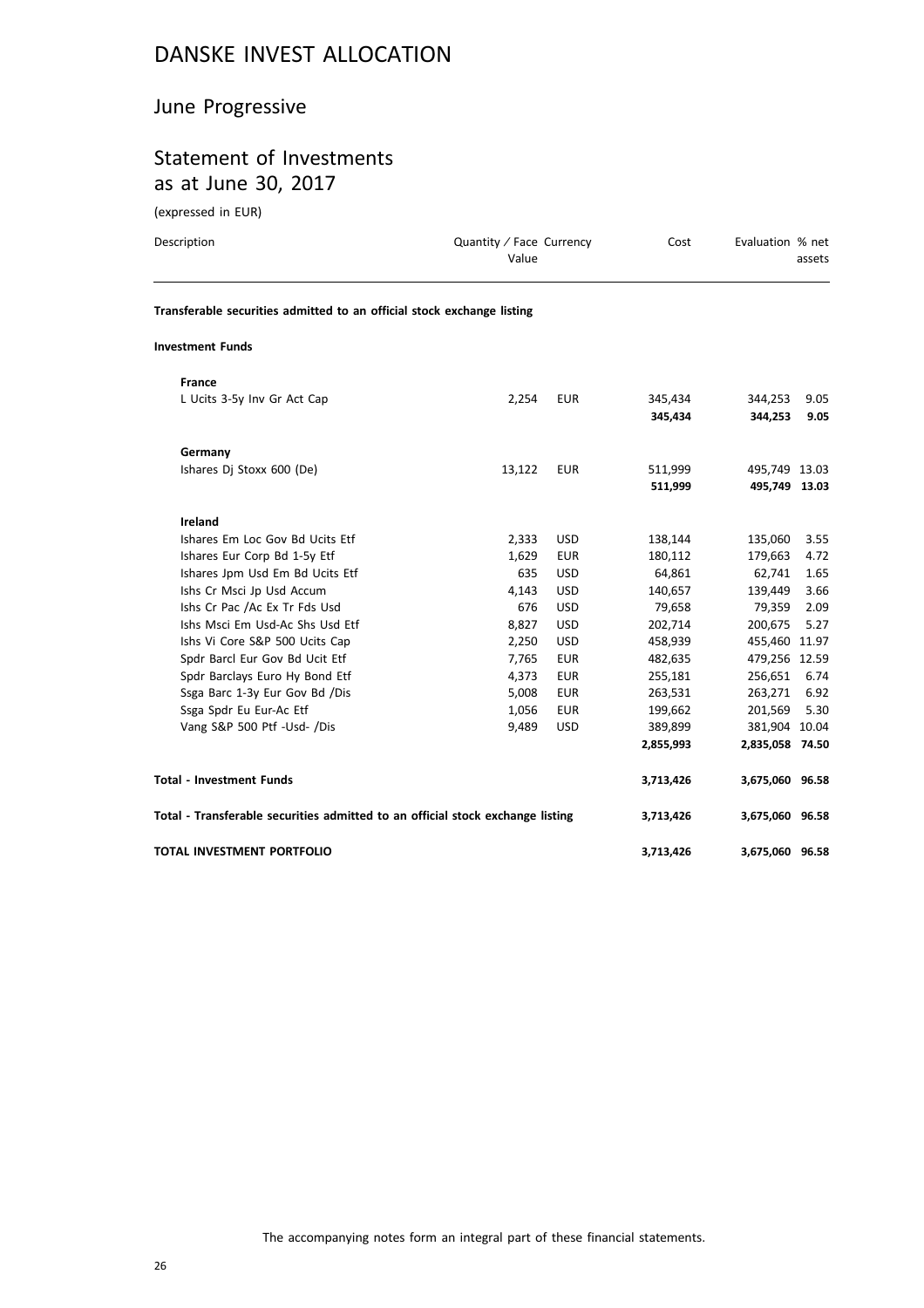## June Progressive

## Geographical and Economic Portfolio Breakdowns as at June 30, 2017

(expressed as a percentage of net assets)

| Geographical breakdown | %     |
|------------------------|-------|
| Ireland                | 74.50 |
| Germany                | 13.03 |
| France                 | 9.05  |
|                        | 96.58 |

| Economic breakdown |       |
|--------------------|-------|
| Investment Funds   | 96.58 |
|                    | 96.58 |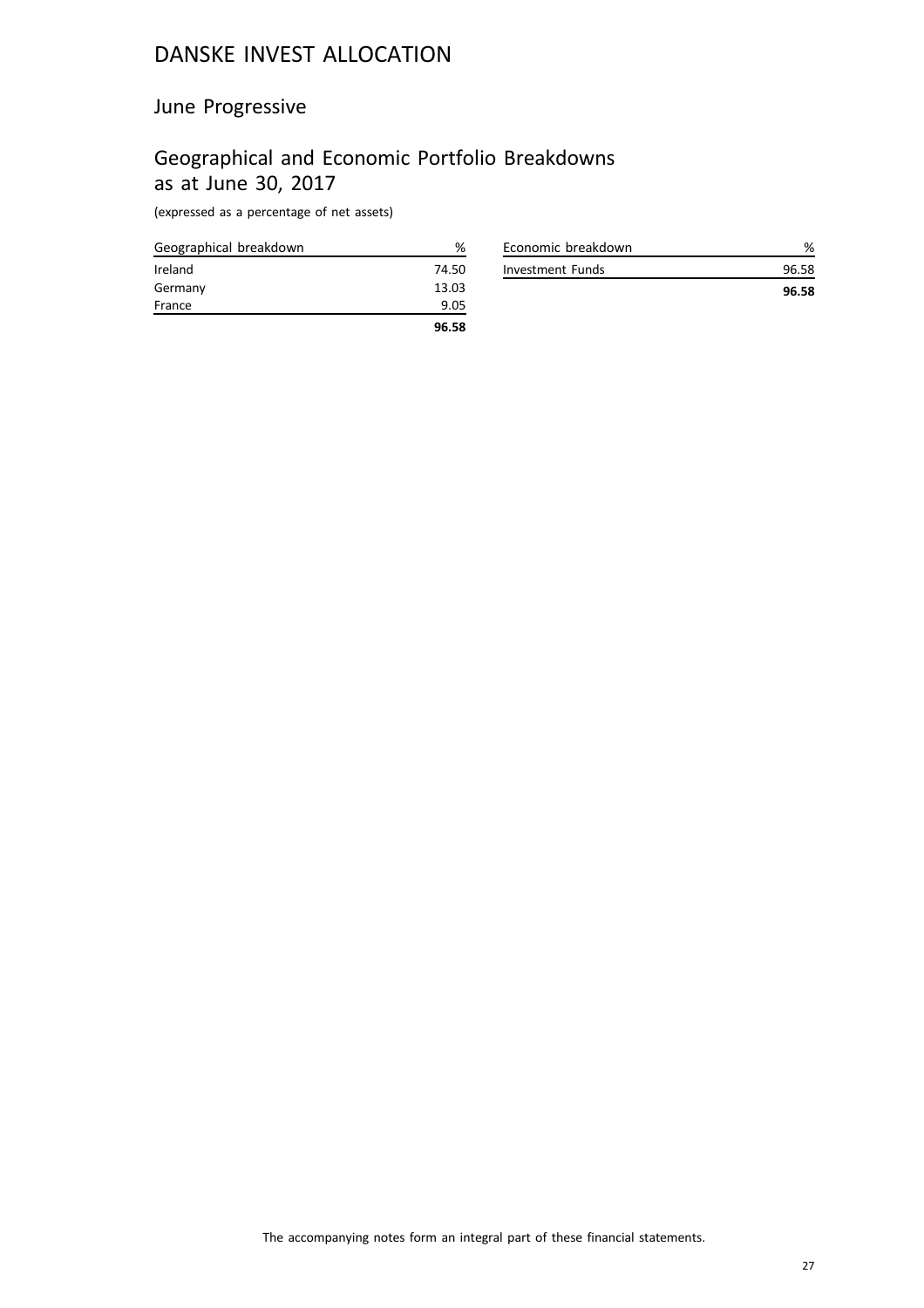### Stable Income

## Statement of Investments as at June 30, 2017

(expressed in EUR)

| Transferable securities admitted to an official stock exchange listing<br><b>Investment Funds</b><br><b>Denmark</b><br>D1 Nye Mar Ob Dkk /Cap<br>249,980<br><b>DKK</b><br>3,468,281<br>3,531,425<br>4.84<br>3,468,281<br>3,531,425<br>4.84<br><b>Total - Investment Funds</b><br>3,468,281<br>3,531,425<br>4.84<br><b>Shares</b><br>Austria<br>Oest. Elek. Wirt. A<br>4,837<br><b>EUR</b><br>79,865<br>79,012<br>0.11<br>79,865<br>79,012<br>0.11<br><b>Belgium</b><br>Anheuser-Busch Inbev Sa /Nv<br>1,659<br><b>EUR</b><br>174,953<br>161,023<br>0.22<br>4,202<br><b>EUR</b><br>92,384<br>88,893<br><b>Bpost</b><br>0.12<br><b>EUR</b><br>211,370<br>0.29<br>Etab Colruyt<br>4,680<br>211,302<br>Gbl<br>989<br>82,720<br><b>EUR</b><br>80,343<br>0.11<br>Gimv Sa<br>1,594<br>EUR<br>85,335<br>84,084<br>0.12<br>1,075<br>EUR<br>82,348<br>76,142<br>0.11<br>Melexis Nv leper<br>4,375<br>Orange Be<br><b>EUR</b><br>91,827<br>89,447<br>0.12<br>83,089<br>Proximus Sa<br>2,714<br><b>EUR</b><br>81,142<br>0.11<br>899,702<br>876,700<br>1.20<br>Bermuda Islands<br>Assured Guaranty Ltd<br>1,372<br>USD<br>50,426<br>50,663<br>0.07<br>218<br>Everest Reinsurance Group Ltd<br><b>USD</b><br>48,854<br>48,732<br>0.07<br>Hiscox Ltd<br>6,116<br>GBP<br>87,084<br>87,674<br>0.12<br>Renaissancere Hld Ltd<br>389<br>47,803<br><b>USD</b><br>47,872<br>0.06<br>234,872<br>0.32<br>234,236<br><b>British Virgin Islands</b><br>Michael Kors Holdings Ltd<br>1,651<br>USD<br>51,767<br>51,637<br>0.07<br>51,767<br>51,637<br><b>Denmark</b><br>Alm. Brand / Reg. Shs<br>7,648<br><b>DKK</b><br>59,530<br>59,138<br>0.08<br>Dfds A/S<br>1,837<br><b>DKK</b><br>89,581<br>83,794<br>0.11<br>Gn Great Nordic Ltd<br><b>DKK</b><br>82,276<br>3,244<br>78,946<br>0.11<br>H. Lundbeck A/S<br>3,209<br><b>DKK</b><br>155,727<br>156,087<br>0.21<br>Matas A/S<br>5,650<br><b>DKK</b><br>79,587<br>77,499<br>0.11<br>Novo Nordisk A/S /-B-<br>6,106<br><b>DKK</b><br>224,590<br>0.31<br>224,822<br>Novozymes Shs -B-<br>2,034<br><b>DKK</b><br>75,849<br>77,463<br>0.11<br>Royal Unibrew A/S<br><b>DKK</b><br>85,305<br>87,518<br>0.12<br>2,113<br>Simcorp A/S<br><b>DKK</b><br>1,511<br>81,111<br>78,941<br>0.11<br>Topdanmark A/S<br>3,038<br><b>DKK</b><br>80,018<br>84,160<br>0.12<br>Tryg A/S<br>4,647<br><b>DKK</b><br>84,503<br>87,926 | Description | Quantity / Face Currency<br>Value | Cost | Evaluation % net | assets |
|------------------------------------------------------------------------------------------------------------------------------------------------------------------------------------------------------------------------------------------------------------------------------------------------------------------------------------------------------------------------------------------------------------------------------------------------------------------------------------------------------------------------------------------------------------------------------------------------------------------------------------------------------------------------------------------------------------------------------------------------------------------------------------------------------------------------------------------------------------------------------------------------------------------------------------------------------------------------------------------------------------------------------------------------------------------------------------------------------------------------------------------------------------------------------------------------------------------------------------------------------------------------------------------------------------------------------------------------------------------------------------------------------------------------------------------------------------------------------------------------------------------------------------------------------------------------------------------------------------------------------------------------------------------------------------------------------------------------------------------------------------------------------------------------------------------------------------------------------------------------------------------------------------------------------------------------------------------------------------------------------------------------------------------------------------------------------------------------------------------------------------------------------------------------------------------------------------------------------------------------------------------------------------------------------------------------------------|-------------|-----------------------------------|------|------------------|--------|
|                                                                                                                                                                                                                                                                                                                                                                                                                                                                                                                                                                                                                                                                                                                                                                                                                                                                                                                                                                                                                                                                                                                                                                                                                                                                                                                                                                                                                                                                                                                                                                                                                                                                                                                                                                                                                                                                                                                                                                                                                                                                                                                                                                                                                                                                                                                                    |             |                                   |      |                  |        |
|                                                                                                                                                                                                                                                                                                                                                                                                                                                                                                                                                                                                                                                                                                                                                                                                                                                                                                                                                                                                                                                                                                                                                                                                                                                                                                                                                                                                                                                                                                                                                                                                                                                                                                                                                                                                                                                                                                                                                                                                                                                                                                                                                                                                                                                                                                                                    |             |                                   |      |                  |        |
|                                                                                                                                                                                                                                                                                                                                                                                                                                                                                                                                                                                                                                                                                                                                                                                                                                                                                                                                                                                                                                                                                                                                                                                                                                                                                                                                                                                                                                                                                                                                                                                                                                                                                                                                                                                                                                                                                                                                                                                                                                                                                                                                                                                                                                                                                                                                    |             |                                   |      |                  |        |
|                                                                                                                                                                                                                                                                                                                                                                                                                                                                                                                                                                                                                                                                                                                                                                                                                                                                                                                                                                                                                                                                                                                                                                                                                                                                                                                                                                                                                                                                                                                                                                                                                                                                                                                                                                                                                                                                                                                                                                                                                                                                                                                                                                                                                                                                                                                                    |             |                                   |      |                  |        |
|                                                                                                                                                                                                                                                                                                                                                                                                                                                                                                                                                                                                                                                                                                                                                                                                                                                                                                                                                                                                                                                                                                                                                                                                                                                                                                                                                                                                                                                                                                                                                                                                                                                                                                                                                                                                                                                                                                                                                                                                                                                                                                                                                                                                                                                                                                                                    |             |                                   |      |                  |        |
|                                                                                                                                                                                                                                                                                                                                                                                                                                                                                                                                                                                                                                                                                                                                                                                                                                                                                                                                                                                                                                                                                                                                                                                                                                                                                                                                                                                                                                                                                                                                                                                                                                                                                                                                                                                                                                                                                                                                                                                                                                                                                                                                                                                                                                                                                                                                    |             |                                   |      |                  |        |
|                                                                                                                                                                                                                                                                                                                                                                                                                                                                                                                                                                                                                                                                                                                                                                                                                                                                                                                                                                                                                                                                                                                                                                                                                                                                                                                                                                                                                                                                                                                                                                                                                                                                                                                                                                                                                                                                                                                                                                                                                                                                                                                                                                                                                                                                                                                                    |             |                                   |      |                  |        |
|                                                                                                                                                                                                                                                                                                                                                                                                                                                                                                                                                                                                                                                                                                                                                                                                                                                                                                                                                                                                                                                                                                                                                                                                                                                                                                                                                                                                                                                                                                                                                                                                                                                                                                                                                                                                                                                                                                                                                                                                                                                                                                                                                                                                                                                                                                                                    |             |                                   |      |                  |        |
|                                                                                                                                                                                                                                                                                                                                                                                                                                                                                                                                                                                                                                                                                                                                                                                                                                                                                                                                                                                                                                                                                                                                                                                                                                                                                                                                                                                                                                                                                                                                                                                                                                                                                                                                                                                                                                                                                                                                                                                                                                                                                                                                                                                                                                                                                                                                    |             |                                   |      |                  |        |
|                                                                                                                                                                                                                                                                                                                                                                                                                                                                                                                                                                                                                                                                                                                                                                                                                                                                                                                                                                                                                                                                                                                                                                                                                                                                                                                                                                                                                                                                                                                                                                                                                                                                                                                                                                                                                                                                                                                                                                                                                                                                                                                                                                                                                                                                                                                                    |             |                                   |      |                  |        |
|                                                                                                                                                                                                                                                                                                                                                                                                                                                                                                                                                                                                                                                                                                                                                                                                                                                                                                                                                                                                                                                                                                                                                                                                                                                                                                                                                                                                                                                                                                                                                                                                                                                                                                                                                                                                                                                                                                                                                                                                                                                                                                                                                                                                                                                                                                                                    |             |                                   |      |                  |        |
|                                                                                                                                                                                                                                                                                                                                                                                                                                                                                                                                                                                                                                                                                                                                                                                                                                                                                                                                                                                                                                                                                                                                                                                                                                                                                                                                                                                                                                                                                                                                                                                                                                                                                                                                                                                                                                                                                                                                                                                                                                                                                                                                                                                                                                                                                                                                    |             |                                   |      |                  |        |
|                                                                                                                                                                                                                                                                                                                                                                                                                                                                                                                                                                                                                                                                                                                                                                                                                                                                                                                                                                                                                                                                                                                                                                                                                                                                                                                                                                                                                                                                                                                                                                                                                                                                                                                                                                                                                                                                                                                                                                                                                                                                                                                                                                                                                                                                                                                                    |             |                                   |      |                  |        |
| 0.07                                                                                                                                                                                                                                                                                                                                                                                                                                                                                                                                                                                                                                                                                                                                                                                                                                                                                                                                                                                                                                                                                                                                                                                                                                                                                                                                                                                                                                                                                                                                                                                                                                                                                                                                                                                                                                                                                                                                                                                                                                                                                                                                                                                                                                                                                                                               |             |                                   |      |                  |        |
|                                                                                                                                                                                                                                                                                                                                                                                                                                                                                                                                                                                                                                                                                                                                                                                                                                                                                                                                                                                                                                                                                                                                                                                                                                                                                                                                                                                                                                                                                                                                                                                                                                                                                                                                                                                                                                                                                                                                                                                                                                                                                                                                                                                                                                                                                                                                    |             |                                   |      |                  |        |
|                                                                                                                                                                                                                                                                                                                                                                                                                                                                                                                                                                                                                                                                                                                                                                                                                                                                                                                                                                                                                                                                                                                                                                                                                                                                                                                                                                                                                                                                                                                                                                                                                                                                                                                                                                                                                                                                                                                                                                                                                                                                                                                                                                                                                                                                                                                                    |             |                                   |      |                  |        |
|                                                                                                                                                                                                                                                                                                                                                                                                                                                                                                                                                                                                                                                                                                                                                                                                                                                                                                                                                                                                                                                                                                                                                                                                                                                                                                                                                                                                                                                                                                                                                                                                                                                                                                                                                                                                                                                                                                                                                                                                                                                                                                                                                                                                                                                                                                                                    |             |                                   |      |                  |        |
|                                                                                                                                                                                                                                                                                                                                                                                                                                                                                                                                                                                                                                                                                                                                                                                                                                                                                                                                                                                                                                                                                                                                                                                                                                                                                                                                                                                                                                                                                                                                                                                                                                                                                                                                                                                                                                                                                                                                                                                                                                                                                                                                                                                                                                                                                                                                    |             |                                   |      |                  |        |
|                                                                                                                                                                                                                                                                                                                                                                                                                                                                                                                                                                                                                                                                                                                                                                                                                                                                                                                                                                                                                                                                                                                                                                                                                                                                                                                                                                                                                                                                                                                                                                                                                                                                                                                                                                                                                                                                                                                                                                                                                                                                                                                                                                                                                                                                                                                                    |             |                                   |      |                  |        |
|                                                                                                                                                                                                                                                                                                                                                                                                                                                                                                                                                                                                                                                                                                                                                                                                                                                                                                                                                                                                                                                                                                                                                                                                                                                                                                                                                                                                                                                                                                                                                                                                                                                                                                                                                                                                                                                                                                                                                                                                                                                                                                                                                                                                                                                                                                                                    |             |                                   |      |                  |        |
|                                                                                                                                                                                                                                                                                                                                                                                                                                                                                                                                                                                                                                                                                                                                                                                                                                                                                                                                                                                                                                                                                                                                                                                                                                                                                                                                                                                                                                                                                                                                                                                                                                                                                                                                                                                                                                                                                                                                                                                                                                                                                                                                                                                                                                                                                                                                    |             |                                   |      |                  |        |
|                                                                                                                                                                                                                                                                                                                                                                                                                                                                                                                                                                                                                                                                                                                                                                                                                                                                                                                                                                                                                                                                                                                                                                                                                                                                                                                                                                                                                                                                                                                                                                                                                                                                                                                                                                                                                                                                                                                                                                                                                                                                                                                                                                                                                                                                                                                                    |             |                                   |      |                  |        |
|                                                                                                                                                                                                                                                                                                                                                                                                                                                                                                                                                                                                                                                                                                                                                                                                                                                                                                                                                                                                                                                                                                                                                                                                                                                                                                                                                                                                                                                                                                                                                                                                                                                                                                                                                                                                                                                                                                                                                                                                                                                                                                                                                                                                                                                                                                                                    |             |                                   |      |                  |        |
|                                                                                                                                                                                                                                                                                                                                                                                                                                                                                                                                                                                                                                                                                                                                                                                                                                                                                                                                                                                                                                                                                                                                                                                                                                                                                                                                                                                                                                                                                                                                                                                                                                                                                                                                                                                                                                                                                                                                                                                                                                                                                                                                                                                                                                                                                                                                    |             |                                   |      |                  |        |
|                                                                                                                                                                                                                                                                                                                                                                                                                                                                                                                                                                                                                                                                                                                                                                                                                                                                                                                                                                                                                                                                                                                                                                                                                                                                                                                                                                                                                                                                                                                                                                                                                                                                                                                                                                                                                                                                                                                                                                                                                                                                                                                                                                                                                                                                                                                                    |             |                                   |      |                  |        |
|                                                                                                                                                                                                                                                                                                                                                                                                                                                                                                                                                                                                                                                                                                                                                                                                                                                                                                                                                                                                                                                                                                                                                                                                                                                                                                                                                                                                                                                                                                                                                                                                                                                                                                                                                                                                                                                                                                                                                                                                                                                                                                                                                                                                                                                                                                                                    |             |                                   |      |                  |        |
|                                                                                                                                                                                                                                                                                                                                                                                                                                                                                                                                                                                                                                                                                                                                                                                                                                                                                                                                                                                                                                                                                                                                                                                                                                                                                                                                                                                                                                                                                                                                                                                                                                                                                                                                                                                                                                                                                                                                                                                                                                                                                                                                                                                                                                                                                                                                    |             |                                   |      |                  |        |
|                                                                                                                                                                                                                                                                                                                                                                                                                                                                                                                                                                                                                                                                                                                                                                                                                                                                                                                                                                                                                                                                                                                                                                                                                                                                                                                                                                                                                                                                                                                                                                                                                                                                                                                                                                                                                                                                                                                                                                                                                                                                                                                                                                                                                                                                                                                                    |             |                                   |      |                  |        |
|                                                                                                                                                                                                                                                                                                                                                                                                                                                                                                                                                                                                                                                                                                                                                                                                                                                                                                                                                                                                                                                                                                                                                                                                                                                                                                                                                                                                                                                                                                                                                                                                                                                                                                                                                                                                                                                                                                                                                                                                                                                                                                                                                                                                                                                                                                                                    |             |                                   |      |                  |        |
| 0.12                                                                                                                                                                                                                                                                                                                                                                                                                                                                                                                                                                                                                                                                                                                                                                                                                                                                                                                                                                                                                                                                                                                                                                                                                                                                                                                                                                                                                                                                                                                                                                                                                                                                                                                                                                                                                                                                                                                                                                                                                                                                                                                                                                                                                                                                                                                               |             |                                   |      |                  |        |
|                                                                                                                                                                                                                                                                                                                                                                                                                                                                                                                                                                                                                                                                                                                                                                                                                                                                                                                                                                                                                                                                                                                                                                                                                                                                                                                                                                                                                                                                                                                                                                                                                                                                                                                                                                                                                                                                                                                                                                                                                                                                                                                                                                                                                                                                                                                                    |             |                                   |      |                  |        |
|                                                                                                                                                                                                                                                                                                                                                                                                                                                                                                                                                                                                                                                                                                                                                                                                                                                                                                                                                                                                                                                                                                                                                                                                                                                                                                                                                                                                                                                                                                                                                                                                                                                                                                                                                                                                                                                                                                                                                                                                                                                                                                                                                                                                                                                                                                                                    |             |                                   |      |                  |        |
|                                                                                                                                                                                                                                                                                                                                                                                                                                                                                                                                                                                                                                                                                                                                                                                                                                                                                                                                                                                                                                                                                                                                                                                                                                                                                                                                                                                                                                                                                                                                                                                                                                                                                                                                                                                                                                                                                                                                                                                                                                                                                                                                                                                                                                                                                                                                    |             |                                   |      |                  |        |
|                                                                                                                                                                                                                                                                                                                                                                                                                                                                                                                                                                                                                                                                                                                                                                                                                                                                                                                                                                                                                                                                                                                                                                                                                                                                                                                                                                                                                                                                                                                                                                                                                                                                                                                                                                                                                                                                                                                                                                                                                                                                                                                                                                                                                                                                                                                                    |             |                                   |      |                  |        |
|                                                                                                                                                                                                                                                                                                                                                                                                                                                                                                                                                                                                                                                                                                                                                                                                                                                                                                                                                                                                                                                                                                                                                                                                                                                                                                                                                                                                                                                                                                                                                                                                                                                                                                                                                                                                                                                                                                                                                                                                                                                                                                                                                                                                                                                                                                                                    |             |                                   |      |                  |        |
|                                                                                                                                                                                                                                                                                                                                                                                                                                                                                                                                                                                                                                                                                                                                                                                                                                                                                                                                                                                                                                                                                                                                                                                                                                                                                                                                                                                                                                                                                                                                                                                                                                                                                                                                                                                                                                                                                                                                                                                                                                                                                                                                                                                                                                                                                                                                    |             |                                   |      |                  |        |
|                                                                                                                                                                                                                                                                                                                                                                                                                                                                                                                                                                                                                                                                                                                                                                                                                                                                                                                                                                                                                                                                                                                                                                                                                                                                                                                                                                                                                                                                                                                                                                                                                                                                                                                                                                                                                                                                                                                                                                                                                                                                                                                                                                                                                                                                                                                                    |             |                                   |      |                  |        |
|                                                                                                                                                                                                                                                                                                                                                                                                                                                                                                                                                                                                                                                                                                                                                                                                                                                                                                                                                                                                                                                                                                                                                                                                                                                                                                                                                                                                                                                                                                                                                                                                                                                                                                                                                                                                                                                                                                                                                                                                                                                                                                                                                                                                                                                                                                                                    |             |                                   |      |                  |        |
|                                                                                                                                                                                                                                                                                                                                                                                                                                                                                                                                                                                                                                                                                                                                                                                                                                                                                                                                                                                                                                                                                                                                                                                                                                                                                                                                                                                                                                                                                                                                                                                                                                                                                                                                                                                                                                                                                                                                                                                                                                                                                                                                                                                                                                                                                                                                    |             |                                   |      |                  |        |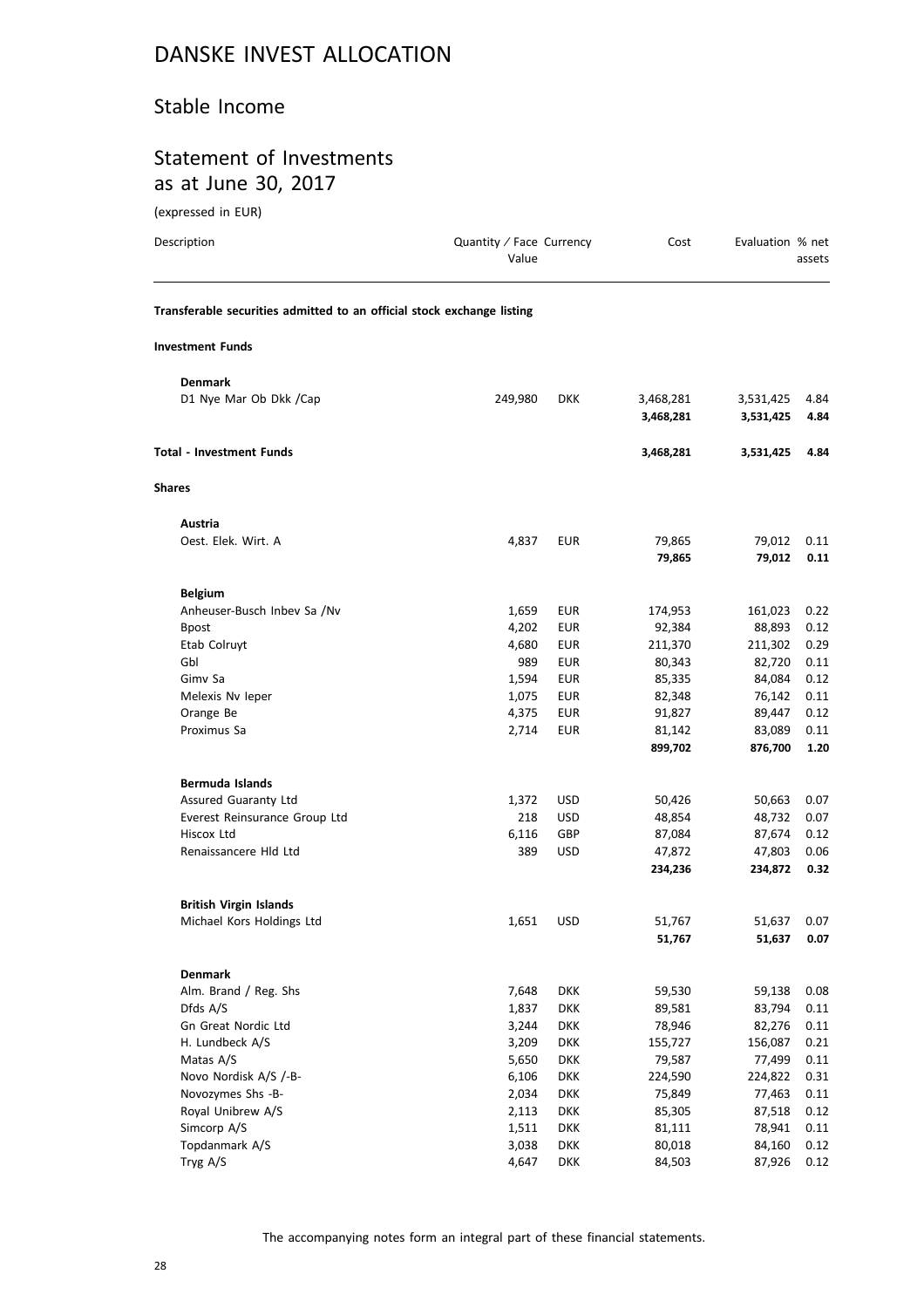### Stable Income

# Statement of Investments (continued) as at June 30, 2017

(expressed in EUR)

| Description                    | Quantity / Face Currency<br>Value |            | Cost      | Evaluation % net | assets |
|--------------------------------|-----------------------------------|------------|-----------|------------------|--------|
| William Demant Holding A/S     | 3,887                             | <b>DKK</b> | 82,693    | 87,763           | 0.12   |
|                                |                                   |            | 1,177,440 | 1,187,387        | 1.63   |
| <b>Finland</b>                 |                                   |            |           |                  |        |
| Elisa Corporation A*           | 2,532                             | EUR        | 85,092    | 85,582           | 0.12   |
| Neste Oil Oyj                  | 4,684                             | <b>EUR</b> | 162,213   | 162,300          | 0.22   |
| Orion Corp (New)-Shs -B-       | 1,566                             | EUR        | 84,895    | 87,383           | 0.12   |
|                                |                                   |            | 332,200   | 335,265          | 0.46   |
| France                         |                                   |            |           |                  |        |
| Bic                            | 831                               | <b>EUR</b> | 90,350    | 85,718           | 0.12   |
| <b>Biomerieux</b>              | 1,155                             | EUR        | 184,290   | 219,565          | 0.30   |
| <b>Bureau Veritas</b>          | 4,441                             | EUR        | 84,753    | 86,555           | 0.12   |
| Dassault Aviation Sa           | 114                               | <b>EUR</b> | 146,836   | 140,836          | 0.19   |
| Euler-Hermes                   | 871                               | <b>EUR</b> | 83,921    | 89,713           | 0.12   |
| Gaztransport Et Technigaz Sa   | 2,352                             | <b>EUR</b> | 82,288    | 81,838           | 0.11   |
| Groupe Danone                  | 2,390                             | EUR        | 158,863   | 158,744          | 0.22   |
| Hermes International           | 192                               | EUR        | 83,368    | 83,760           | 0.11   |
| L Oreal                        | 1,258                             | <b>EUR</b> | 230,510   | 231,409          | 0.32   |
| Lymh Moet Hennessy             | 663                               | EUR        | 138,116   | 146,722          | 0.20   |
| Metropole Television Sa M6     | 4,034                             | EUR        | 81,938    | 81,850           | 0.11   |
| Sanofi-Aventis                 | 3,055                             | <b>EUR</b> | 256,045   | 256,956          | 0.35   |
| Sartorius Stedim Biotech       | 1,265                             | EUR        | 83,365    | 85,299           | 0.12   |
| Sodexo                         | 703                               | <b>EUR</b> | 77,686    | 79,896           | 0.11   |
| Thales                         | 795                               | <b>EUR</b> | 76,569    | 74,984           | 0.10   |
| <b>Total Sa</b>                | 3,603                             | <b>EUR</b> | 161,493   | 156,730          | 0.22   |
|                                |                                   |            | 2,020,391 | 2,060,575        | 2.82   |
| Germany                        |                                   |            |           |                  |        |
| Adidas - Namen-Akt             | 862                               | EUR        | 141,985   | 143,782          | 0.20   |
| Allianz Se /Nam. Vinkuliert    | 856                               | EUR        | 148,930   | 148,387          | 0.20   |
| Basf Namen-Akt                 | 1,839                             | EUR        | 151,715   | 149,566          | 0.20   |
| Bayer                          | 422                               | EUR        | 45,619    | 47,897           | 0.07   |
| Bechtle Ag. Gaildorf           | 719                               | EUR        | 81,262    | 80,744           | 0.11   |
| Beiersdorf Ag                  | 921                               | EUR        | 86,507    | 85,110           | 0.12   |
| Cts Eventim Ag. Bremen         | 2,140                             | EUR        | 83,823    | 83,000           | 0.11   |
| Deutsche Telekom /Nam.         | 10,340                            | EUR        | 167,797   | 164,251          | 0.23   |
| Deutsche Wohnen Ag             | 4,281                             | <b>EUR</b> | 147,445   | 141,615          | 0.19   |
| Fielmann Ag                    | 1,205                             | <b>EUR</b> | 83,566    | 81,072           | 0.11   |
| Fuchs Petrolub Vz A            | 1,640                             | EUR        | 75,617    | 78,425           | 0.11   |
| Grenkeleasing Ag               | 441                               | <b>EUR</b> | 80,712    | 86,436           | 0.12   |
| Hochtief Ag                    | 898                               | <b>EUR</b> | 148,810   | 144,039          | 0.20   |
| Kabel Deutschland Holding Ag   | 1,451                             | EUR        | 164,764   | 166,865          | 0.23   |
| Kws Saat Ag                    | 245                               | <b>EUR</b> | 85,483    | 84,047           | 0.12   |
| Man Ag                         | 1,582                             | <b>EUR</b> | 148,916   | 148,407          | 0.20   |
| Pfeiffer Vacuum Technology     | 691                               | <b>EUR</b> | 89,941    | 88,863           | 0.12   |
| Rational Ag. Landsberg Am Lech | 187                               | <b>EUR</b> | 86,513    | 86,918           | 0.12   |
| Sap Ag                         | 1,860                             | EUR        | 158,806   | 170,487          | 0.23   |
| Siemens Ag /Nam.               | 1,348                             | <b>EUR</b> | 148,955   | 162,569          | 0.22   |
| Stada Arzneimittel Ag          | 1,076                             | <b>EUR</b> | 67,112    | 65,744           | 0.09   |

\* Securities subject to a collateralized securities lending agreement as described in note 14.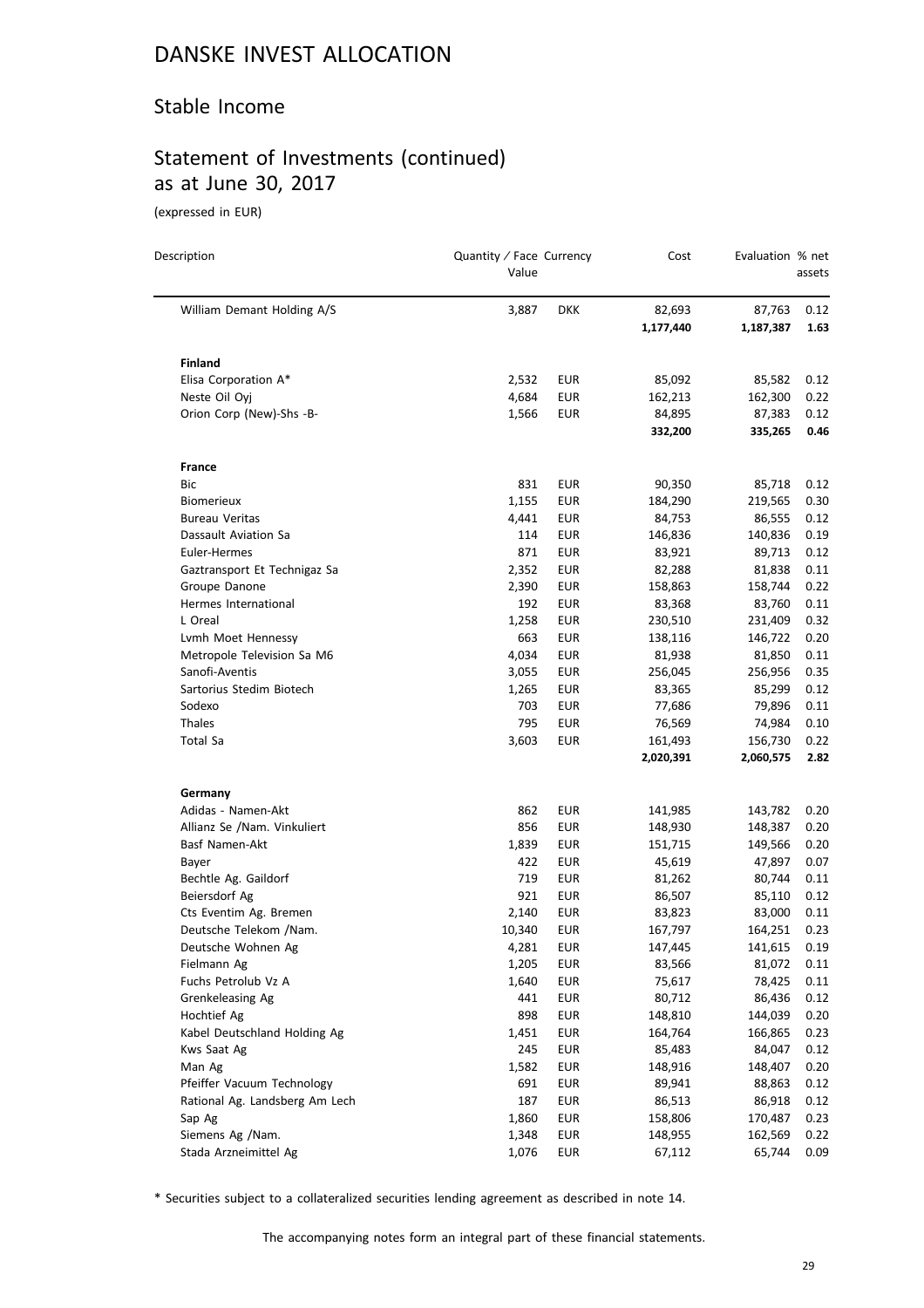### Stable Income

# Statement of Investments (continued) as at June 30, 2017

(expressed in EUR)

| Description                      | Quantity / Face Currency<br>Value |            | Cost      | Evaluation % net | assets |
|----------------------------------|-----------------------------------|------------|-----------|------------------|--------|
| Vonovia Se /Namen                | 4,173                             | <b>EUR</b> | 148,823   | 142,863          | 0.20   |
|                                  |                                   |            | 2,543,101 | 2,551,087        | 3.50   |
| <b>Great Britain</b>             |                                   |            |           |                  |        |
| Admiral Group Plc                | 9,996                             | GBP        | 231,822   | 227,015          | 0.31   |
| Astrazeneca Plc                  | 1,072                             | SEK        | 64,078    | 62,446           | 0.09   |
| Bp Plc                           | 3,223                             | GBP        | 16,937    | 16,231           | 0.02   |
| British American Tobacco (25p)   | 3,978                             | GBP        | 233,615   | 237,710          | 0.33   |
| Croda International Plc          | 1,818                             | GBP        | 81,119    | 80,400           | 0.11   |
| Diageo Plc                       | 9,718                             | GBP        | 256,505   | 253,203          | 0.35   |
| Direct Line                      | 37,831                            | GBP        | 173,670   | 152,735          | 0.21   |
| Fresnillo Plc                    | 6,216                             | GBP        | 111,304   | 106,036          | 0.15   |
| Glaxosmithkline Plc              | 3,061                             | GBP        | 58,415    | 56,786           | 0.08   |
| Hargreaves Lansdown Plc*         | 5,417                             | GBP        | 81,593    | 80,431           | 0.11   |
| Hsbc Holdings Plc                | 20,532                            | GBP        | 156,492   | 167,777          | 0.23   |
| Ig Group Holdings Plc            | 12,916                            | GBP        | 81,953    | 82,936           | 0.11   |
| Imp Tobacco                      | 2,916                             | GBP        | 117,779   | 115,734          | 0.16   |
| Lloyds Banking Group Plc         | 18,351                            | GBP        | 14,240    | 13,981           | 0.02   |
| Melrose Industries Plc           | 54,450                            | GBP        | 152,892   | 148,478          | 0.20   |
| National Grid Plc                | 12,999                            | GBP        | 160,173   | 141,193          | 0.19   |
| Reckitt Benckiser Group Plc      | 2,865                             | GBP        | 252,789   | 251,448          | 0.34   |
| Reed Elsevier Plc                | 4,682                             | GBP        | 86,120    | 87,924           | 0.12   |
| Royal Dutch Shell /-B-           | 6,010                             | GBP        | 149,253   | 141,216          | 0.19   |
| Rsa Insurance Group Plc          | 4,731                             | GBP        | 32,409    | 32,859           | 0.04   |
| Smith and Nephew Plc             | 5,780                             | GBP        | 87,915    | 87,402           | 0.12   |
| Unilever Plc                     | 1,785                             | GBP        | 84,589    | 84,758           | 0.12   |
| Victrex Plc                      | 3,790                             | GBP        | 81,349    | 81,193           | 0.11   |
| Vodafone Group Plc               | 58,578                            | GBP        | 157,130   | 144,982          | 0.20   |
|                                  |                                   |            | 2,924,141 | 2,854,874        | 3.91   |
| Ireland                          |                                   |            |           |                  |        |
| Accenture Plc                    | 454                               | <b>USD</b> | 48,915    | 48,918           | 0.07   |
|                                  |                                   |            | 48,915    | 48,918           | 0.07   |
| Italy                            |                                   |            |           |                  |        |
| Ansaldo Sts Spa                  | 11,232                            | EUR        | 119,248   | 124,114          | 0.17   |
| Diasorin Spa                     | 1,256                             | EUR        | 85,640    | 83,147           | 0.11   |
| Recordati Ind Chimica / Post Rag | 2,475                             | EUR        | 83,871    | 86,996           | 0.12   |
| Saras Raffinerie Sarde           | 37,032                            | <b>EUR</b> | 72,691    | 76,879           | 0.11   |
| Snam Rete Gas Spa                | 19,823                            | <b>EUR</b> | 77,302    | 76,675           | 0.10   |
|                                  |                                   |            | 438,752   | 447,811          | 0.61   |
| Jersey                           |                                   |            |           |                  |        |
| Boohoo. Com Plc                  | 45,771                            | GBP        | 91,737    | 122,569          | 0.17   |
| Experian Plc                     | 4,891                             | GBP        | 89,900    | 88,059           | 0.12   |
|                                  |                                   |            | 181,637   | 210,628          | 0.29   |
| Malta                            |                                   |            |           |                  |        |
| Kindred Group                    | 8,955                             | SEK        | 87,566    | 88,126           | 0.12   |
|                                  |                                   |            | 87,566    | 88,126           | 0.12   |

\* Securities subject to a collateralized securities lending agreement as described in note 14.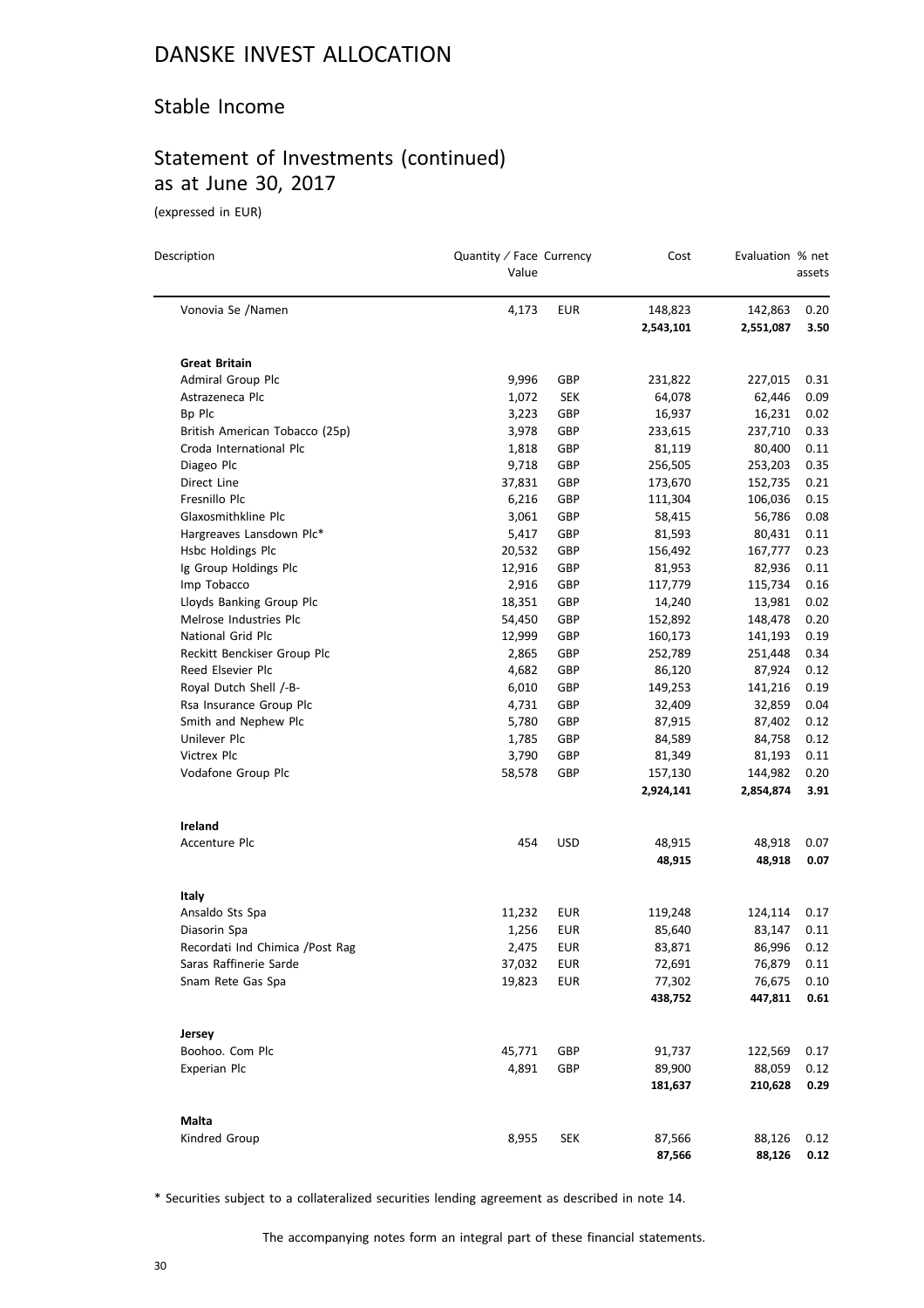### Stable Income

# Statement of Investments (continued) as at June 30, 2017

(expressed in EUR)

| Description                     | Quantity / Face Currency<br>Value |            | Cost              | Evaluation % net  | assets       |
|---------------------------------|-----------------------------------|------------|-------------------|-------------------|--------------|
|                                 |                                   |            |                   |                   |              |
| Norway                          |                                   |            |                   |                   |              |
| Gjensidige Forsikring           | 5,989                             | <b>NOK</b> | 87,474            | 87,933            | 0.12         |
| Marine Harvest Asa              | 9,495                             | <b>NOK</b> | 143,085           | 139,707           | 0.19         |
| Orkla As A                      | 9,912                             | <b>NOK</b> | 86,165<br>316,724 | 86,998<br>314,638 | 0.12<br>0.43 |
| Portugal                        |                                   |            |                   |                   |              |
| Cortic. Amorim Soc. Gest. Part. | 6,500                             | <b>EUR</b> | 83,690            | 83,265            | 0.12         |
|                                 |                                   |            | 83,690            | 83,265            | 0.12         |
| Spain                           |                                   |            |                   |                   |              |
| Amadeus It Holding Sr. A        | 388                               | EUR        | 17,970            | 20,126            | 0.03         |
| <b>Bme</b>                      | 2,737                             | <b>EUR</b> | 84,429            | 86,202            | 0.12         |
| Corp Fin Alba /Split Issue      | 1,091                             | EUR        | 58,328            | 56,786            | 0.08         |
| Enagas                          | 3,141                             | <b>EUR</b> | 76,279            | 77,944            | 0.10         |
| Endesa Sa                       | 4,851                             | <b>EUR</b> | 100,200           | 99,664            | 0.13         |
| Iberdrola Sa                    | 32,628                            | <b>EUR</b> | 220,407           | 225,851           | 0.31         |
| Inditex                         | 2,319                             | EUR        | 76,734            | 78,591            | 0.11         |
| Red Electrica Corporacion. Sa   | 4,010                             | EUR        | 71,638            | 73,403            | 0.10         |
| Tecnicas Reunidas Sa            | 2,425                             | EUR        | 84,705            | 81,601            | 0.11         |
| Viscofan Envolturas Celulosi    | 1,653                             | <b>EUR</b> | 83,820            | 85,410            | 0.12         |
|                                 |                                   |            | 874,510           | 885,578           | 1.21         |
| Sweden                          |                                   |            |                   |                   |              |
| Aarhuskarlshamn Ab              | 1,319                             | <b>SEK</b> | 83,770            | 83,717            | 0.11         |
| Avanza Bank Holding Ab          | 2,320                             | <b>SEK</b> | 86,536            | 88,302            | 0.12         |
| Axfood Ab                       | 5,862                             | <b>SEK</b> | 84,198            | 84,411            | 0.12         |
| Fabege Ab                       | 6,829                             | <b>SEK</b> | 110,449           | 113,653           | 0.16         |
| Industrivaerden Ab A            | 3,760                             | <b>SEK</b> | 81,948            | 83,021            | 0.11         |
| Intrum Justitia Ab              | 3,007                             | <b>SEK</b> | 90,868            | 88,682            | 0.12         |
| J.M. Ab                         | 2,648                             | <b>SEK</b> | 82,743            | 81,543            | 0.11         |
| Lundbergfoeretagen /-B-         | 1,205                             | <b>SEK</b> | 83,986            | 83,145            | 0.11         |
| Net Entertainment Ne Ab         | 11,205                            | <b>SEK</b> | 83,192            | 84,322            | 0.12         |
|                                 |                                   |            | 787,690           | 790,796           | 1.08         |
| <b>Switzerland</b>              |                                   |            |                   |                   |              |
| Abb Ltd                         | 6,658                             | SEK        | 144,357           | 143,982           | 0.20         |
| Actelion Ltd                    | 350                               | <b>CHF</b> | 86,129            | 85,654            | 0.12         |
| Also Holding N Namen-Akt.       | 707                               | <b>CHF</b> | 79,688            | 78,320            | 0.11         |
| Apg Sga N Act. /Nom.            | 130                               | <b>CHF</b> | 55,632            | 54,717            | 0.07         |
| Bge. Cantonale Vaudoise /Nom.   | 393                               | <b>CHF</b> | 245,966           | 253,599           | 0.35         |
| Cembra Money Bank Ag            | 2,840                             | <b>CHF</b> | 225,487           | 234,270           | 0.32         |
| Ems Chemie Holding Ag           | 132                               | <b>CHF</b> | 78,029            | 82,826            | 0.11         |
| Geberit Ag /Namen-Aktien        | 219                               | <b>CHF</b> | 88,825            | 89,375            | 0.12         |
| Givaudan Sa /Reg.               | 55                                | <b>CHF</b> | 95,015            | 96,218            | 0.13         |
| Idorsia Ltd                     | 293                               | CHF        | 3,085             | 4,633             | 0.01         |
| Kuehne + Nagel International    | 618                               | <b>CHF</b> | 85,381            | 89,474            | 0.12         |
| Nestle Sa                       | 2,003                             | <b>CHF</b> | 149,439           | 153,326           | 0.21         |
| Novartis Ag Basel /Nam.         | 2,362                             | <b>CHF</b> | 181,110           | 172,927           | 0.24         |
| Partners Group Holding*         | 429                               | <b>CHF</b> | 219,508           | 231,541           | 0.32         |
| Psp Swiss Property /Nam.        | 1,126                             | CHF        | 91,399            | 91,133            | 0.12         |

\* Securities subject to a collateralized securities lending agreement as described in note 14.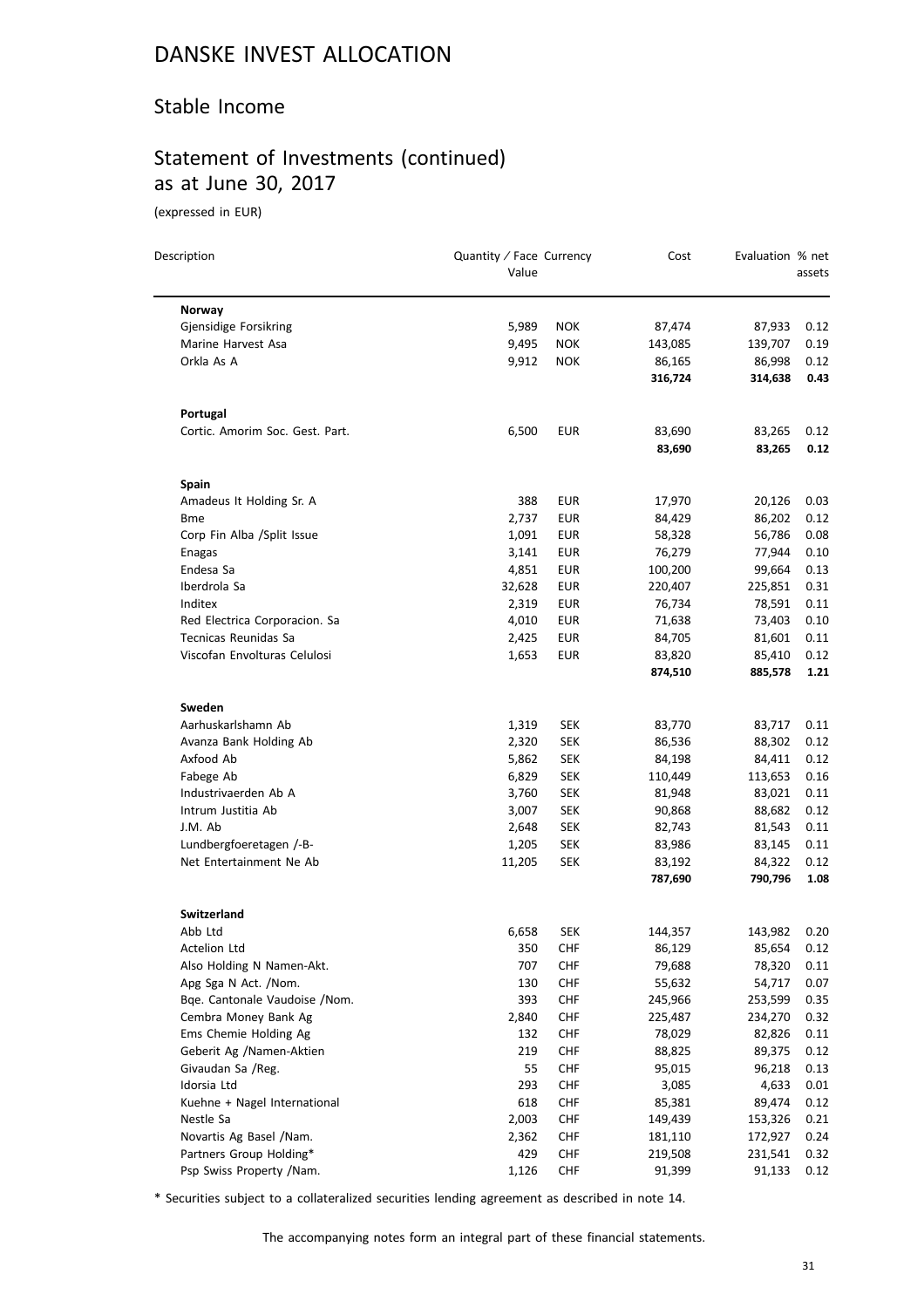### Stable Income

# Statement of Investments (continued) as at June 30, 2017

(expressed in EUR)

| Description                     | Quantity / Face Currency<br>Value |            | Cost                 | Evaluation % net     | assets       |
|---------------------------------|-----------------------------------|------------|----------------------|----------------------|--------------|
|                                 |                                   |            |                      |                      |              |
| Roche Holding Ag /Genussschein  | 1,082                             | <b>CHF</b> | 254,077              | 242,097              | 0.33         |
| Sgs Sa /Nom.                    | 42                                | CHF        | 86,952               | 88,716               | 0.12         |
| Sonova Holding Ag /Nom.         | 749                               | <b>CHF</b> | 101,762              | 107,550              | 0.15         |
| Straumann Holding Ag /Nom.      | 483                               | <b>CHF</b> | 212,646              | 240,379              | 0.33         |
| Swiss Prime Site Ag /Nom.       | 2,046                             | <b>CHF</b> | 153,366              | 161,948              | 0.22         |
| Swisscom /Nam.                  | 207                               | <b>CHF</b> | 90,617               | 87,505               | 0.12         |
| Syngenta Ag                     | 361                               | <b>CHF</b> | 135,100              | 146,254              | 0.20         |
| Temenos Group Ag /Namen.        | 1,545                             | CHF        | 121,878              | 118,550              | 0.16         |
| Vontobel Holding Ag /Nam.       | 1,524                             | <b>CHF</b> | 84,569               | 85,597               | 0.12         |
| Vz Holding Ag                   | 227                               | CHF        | 61,715               | 62,711               | 0.09         |
| Zurich Insurance Group / Nam.   | 622                               | CHF        | 152,622<br>3,284,354 | 157,024<br>3,360,326 | 0.21<br>4.60 |
| <b>The Netherlands</b>          |                                   |            |                      |                      |              |
| Corbion Nv - Shs                | 3,041                             | EUR        | 81,002               | 84,935               | 0.12         |
| Core Laboratories Nv            | 543                               | USD        | 47,829               | 47,505               | 0.06         |
| Koninklijke Vopak               | 1,991                             | EUR        | 82,458               | 82,159               | 0.11         |
| Relx Nv                         | 4,909                             | EUR        | 85,765               | 88,239               | 0.12         |
| Unilever Cert. of Shs           | 4,771                             | <b>EUR</b> | 221,583              | 231,250              | 0.32         |
|                                 |                                   |            | 518,637              | 534,088              | 0.73         |
| <b>United States of America</b> |                                   |            |                      |                      |              |
| 3M Co                           | 265                               | USD        | 48,428               | 48,255               | 0.07         |
| Abbvie Inc                      | 813                               | <b>USD</b> | 51,863               | 51,624               | 0.07         |
| Aflac Inc                       | 734                               | USD        | 50,035               | 49,900               | 0.07         |
| Altria Group                    | 759                               | USD        | 49,675               | 49,472               | 0.07         |
| American Express Co             | 689                               | USD        | 51,003               | 50,481               | 0.07         |
| Amphenol Corporation -A-        | 758                               | USD        | 49,219               | 48,982               | 0.07         |
| Apple Inc                       | 370                               | USD        | 46,764               | 46,574               | 0.06         |
| Applied Materials Inc           | 1,217                             | USD        | 44,565               | 44,183               | 0.06         |
| Aqua America Inc                | 1,827                             | USD        | 52,995               | 53,380               | 0.07         |
| At & T                          | 1,632                             | <b>USD</b> | 54,151               | 53,788               | 0.07         |
| Bard (C.R.) Inc                 | 178                               | USD        | 49,178               | 49,105               | 0.07         |
| Baxter Intl Inc                 | 938                               | USD        | 49,645               | 49,437               | 0.07         |
| Bemis Co Inc                    | 1,250                             | USD        | 51,779               | 51,415               | 0.07         |
| Biogen Inc                      | 218                               | USD        | 52,012               | 51,925               | 0.07         |
| Block Inc H+R                   | 2,143                             | USD        | 58,229               | 57,975               | 0.08         |
| Bristol Myers Squibb Co         | 1,063                             | <b>USD</b> | 51,943               | 51,984               | 0.07         |
| <b>Bwx Technologies Inc</b>     | 1,125                             | USD        | 47,168               | 47,032               | 0.06         |
| C.H. Robinson Worldwide Inc     | 808                               | <b>USD</b> | 47,652               | 47,817               | 0.06         |
| Cdk Global Inc                  | 928                               | <b>USD</b> | 50,303               | 50,195               | 0.07         |
| Cerner Corp                     | 820                               | <b>USD</b> | 47,672               | 47,507               | 0.06         |
| Chemed Corp                     | 266                               | <b>USD</b> | 47,307               | 47,838               | 0.06         |
| Chimera Investment Corp Reit    | 2,965                             | USD        | 48,395               | 48,445               | 0.07         |
| Church & Dwight Co Inc          | 1,078                             | <b>USD</b> | 49,099               | 48,930               | 0.07         |
| Cisco Systems Inc               | 1,820                             | <b>USD</b> | 50,600               | 50,082               | 0.07         |
| Copart Inc                      | 1,744                             | <b>USD</b> | 48,082               | 47,991               | 0.07         |
| Discover Fin Svc                | 926                               | <b>USD</b> | 50,475               | 49,900               | 0.07         |
| Ebay Inc                        | 1,609                             | USD        | 48,874               | 48,646               | 0.07         |
| Edison International            | 736                               | <b>USD</b> | 49,860               | 50,397               | 0.07         |
| Expeditors Intl Wash.           | 996                               | USD        | 49,021               | 48,829               | 0.07         |
| Exxon Mobil Corp                | 682                               | USD        | 48,727               | 48,217               | 0.07         |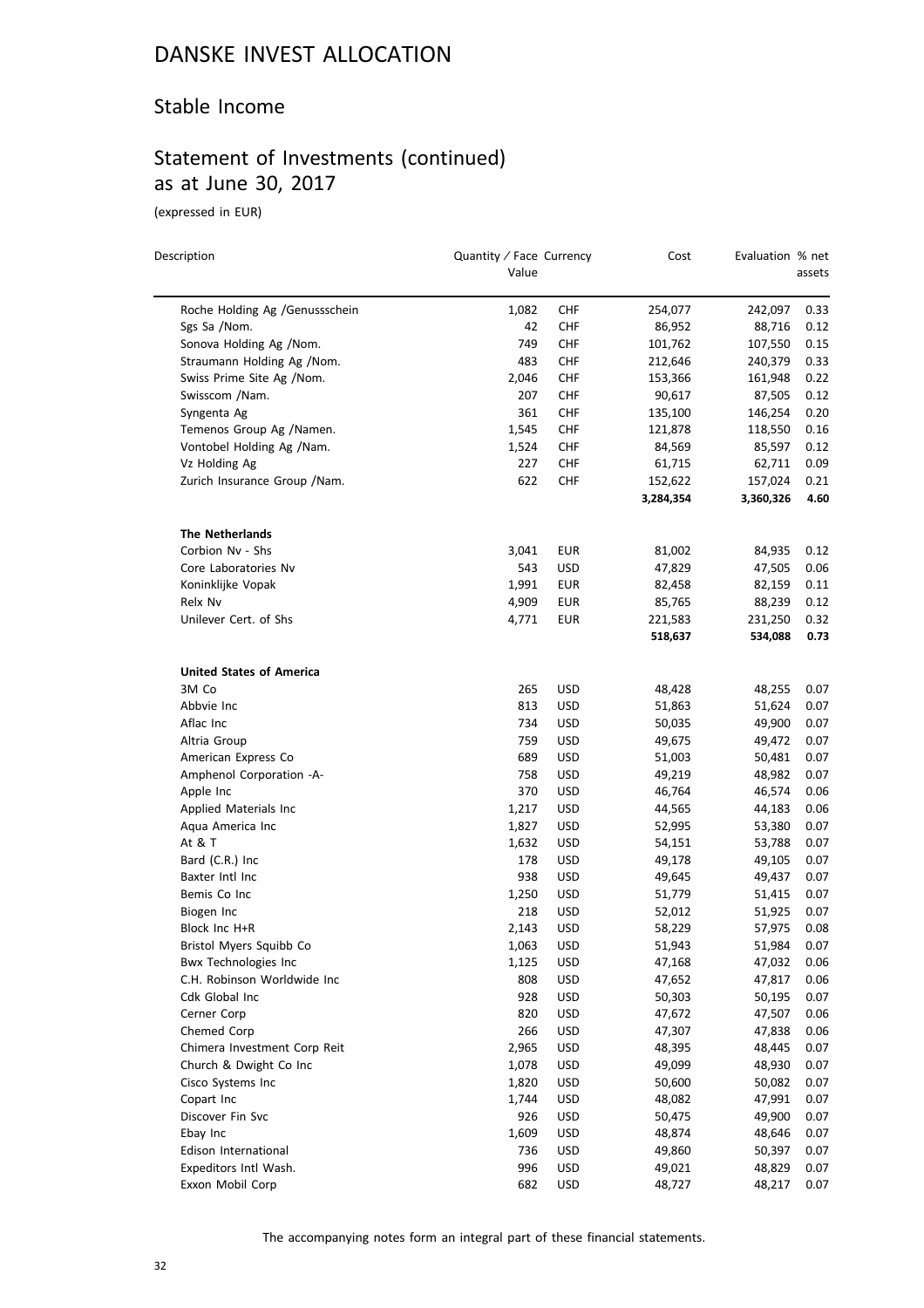### Stable Income

# Statement of Investments (continued) as at June 30, 2017

(expressed in EUR)

| Description                               | Quantity / Face Currency<br>Value |                          | Cost             | Evaluation % net | assets       |
|-------------------------------------------|-----------------------------------|--------------------------|------------------|------------------|--------------|
| F5 Networks Inc                           | 449                               | <b>USD</b>               | 50,213           | 50,082           | 0.07         |
|                                           | 335                               |                          |                  | 49,766           |              |
| Factset Research System Inc<br>Fiserv Inc | 460                               | USD                      | 50,117           |                  | 0.07         |
| Foot Locker Inc                           | 1,022                             | <b>USD</b><br><b>USD</b> | 49,081<br>43,954 | 49,008<br>43,604 | 0.07<br>0.06 |
| General Mills Inc                         | 995                               |                          |                  |                  |              |
|                                           |                                   | <b>USD</b>               | 48,489           | 47,917           | 0.06         |
| Gilead Sciences Inc                       | 869<br>553                        | <b>USD</b>               | 54,338           | 53,947           | 0.07         |
| Henry Jack & Associates Inc               |                                   | USD                      | 50,324           | 50,240           | 0.07         |
| Home Depot Inc                            | 364                               | <b>USD</b>               | 48,666           | 48,523           | 0.07         |
| Ibm                                       | 381                               | <b>USD</b>               | 51,782           | 51,446           | 0.07         |
| Illinois Tool Works                       | 376                               | <b>USD</b>               | 46,958           | 46,650           | 0.06         |
| Intuit                                    | 405                               | <b>USD</b>               | 47,571           | 47,225           | 0.06         |
| Johnson & Johnson                         | 427                               | USD                      | 49,731           | 49,619           | 0.07         |
| Kla Tencor Corporation                    | 529                               | <b>USD</b>               | 43,080           | 42,873           | 0.06         |
| Lennox International Inc                  | 304                               | USD                      | 48,786           | 48,855           | 0.07         |
| Manhattan Associates Inc                  | 1,258                             | USD                      | 52,938           | 52,681           | 0.07         |
| Marsh & Mc-Lennan Cos Inc                 | 715                               | USD                      | 49,122           | 48,646           | 0.07         |
| Mastercard Inc Shs -A-                    | 459                               | USD                      | 48,997           | 48,862           | 0.07         |
| Mc-Cormick & Co /N. Voting                | 542                               | USD                      | 45,983           | 45,280           | 0.06         |
| Mettler Toledo Intl Inc                   | 93                                | USD                      | 47,656           | 47,571           | 0.06         |
| Microsoft Corp                            | 795                               | <b>USD</b>               | 48,016           | 47,702           | 0.06         |
| Monsanto Co                               | 470                               | <b>USD</b>               | 48,680           | 48,587           | 0.07         |
| Msci Inc -A-                              | 529                               | <b>USD</b>               | 48,350           | 48,231           | 0.07         |
| Newmarket Corp                            | 118                               | <b>USD</b>               | 47,379           | 47,227           | 0.06         |
| Nvr Inc                                   | 23                                | <b>USD</b>               | 48,652           | 47,151           | 0.06         |
| O Reilly Automotive Inc                   | 240                               | USD                      | 46,079           | 45,424           | 0.06         |
| Oneok Inc (New)                           | 1,129                             | <b>USD</b>               | 51,536           | 50,958           | 0.07         |
| Oracle Corp                               | 1,267                             | USD                      | 56,227           | 55,722           | 0.08         |
| Panera Bread -A-                          | 179                               | <b>USD</b>               | 49,306           | 49,341           | 0.07         |
| Parexel International Corp                | 685                               | USD                      | 52,161           | 52,150           | 0.07         |
| Paychex Inc                               | 970                               | <b>USD</b>               | 48,875           | 48,175           | 0.07         |
| Pepsico Inc                               | 490                               | <b>USD</b>               | 49,642           | 49,444           | 0.07         |
| Ppl Corp                                  | 1,519                             | <b>USD</b>               | 51,358           | 51,447           | 0.07         |
| Public Storage Inc                        | 274                               | USD                      | 50,034           | 49,826           | 0.07         |
| Qualcomm Inc                              | 1,000                             | <b>USD</b>               | 48,558           | 48,254           | 0.07         |
| Rockwell Collins                          | 518                               | <b>USD</b>               | 47,184           | 47,273           | 0.06         |
| Ross Stores Inc                           | 909                               | <b>USD</b>               | 45,769           | 45,631           | 0.06         |
| Ryman Hospitality Properties              | 900                               | <b>USD</b>               | 51,012           | 51,211           | 0.07         |
| S&P Global Shs                            | 376                               | <b>USD</b>               | 48,341           | 48,106           | 0.07         |
| Simon Property /Paired Shs                | 370                               | <b>USD</b>               | 53,441           | 52,700           | 0.07         |
| <b>Starbucks Corp</b>                     | 889                               | <b>USD</b>               | 45,619           | 45,453           | 0.06         |
| T Rowe Price Group Inc                    | 765                               | USD                      | 50,236           | 49,615           | 0.07         |
| <b>Target Corp</b>                        | 1,037                             | <b>USD</b>               | 47,577           | 47,323           | 0.06         |
| <b>Tesoro Corp</b>                        | 617                               | <b>USD</b>               | 50,842           | 50,400           | 0.07         |
| Texas Instruments Inc                     | 694                               | <b>USD</b>               | 46,707           | 46,755           | 0.06         |
| The Hershey Co                            | 497                               | <b>USD</b>               | 46,476           | 46,423           | 0.06         |
| Tjx Companies Inc                         | 761                               | <b>USD</b>               | 47,616           | 47,389           | 0.06         |
| Torchmark Corp                            | 736                               | <b>USD</b>               | 49,416           | 49,211           | 0.07         |
| Tractor Supply Co                         | 1,037                             | USD                      | 48,728           | 48,223           | 0.07         |
| Travelers Companies Inc *Opr*             | 445                               | <b>USD</b>               | 49,395           | 49,274           | 0.07         |
| Ubiquiti Networks Inc                     | 1,153                             | USD                      | 52,211           | 52,213           | 0.07         |
| Utd Parcel Service Inc B                  | 509                               | USD                      | 48,983           | 48,954           | 0.07         |
| Utd Therapeutics Corp (De)                | 436                               | <b>USD</b>               | 50,201           | 50,160           | 0.07         |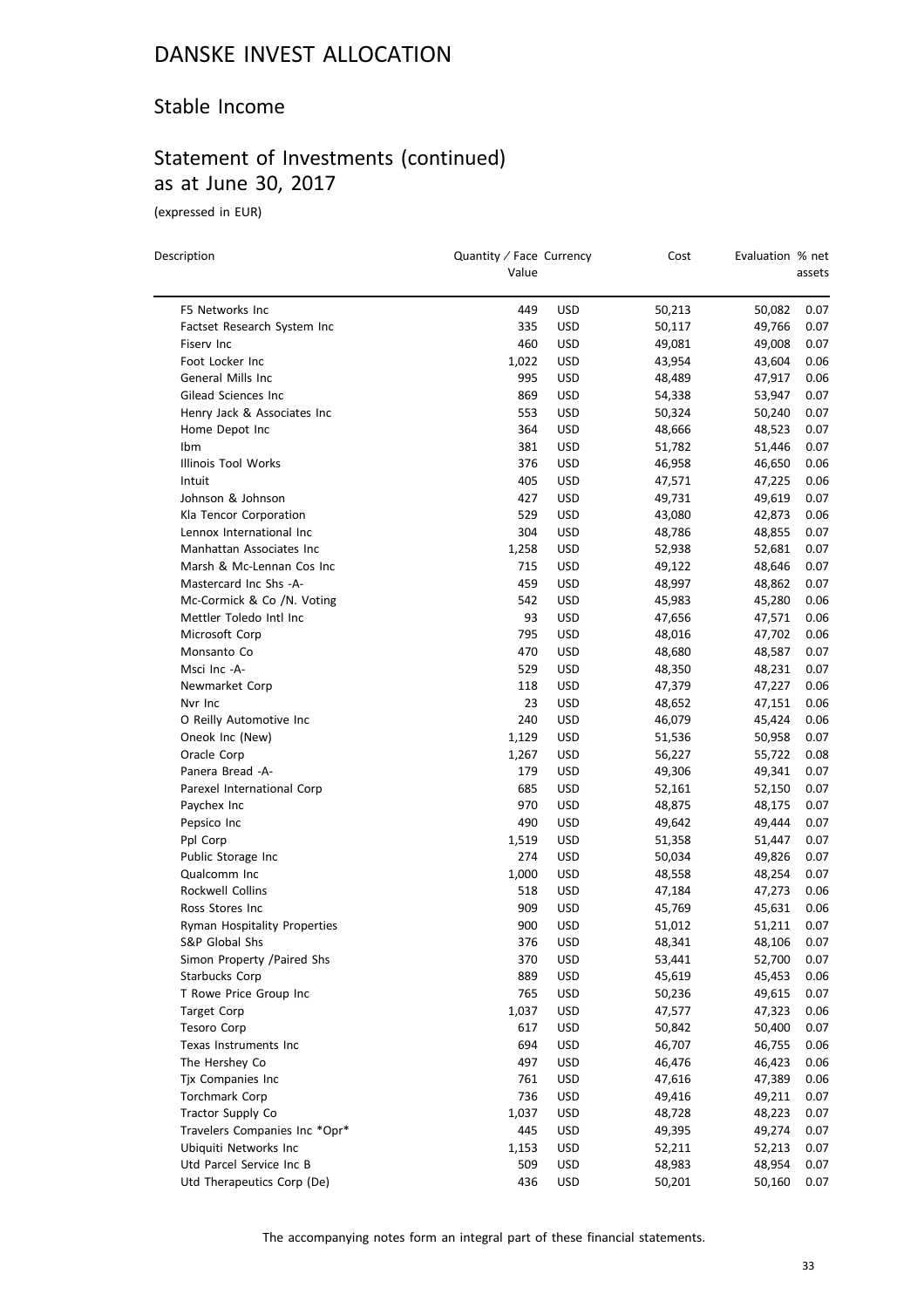### Stable Income

## Statement of Investments (continued) as at June 30, 2017

(expressed in EUR)

| Description                                                                    | Quantity / Face Currency<br>Value |            | Cost       | Evaluation % net | assets |
|--------------------------------------------------------------------------------|-----------------------------------|------------|------------|------------------|--------|
| Valero Ener. Corp                                                              | 885                               | <b>USD</b> | 52,386     | 52,017           | 0.07   |
| Varian Medical Systems Inc                                                     | 542                               | <b>USD</b> | 48,707     | 48,756           | 0.07   |
| Verizon Communications Inc                                                     | 1,361                             | <b>USD</b> | 53,352     | 52,952           | 0.07   |
| Visa Inc -A-                                                                   | 598                               | <b>USD</b> | 49,542     | 49,466           | 0.07   |
| Wal-Mart Stores Inc                                                            | 725                               | <b>USD</b> | 48,122     | 48,227           | 0.07   |
| Walt Disney /Disney Ser                                                        | 533                               | <b>USD</b> | 49,803     | 49,361           | 0.07   |
| Whole Foods Market Inc.                                                        | 1,644                             | <b>USD</b> | 60,589     | 60,592           | 0.08   |
| Ww Grainger Inc                                                                | 320                               | <b>USD</b> | 50,377     | 50,171           | 0.07   |
| Xilinx Inc                                                                     | 848                               | <b>USD</b> | 48,067     | 47,680           | 0.06   |
| Zoetis Inc -A-                                                                 | 884                               | <b>USD</b> | 48,530     | 48.403           | 0.07   |
|                                                                                |                                   |            | 4,556,587  | 4,536,679        | 6.22   |
| Total - Shares                                                                 |                                   |            | 21,441,905 | 21,532,262 29.50 |        |
| Total - Transferable securities admitted to an official stock exchange listing |                                   |            | 24,910,186 | 25,063,687       | 34.34  |

**Open-ended collective investment scheme qualifying under article 41(1)(e) of the amended law of December 17, 2010**

#### **Investment Funds**

|                                 | Ireland                                                                                                                      |         |            |            |                  |      |
|---------------------------------|------------------------------------------------------------------------------------------------------------------------------|---------|------------|------------|------------------|------|
|                                 | FI GI Eq Rsk Pr Ls A Eur Cap                                                                                                 | 118,435 | <b>EUR</b> | 12,156,168 | 12,297,106 16.84 |      |
|                                 |                                                                                                                              |         |            | 12,156,168 | 12,297,106 16.84 |      |
|                                 | Luxembourg                                                                                                                   |         |            |            |                  |      |
|                                 | Danske I Eu Hyb -A- Cap*                                                                                                     | 248,859 | <b>EUR</b> | 2,906,430  | 3,187,890        | 4.37 |
|                                 | Danske I Eulsd Shs-I P-Cap*                                                                                                  | 390,856 | <b>EUR</b> | 4,470,605  | 4,410,807        | 6.04 |
|                                 | Danske Inv Nor Cb -I- Eur /Cap*                                                                                              | 960,999 | <b>EUR</b> | 9,830,044  | 10,149,115 13.90 |      |
|                                 | Danske Invest / High Dividend - I- / Cap*                                                                                    | 769,075 | <b>EUR</b> | 10,242,393 | 11,997,575 16.44 |      |
|                                 |                                                                                                                              |         |            | 27,449,472 | 29,745,387 40.75 |      |
| <b>Total - Investment Funds</b> |                                                                                                                              |         |            | 39,605,640 | 42,042,493 57.59 |      |
|                                 | Total - Open-ended collective investment scheme qualifying under article<br>41(1)(e) of the amended law of December 17, 2010 |         |            | 39,605,640 | 42,042,493 57.59 |      |
|                                 | TOTAL INVESTMENT PORTFOLIO                                                                                                   |         |            | 64,515,826 | 67,106,180 91.93 |      |

\* Related party fund (Note 3)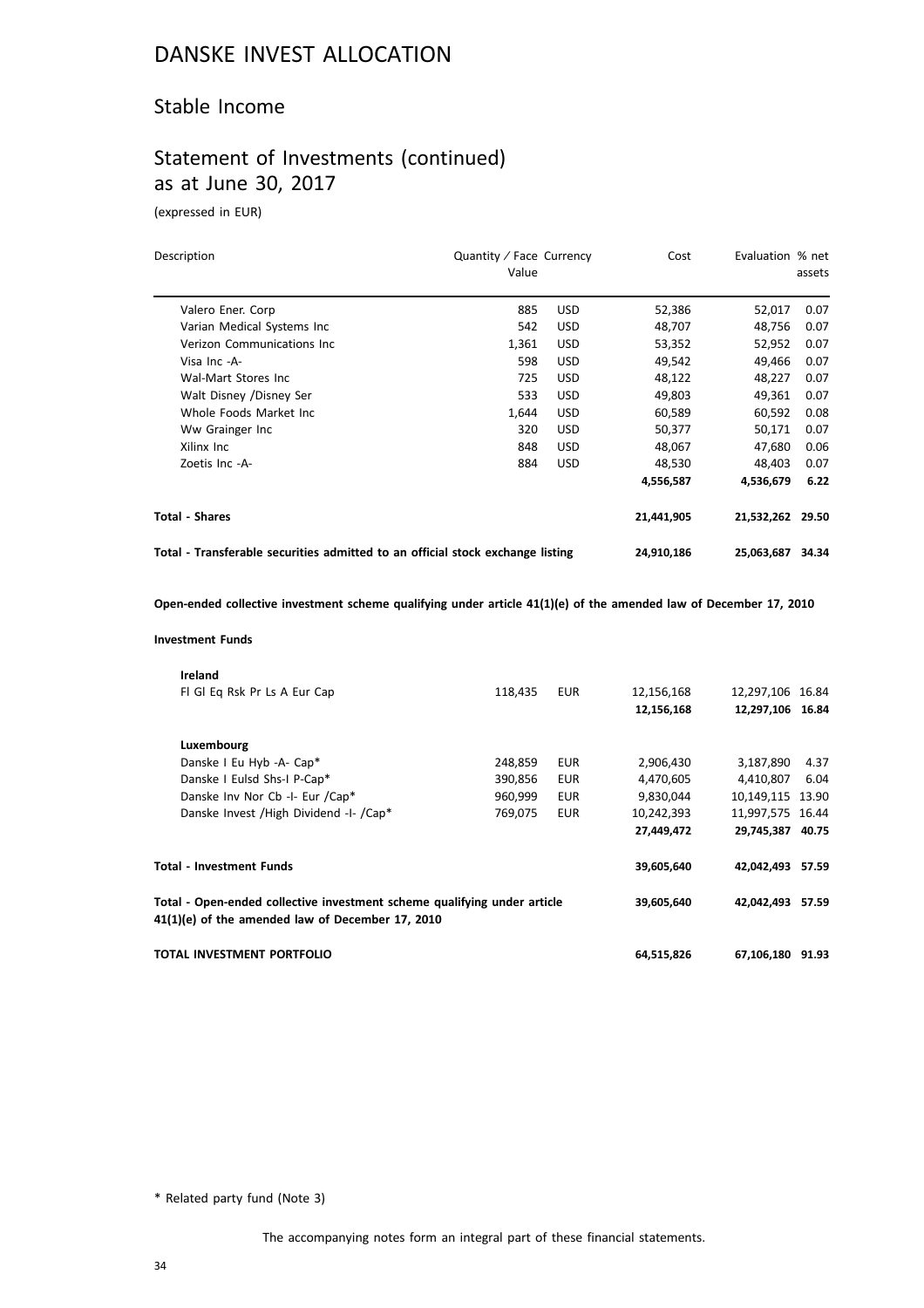### Stable Income

## Geographical and Economic Portfolio Breakdowns as at June 30, 2017

(expressed as a percentage of net assets)

| Geographical breakdown   | %     |
|--------------------------|-------|
| Luxembourg               | 40.75 |
| Ireland                  | 16.91 |
| Denmark                  | 6.47  |
| United States of America | 6.22  |
| Switzerland              | 4.60  |
| Great Britain            | 3.91  |
| Germany                  | 3.50  |
| France                   | 2.82  |
| Spain                    | 1.21  |
| Belgium                  | 1.20  |
| Sweden                   | 1.08  |
| The Netherlands          | 0.73  |
| Italy                    | 0.61  |
| Finland                  | 0.46  |
| Norway                   | 0.43  |
| Bermuda Islands          | 0.32  |
| Jersey                   | 0.29  |
| Malta                    | 0.12  |
| Portugal                 | 0.12  |
| Austria                  | 0.11  |
| British Virgin Islands   | 0.07  |
|                          | 91.93 |

| Economic breakdown                          | %     |
|---------------------------------------------|-------|
| <b>Investment Funds</b>                     | 62.50 |
| <b>Pharmaceuticals and Cosmetics</b>        | 4.30  |
| Holding and Finance Companies               | 2.33  |
| Insurance                                   | 2.01  |
| <b>Food and Distilleries</b>                | 1.66  |
| Internet Software                           | 1.62  |
| <b>Public Services</b>                      | 1.38  |
| <b>Banks and Financial Institutions</b>     | 1.33  |
| Retail                                      | 1.30  |
| <b>News Transmission</b>                    | 1.22  |
| Real Estate Companies                       | 1.21  |
| Chemicals                                   | 1.17  |
| <b>Tobacco and Spirits</b>                  | 1.09  |
| Petrol                                      | 1.03  |
| Transportation                              | 0.71  |
| Mechanics, Machinery                        | 0.69  |
| Construction, Building Material             | 0.68  |
| Graphic Art, Publishing                     | 0.67  |
| Electronic Semiconductor                    | 0.66  |
| <b>Electronics and Electrical Equipment</b> | 0.61  |
| Consumer Goods                              | 0.60  |
| <b>Textile</b>                              | 0.51  |
| Aerospace Technology                        | 0.47  |
| <b>Other Services</b>                       | 0.46  |
| Agriculture and Fishing                     | 0.31  |
| Biotechnology                               | 0.21  |
| Office Equipment, Computers                 | 0.20  |
| Healthcare Education & Social Services      | 0.18  |
| Leisure                                     | 0.18  |
| Non-Ferrous Metals                          | 0.15  |
| <b>Business Houses</b>                      | 0.12  |
| States, Provinces and Municipalities        | 0.12  |
| Mortgage and Funding Institutions           | 0.11  |
| Automobile Industry                         | 0.07  |
| Packaging and Container Industry            | 0.07  |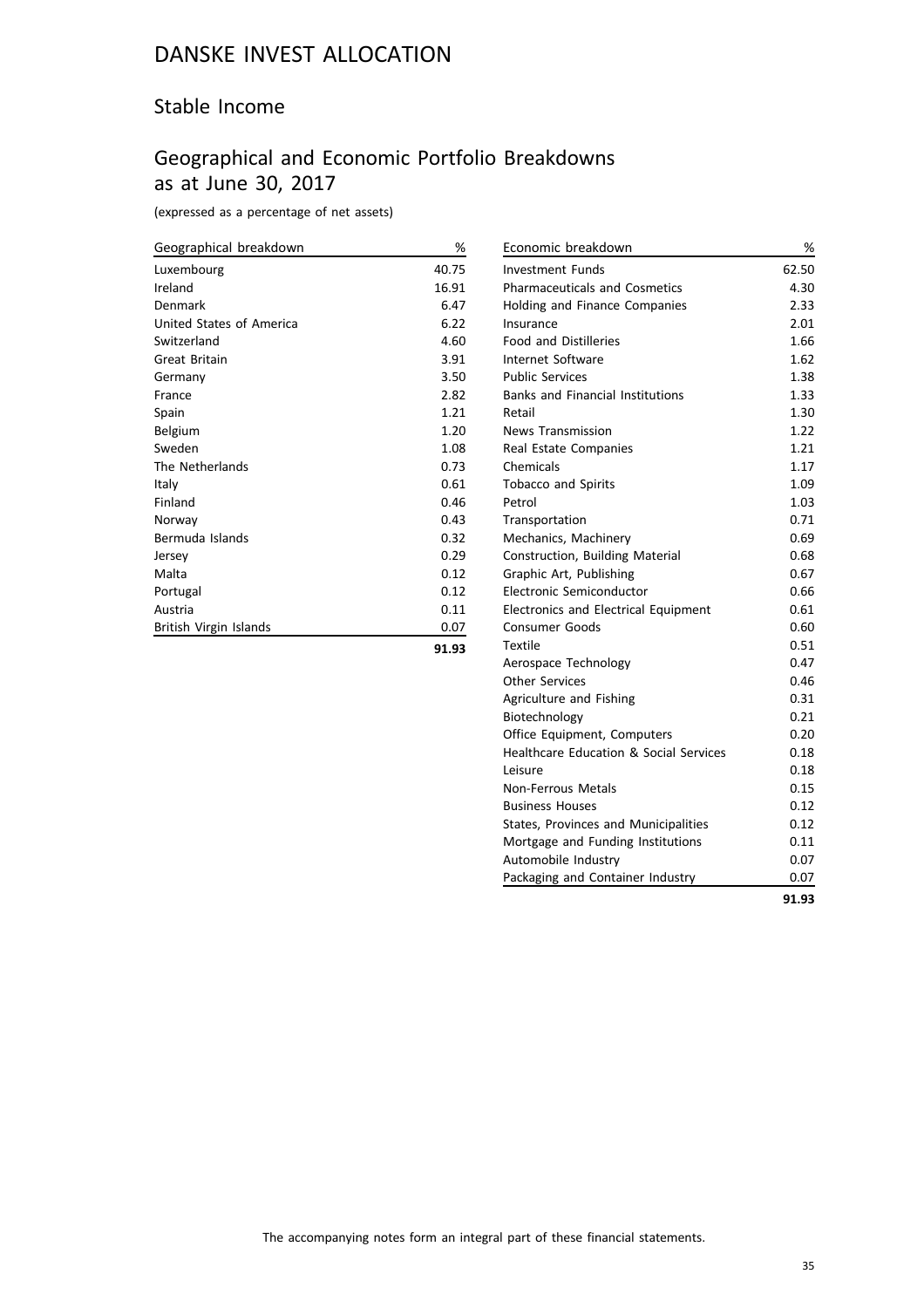# Notes to the Unaudited Financial Statements

as at June 30, 2017

### **NOTE 1 — GENERAL**

DANSKE INVEST ALLOCATION, (the "Fund"), is an undertaking for collective investment in transferable securities in the legal form of an investment company with variable capital (Société d'Investissement à Capital Variable, "SICAV"), subject to Part I of the amended Law of December 17, 2010 (the "2010 Law") transposing Directive 2009/65/EC relating to undertakings for collective investment ("UCITS").

The Articles were first published on August 10, 2001 in the *RESA (Recueil électronique des sociétés et associations), Recueil des Sociétés et Associations* (the "RESA (Recueil électronique des sociétés et associations)"). They were amended on September 6, 2005, October 24, 2005, November 14, 2008 and July 16, 2014 and published in the RESA (Recueil électronique des sociétés et associations) on November 25, 2005, November 16, 2005, December 8, 2008 and October 8, 2014 respectively.

The Fund has appointed Danske Invest Management Company to serve as its designated Management Company under chapter 15 of the 2010 Law pursuant to an agreement as of July 16, 2014 (the "Management Company Agreement") for an unlimited duration, unless terminated by either party with six (6) months' prior written notice. The Management Company must at all time act honestly and fairly in conducting its activities in the best interest of the Shareholders and in conformity with the 2010 Law, the Prospectus and the Articles. The Management Company was incorporated on September 21, 1988 as a société anonyme under the laws of the Grand Duchy of Luxembourg. The Management Company is registered with the Luxembourg Registre de Commerce et des Sociétés under the number B-28945 and is approved as a Management Company under Chapter 15 of the 2010 Law. Danske Invest Management Company has also been appointed as Management Company for the following Investment Funds: Danske Invest SICAV, Danske Fund of Funds and Danske Invest SICAV-SIF.

The registered office of the Fund is established at 13, rue Edward Steichen, L-2540 Luxembourg. The Fund is recorded at the Luxembourg Registre de Commerce et des Sociétés under the number B 82717.

The Fund is an umbrella fund and as such provides investors with the choice of investments in a range of Sub-Funds, each of which relates to a separate portfolio of liquid assets and other securities and assets permitted by the 2010 Law and the specific investment objectives as described in the relevant appendix to the prospectus.

On June 30, 2017, nine Sub-Funds were operational:

- Dynamic
- Equity Opportunities
- June Balanced
- June Defensive
- June Moderate
- June Moderate Short
- June Opportunity
- June Progressive
- Stable Income

The Fund's purpose is to invest in all kinds of transferable securities, units or shares of UCITS or other UCIs, as well as derivatives on transferable securities and other financial instruments authorised by the 2010 Law.

Each Sub-Fund has a separate investment objective, which it pursues through separate investment policies as described in the relevant Appendix to the Prospectus. Unless otherwise specified in the relevant Appendix to the Prospectus, the Sub-Funds will be actively managed.

The investment objectives of each relevant Sub-Fund are as follows:

#### **Dynamic Sub-Fund**

The investment objective of the Sub-Fund is to obtain, through an active investment policy, the highest possible longterm return by way of investment primarily in units or shares of other open-ended UCITS and UCIs with the possibility of investing a portion of the portfolio directly in other transferable securities and money market instruments in accordance with the following objective:

Up to 80% of the portfolio of the Sub-Fund can be invested, through funds, in international equities.

With a view to improve the performance of the portfolio, a minor part up to 20% of the portfolio may, for periods, be invested in funds investing in emerging markets (including Russia) and sector funds. Sector funds consist of funds investing in international equities related to specific sectors, e.g. IT, Media, pharmaceutical and energy.

At any time, up to 50% of the total assets may be invested in international bonds either:

- through UCITS and UCIs investing in international bonds or

- direct investment in international bonds, mortgage bonds, money market instruments and corporate bonds, provided that they are admitted or dealt in on a Regulated Market.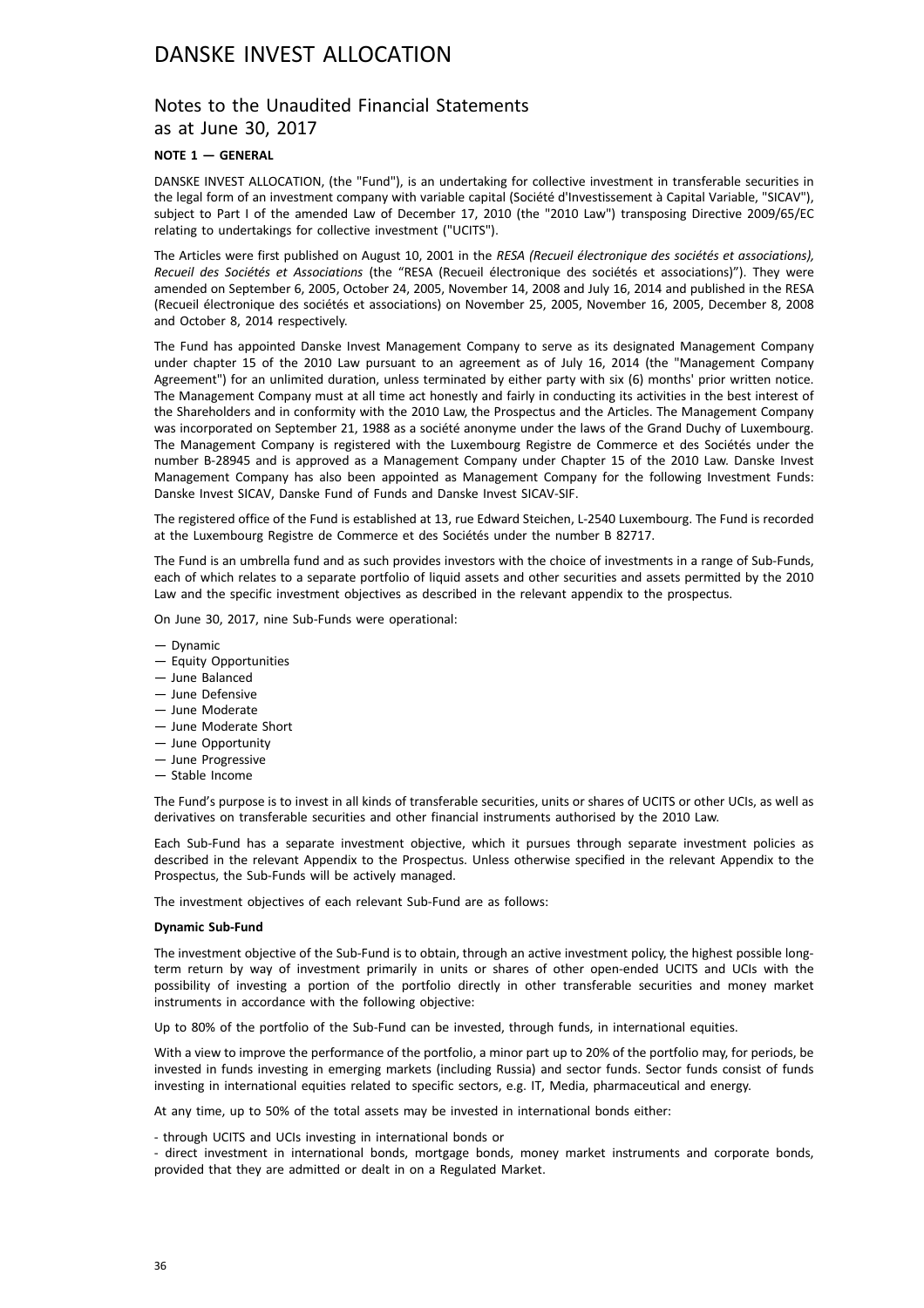### Notes to the Unaudited Financial Statements (continued) as at June 30, 2017

#### **NOTE 1 — GENERAL (continued)**

#### **Equity Opportunities Sub-Fund**

The investment objective of the Sub-Fund is to obtain, through an active investment policy, the highest possible longterm return within the various equities markets by way of investment primarily in units or shares of other openended UCITS and UCIs with the possibility of investing a portion of the portfolio directly in other transferable securities, admitted to or dealt in on a Regulated Market, in accordance with the following objective:

At any time up to 100% of the portfolio of the Sub-Fund can be invested in international equities. The total portfolio of equities shall be invested in accordance with the following rules:

- At least 75% of the total assets must be invested in units or shares of other open-ended funds investing in international equities;

- Up to 25% of the total assets may be invested directly in transferable securities, consisting of international equities and related equity-based instruments.

With a view to improve the performance of the Sub-Fund, at any time, the Sub-Fund may have significant positions in funds involving a risk exceeding the market risk, e.g. emerging markets (including Russia) funds or sector funds. Sector funds consist of equities related to specific sectors, e.g. IT, media, pharmaceutical and energy.

Should the opportunity arise, and on ancillary basis only, the Sub-Fund may take positions up to 20% of the net assets of the Sub-Fund in a fund which specialize in IPOs (Initial Public Offers), or OTCs (Over The Counter) or make placements through funds which invest in private equity.

#### **June Balanced Sub-Fund**

The investment objective of the Sub-Fund is to obtain a stable return in the relevant markets by investing globally in Debt Securities and equities through open-ended UCITS ETFs and Index UCITS funds.

The screening in accordance with the RI (Responsible Investments) policy as mentioned in section 2 "Investment Objective of the Sub-Funds" of the Prospectus does not apply to the Sub-Fund's investments in UCITS ETFs and Index UCITS funds.

The Sub-Fund aims to have an allocation which provides the investor a stable return and a significant diversification of risk in order to minimize security and asset class specific risks by combining investments in both Debt Securities and equities.

The Sub-Fund invests indirectly in both Debt Securities and equities with a strategic allocation of 65% in bonds and 35% in equities. The actual allocation may vary from this strategic allocation.

The Sub-Fund's maximum exposure towards equity must not exceed 60% and shall as a minimum be 20%. The Sub-Funds maximum exposure towards Debt Securities must not exceed 80% and shall as a minimum be 40%.

The average duration of the Debt Securities' exposure of the Sub-Fund, including cash holdings, must at least be 3 years.

The Sub-Fund seeks to obtain its investment objective through active asset allocation.

At least 90% of the Sub-Fund's investments in Debt Securities must be denominated in or hedged to EUR. The inherent foreign exchange risk is hedged by means of forward contracts.

#### **June Defensive Sub-Fund**

The investment objective of the Sub-Fund is to obtain a stable return in the relevant markets by investing globally in Debt Securities and equities through open-ended UCITS ETFs and Index UCITS funds.

The screening in accordance with the RI (Responsible Investments) policy as mentioned in section 2 "Investment Objective of the Sub-Funds" of the Prospectus does not apply to the Sub-Fund's investments in UCITS ETFs and Index UCITS funds.

The Sub-Fund aims to have an allocation which provides the investor a stable return and a significant diversification of risk in order to minimize security- and asset class specific risks by combining investments in both Debt Securities and equities.

The Sub-Fund invests indirectly in both Debt Securities and equities with a strategic allocation of 90% in bonds and 10% in equities. The actual allocation may vary from this strategic allocation.

The Sub-Fund's maximum exposure towards equity must not exceed 25% and has no minimum exposure. The Sub-Funds maximum exposure towards Debt Securities must not exceed 100% and shall as a minimum be 75%.

The average duration of the Debt Securities' exposure of the Sub-Fund, including cash holdings, must at least be 3 years.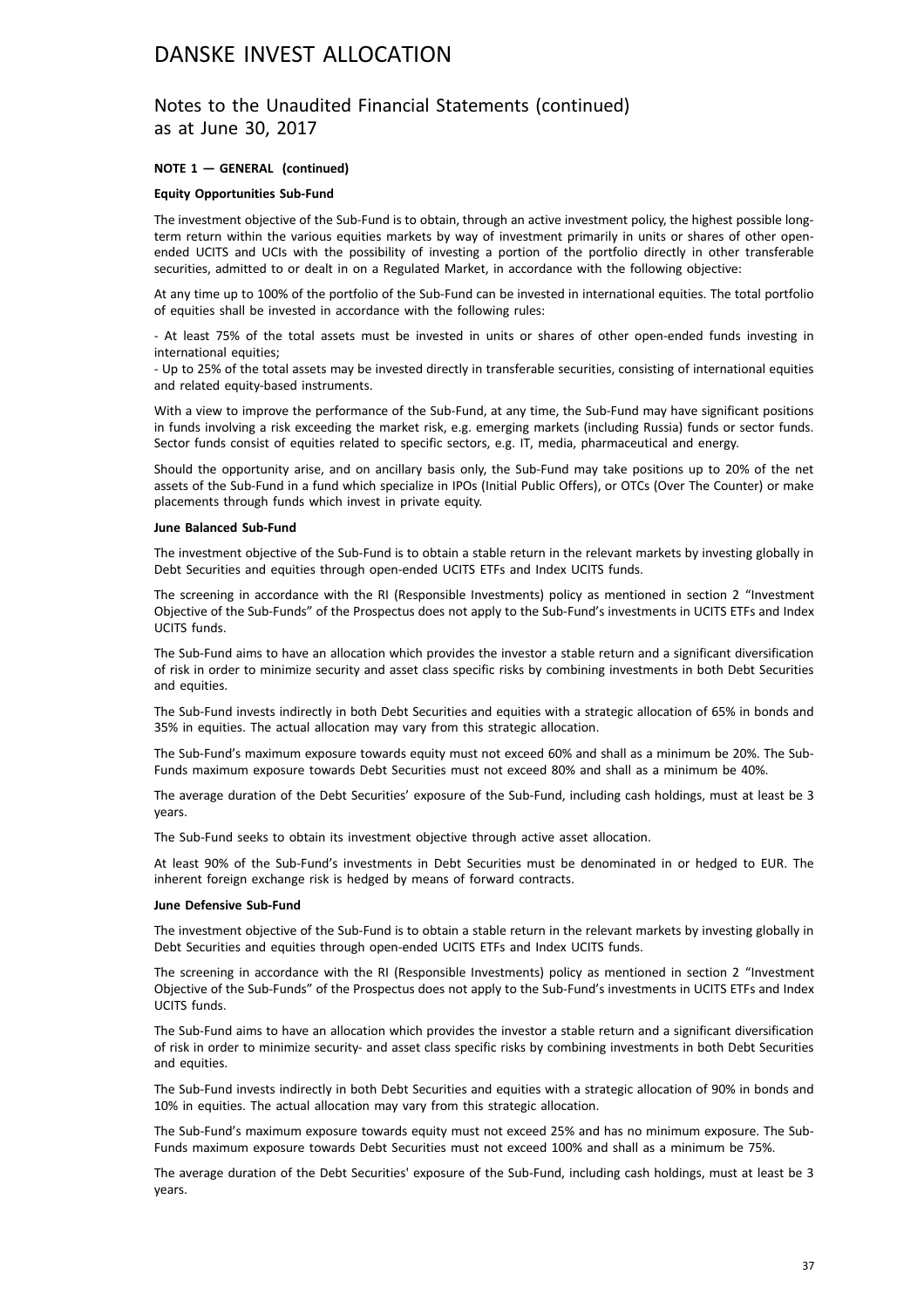### Notes to the Unaudited Financial Statements (continued) as at June 30, 2017

#### **NOTE 1 — GENERAL (continued)**

#### **June Defensive Sub-Fund (continued)**

The Sub-Fund seeks to obtain its investment objective through active asset allocation.

At least 90% of the Sub-Fund's investments in Debt Securities must be denominated in or hedged to EUR. The inherent foreign exchange risk is hedged by means of forward contracts.

#### **June Moderate Sub-Fund**

The investment objective of the Sub-Fund is to obtain a stable return in the relevant markets by investing globally in Debt Securities and equities through open-ended UCITS ETFs and Index UCITS funds.

The screening in accordance with the RI (Responsible Investments) policy as mentioned in section 2 "Investment Objective of the Sub-Funds" of the Prospectus does not apply to the Sub-Fund's investments in UCITS ETFs and Index UCITS funds.

The Sub-Fund aims to have an allocation which provides the investor a stable return and a significant diversification of risk in order to minimize security- and asset class specific risks by combining investments in both Debt Securities and equities.

The Sub-Fund invests indirectly in both Debt Securities and equities with a strategic allocation of 75% in bonds and 25% in equities. The actual allocation may vary from this strategic allocation.

The Sub-Fund's maximum exposure towards equity must not exceed 40% and shall as a minimum be 15%. The Sub-Funds maximum exposure towards fixed income must not exceed 85% and shall as a minimum be 60%.

The average duration of the Debt Securities' exposure of the Sub-Fund, including cash holdings, must at least be 3 years.

The Sub-Fund seeks to obtain its investment objective through active asset allocation.

At least 90% of the Sub-Fund's investments in Debt Securities must be denominated in or hedged to EUR. The inherent foreign exchange risk is hedged by means of forward contracts.

#### **June Moderate Short Sub-Fund**

The investment objective of the Sub-Fund is to obtain a stable return in the relevant markets by investing globally in Debt Securities and equities through open-ended UCITS ETFs and Index UCITS funds.

The screening in accordance with the RI (Responsible Investments) policy as mentioned in section 2 "Investment Objective of the Sub-Funds" of the Prospectus does not apply to the Sub-Fund's investments in UCITS ETFs and Index UCITS funds.

The Sub-Fund aims to have an allocation which provides the investor a stable return and a significant diversification of risk in order to minimize security- and asset class specific risks by combining investments in both bonds and equities.

The Sub-Fund invests indirectly in both Debt Securities and equities with a strategic allocation of 75% in bonds and 25% in equities. The actual allocation may vary from this strategic allocation.

The Sub-Fund's maximum exposure towards equity must not exceed 40% and shall as a minimum be 15%. The Sub-Funds maximum exposure towards Debt Securities must not exceed 85% and shall as a minimum be 60%.

The average duration of the Debt Securities' exposure of the Sub-Fund, including cash holdings, must not exceed 3 years.

The Sub-Fund seeks to obtain its investment objective through active asset allocation.

At least 90% of the Sub-Fund's investments in Debt Securities must be denominated in or hedged to EUR. The inherent foreign exchange risk is hedged by means of forward contracts.

#### **June Opportunity Sub-Fund**

The investment objective of the Sub-Fund is to obtain a stable return in the relevant markets by investing globally in Debt Securities and equities through open-ended UCITS ETFs and Index UCITS funds.

The screening in accordance with the RI (Responsible Investments) policy as mentioned in section 2 "Investment Objective of the Sub-Funds" of the Prospectus does not apply to the Sub-Fund's investments in UCITS ETFs and Index UCITS funds.

The Sub-Fund aims to have an allocation which provides the investor a stable return and a significant diversification of risk in order to minimize security- and asset class specific risks by combining investments in both Debt Securities and equities.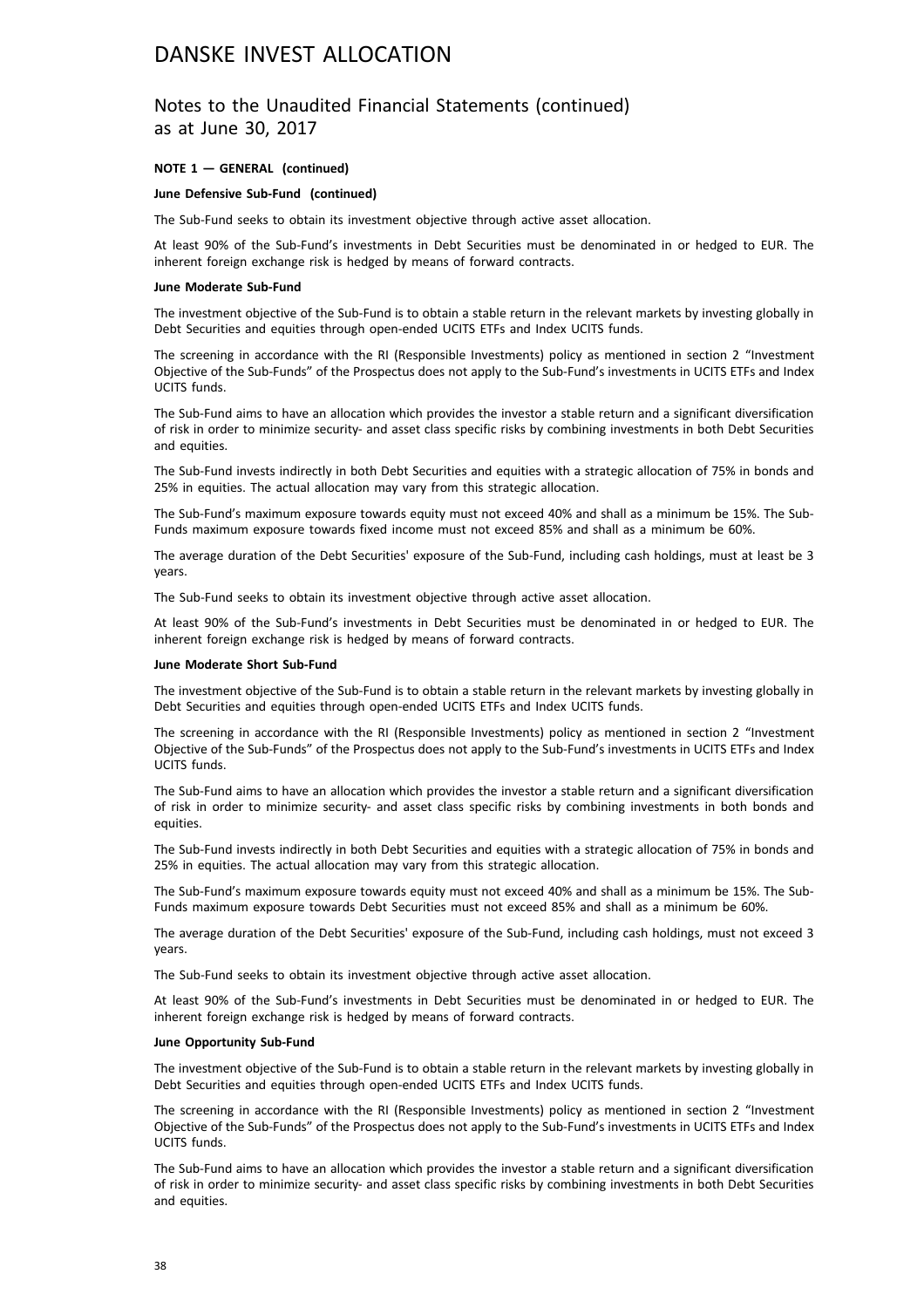### Notes to the Unaudited Financial Statements (continued) as at June 30, 2017

#### **NOTE 1 — GENERAL (continued)**

#### **June Opportunity Sub-Fund (continued)**

The Sub-Fund invests indirectly in both Debt Securities and equities with a strategic allocation of 20% in bonds and 80% in equities. The actual allocation may vary from this strategic allocation.

The Sub-Fund's maximum exposure towards equity must not exceed 100% and shall as a minimum be 50%. The Sub-Funds maximum exposure towards Debt Securities must not exceed 50% and has no minimum exposure.

The average duration of the Debt Securities' exposure of the Sub-Fund, including cash holdings, must at least be 3 years.

The Sub-Fund seeks to obtain its investment objective through active asset allocation.

At least 90% of the Sub-Fund's investments in Debt Securities must be denominated in or hedged to EUR. The inherent foreign exchange risk is hedged by means of forward contracts.

#### **June Progressive Sub-Fund**

The investment objective of the Sub-Fund is to obtain a stable return in the relevant markets by investing globally in Debt Securities and equities through open-ended UCITS ETFs and Index UCITS funds.

The screening in accordance with the RI (Responsible Investments) policy as mentioned in section 2 "Investment Objective of the Sub-Funds" of the Prospectus does not apply to the Sub-Fund's investments in UCITS ETFs and Index UCITS funds.

The Sub-Fund aims to have an allocation which provides the investor a stable return and a significant diversification of risk in order to minimize security- and asset class specific risks by combining investments in both Debt Securities and equities.

The Sub-Fund invests indirectly in both Debt Securities and equities with a strategic allocation of 50% in bonds and 50% in equities. The actual allocation may vary from this strategic allocation.

The Sub-Fund's maximum exposure towards equity must not exceed 75% and shall as a minimum be 30%. The Sub-Funds maximum exposure towards Debt Securities must not exceed 70% and shall as a minimum be 25%.

The average duration of the Debt Securities' exposure of the Sub-Fund, including cash holdings, must at least be 3 years.

The Sub-Fund seeks to obtain its investment objective through active asset allocation.

At least 90% of the Sub-Fund's investments in Debt Securities must be denominated in or hedged to EUR. The inherent foreign exchange risk is hedged by means of forward contracts.

#### **Stable Income Sub-Fund**

The investment objective of the Sub-Fund is to obtain, through a conservative long-term investment policy, a total return generated by income and capital appreciation from investments in a combination of equities and fixed income instruments. The portfolio construction is intended to generate stable income and capital appreciation sufficient for providing a total return in excess of what can be obtained by investing in the EURIBOR 3M money market rate. The Sub-Fund has no benchmark.

The Sub-Fund aims to be broadly diversified to minimize security and asset class specific risks.

The Sub-Fund seeks to obtain its investment objective through active investment management by taking long and short positions in equities and fixed income instruments. The Sub-Fund intends to be invested globally including emerging and frontier markets. Fixed income investments may include credit instruments with both investment grade and non-investment grade. Investments may include fixed income instruments with a credit rating below BBB- (Standard & Poor's) or Baa3-(Moody's).

#### **NOTE 2 — SIGNIFICANT ACCOUNTING POLICIES**

The financial statements have been prepared in accordance with generally accepted accounting principles and in accordance with laws and regulations in force in the Grand Duchy of Luxembourg.

#### **a) Valuation of investments in portfolio**

(i) The value of any cash on hand or on deposit, bills and demand notes and accounts receivable, prepaid expenses, cash dividends and interest declared or accrued as aforesaid and not yet received is deemed to be the full amount thereof, unless in any case the same is unlikely to be paid or received in full, in which case the value thereof is arrived at after making such discount as may be considered appropriate in such case to reflect the true value thereof.

(ii) The value of assets which are listed or dealt in on any stock exchange is based on the last available price on the stock exchange which is normally the principal market for such assets.

(iii) The value of assets dealt in on any other Regulated Market is based on the last available price.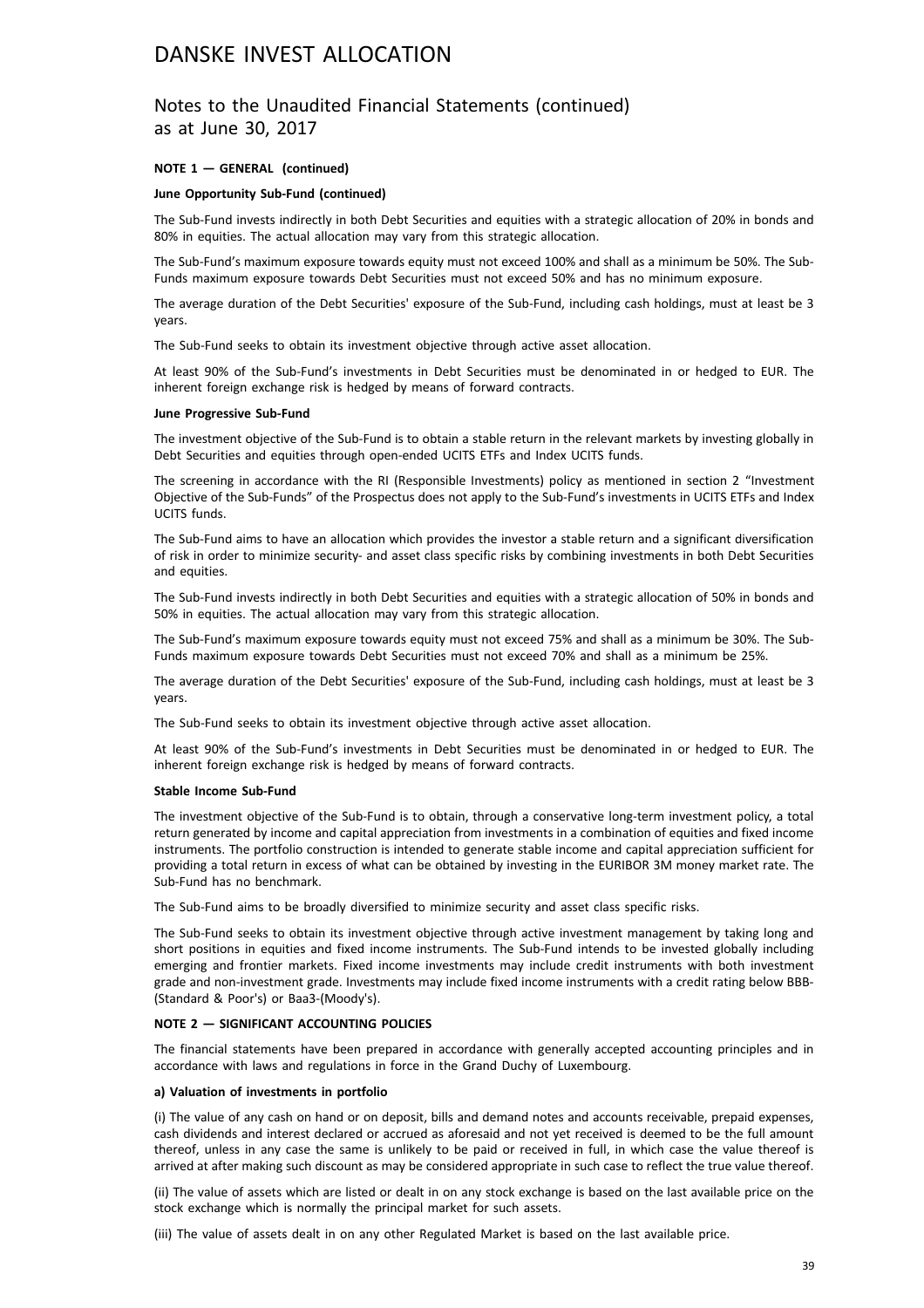### Notes to the Unaudited Financial Statements (continued) as at June 30, 2017

#### **NOTE 2 — SIGNIFICANT ACCOUNTING POLICIES (continued)**

(iv) In the event that any assets are not listed or dealt in on any stock exchange or on any other Regulated Market, or if, with respect to assets listed or dealt in on any stock exchange, or other Regulated Market as aforesaid, the price as determined pursuant to sub-paragraph (ii) or (iii) is not representative of the fair market value of the relevant assets, the value of such assets will be based on the reasonably foreseeable sales price determined prudently and in good faith by the Board of Directors of the Fund.

(v) The liquidating value of option contracts not traded on exchanges or on other Regulated Markets shall mean their net liquidating value determined, pursuant to the policies established by the Board of Directors of the Fund, on a basis consistently applied for each different variety of contracts. The liquidating value of futures, forward or options contracts traded on exchanges or on other Regulated Markets shall be based upon the last available settlement prices of these contracts on exchanges and Regulated Markets on which the particular futures, forward or option contracts are traded by the Fund; provided that if a futures, forward or options contract could not be liquidated on the day with respect to which net assets are being determined, the basis for determining the liquidating value of such contract shall be such value as the Board of Directors of the Fund may deem fair and reasonable. Swaps other than CDS (Credit Default Swaps) will be valued at their market value established by reference to the applicable interest rates' curve.

(vi) Units or shares of open-ended UCIs will be valued at their last determined and available net asset value or, if such price is not representative of the fair market value of such assets, then the price shall be determined by the Board of Directors of the Fund on a fair and equitable basis.

(vii) All other securities and other assets will be valued at fair market value as determined in good faith pursuant to the procedures established by the Board of Directors of the Fund in accordance with the generally accepted valuation principles and procedures.

#### **b) Net Realised profits/(losses) on sale of investments**

Profits and losses on sale of investments sold are computed on the basis of average cost.

#### **c) Foreign exchange conversion**

The net asset values of the Sub-Funds are expressed in EUR.

All assets valued in a currency other than the base currency of the Sub-Fund are converted to the base currency at the exchange rates prevailing at June 30, 2017.

The exchange rates used as at June 30, 2017, are the following:

| 1            | <b>CHF</b> | $=$ | 0.914010 | EUR        |
|--------------|------------|-----|----------|------------|
| 1            | DKK        | $=$ | 0.134477 | <b>EUR</b> |
| 1            | GBP        | $=$ | 1.139516 | <b>EUR</b> |
| 1            | <b>JPY</b> | $=$ | 0.007821 | <b>EUR</b> |
| $\mathbf{1}$ | <b>NOK</b> | $=$ | 0.104427 | <b>EUR</b> |
| 1            | <b>SEK</b> | $=$ | 0.103371 | <b>EUR</b> |
| 1            | USD        | $=$ | 0.876079 | <b>EUR</b> |

Income and expenses derived in a currency other than the base currency of the Sub-Fund are converted at the applicable exchange rate prevailing at the transaction date.

#### **d) Cost of investments**

The acquisition cost of investments in each Sub-Fund deriving in currencies other than the currency of denomination is converted to the base currency at the exchange rates prevailing at the purchase date.

#### **e) Combined financial statements of the Fund**

The combined financial statements of the Fund are expressed in EUR. The combined statements of net assets equals the sum of the corresponding items in the financial statements of each Sub-Fund converted to EUR at the exchange rates prevailing at the closing date.

#### **f) Income from investments**

Dividends are recognized as income on the date the securities are first quoted ex-dividend, to the extent information thereon is reasonably available to the Fund. Interest is accrued for each net asset valuation.

#### **g) Cost of target Funds**

When the Sub-Funds invest in other UCIs which are not managed directly or by delegation by the same Management Company or by any other company to which the Management Company is linked by common management, the Sub-Funds may be liable to transaction costs such as sales charges and redemption charges as well as to management fees.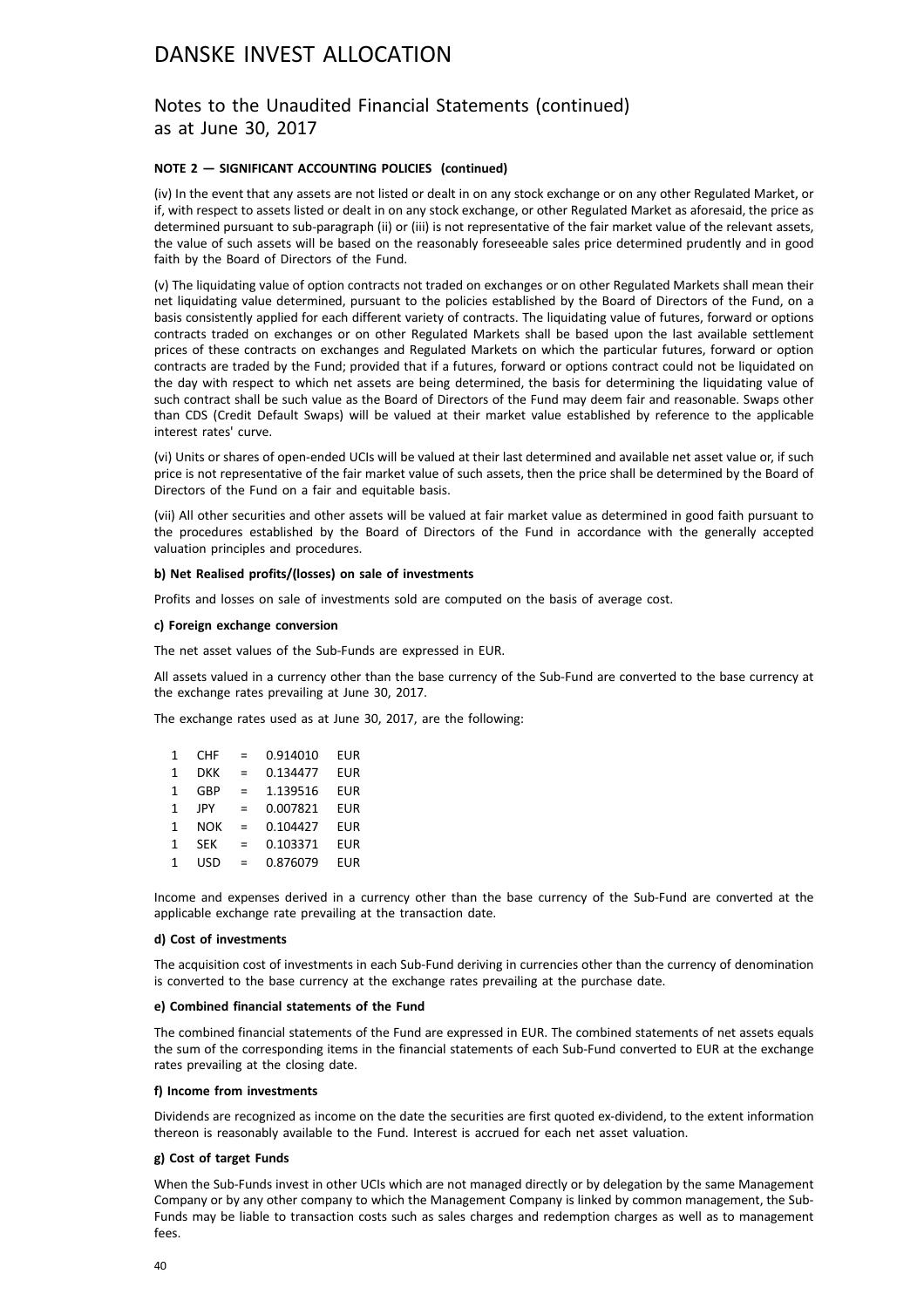### Notes to the Unaudited Financial Statements (continued) as at June 30, 2017

### **NOTE 2 — SIGNIFICANT ACCOUNTING POLICIES (continued)**

#### **h) RBT securities**

In the Statements of Investments the Danish bonds that are repaid by instalments and are subject to drawing are called "RBT" securities - the instalments are drawn from the bondholders in exchange for the instalments paid by the borrower. When the borrowers pay instalments, the same amount of the bond series is drawn pro rata from the bondholders, and they will receive the par value of the drawn bonds.

#### **i) Forward foreign exchange contracts**

Profit and loss arising from un-matured forward foreign exchange contracts are determined on the basis of the applicable forward foreign exchange rates at the valuation date, and are recorded in the Statement of Net Assets.

#### **j) Valuation of futures contracts**

Futures are valued on the last available published price on the valuation date and are recorded in the Unaudited Statement of Net Assets.

### **NOTE 3 — MANAGEMENT FEES**

The Fund pays to the Management Company a management fee amounting to a percentage of maximum 3.5% per annum of the Net Asset Value as determined in respect of each Sub-Fund.

Currently, the Management Company receives from each Sub-Fund an annual fee determined as follows:

|                                     | Management |
|-------------------------------------|------------|
| Sub Funds                           | Fee        |
| Dynamic - Class A p                 | 0.90%      |
| Equity Opportunities - Class A      | 1.60%      |
| June Balanced - Class J             | 0.35%      |
| June Balanced - Class J dkk         | 0.35%      |
| June Balanced - Class J nok h       | 0.35%      |
| June Balanced - Class J sek h       | 0.35%      |
| June Balanced - Class R             | 0.20%      |
| June Defensive - Class J            | 0.35%      |
| June Defensive - Class J dkk        | 0.35%      |
| June Defensive - Class J nok h      | 0.35%      |
| June Defensive - Class J sek h      | 0.35%      |
| June Defensive - Class R            | 0.20%      |
| June Moderate - Class J             | 0.35%      |
| June Moderate - Class J dkk         | 0.35%      |
| June Moderate - Class J nok h       | 0.35%      |
| lJune Moderate - Class J sek h      | 0.35%      |
| June Moderate - Class R             | 0.20%      |
| June Moderate Short - Class J       | 0.35%      |
| June Moderate Short - Class J dkk   | 0.35%      |
| June Moderate Short - Class J nok h | 0.35%      |
| June Moderate Short - Class J sek h | 0.35%      |
| June Moderate Short - Class R       | 0.20%      |
| June Opportunity - Class J          | 0.35%      |
| June Opportunity - Class J dkk      | 0.35%      |
| June Opportunity - Class J nok h    | 0.35%      |
| June Opportunity - Class J sek h    | 0.35%      |
| June Opportunity - Class R          | 0.20%      |
| June Progressive - Class J          | 0.35%      |
| June Progressive - Class J dkk      | 0.35%      |
| June Progressive - Class J nok h    | 0.35%      |
| June Progressive - Class J sek h    | 0.35%      |
| June Progressive - Class R          | 0.20%      |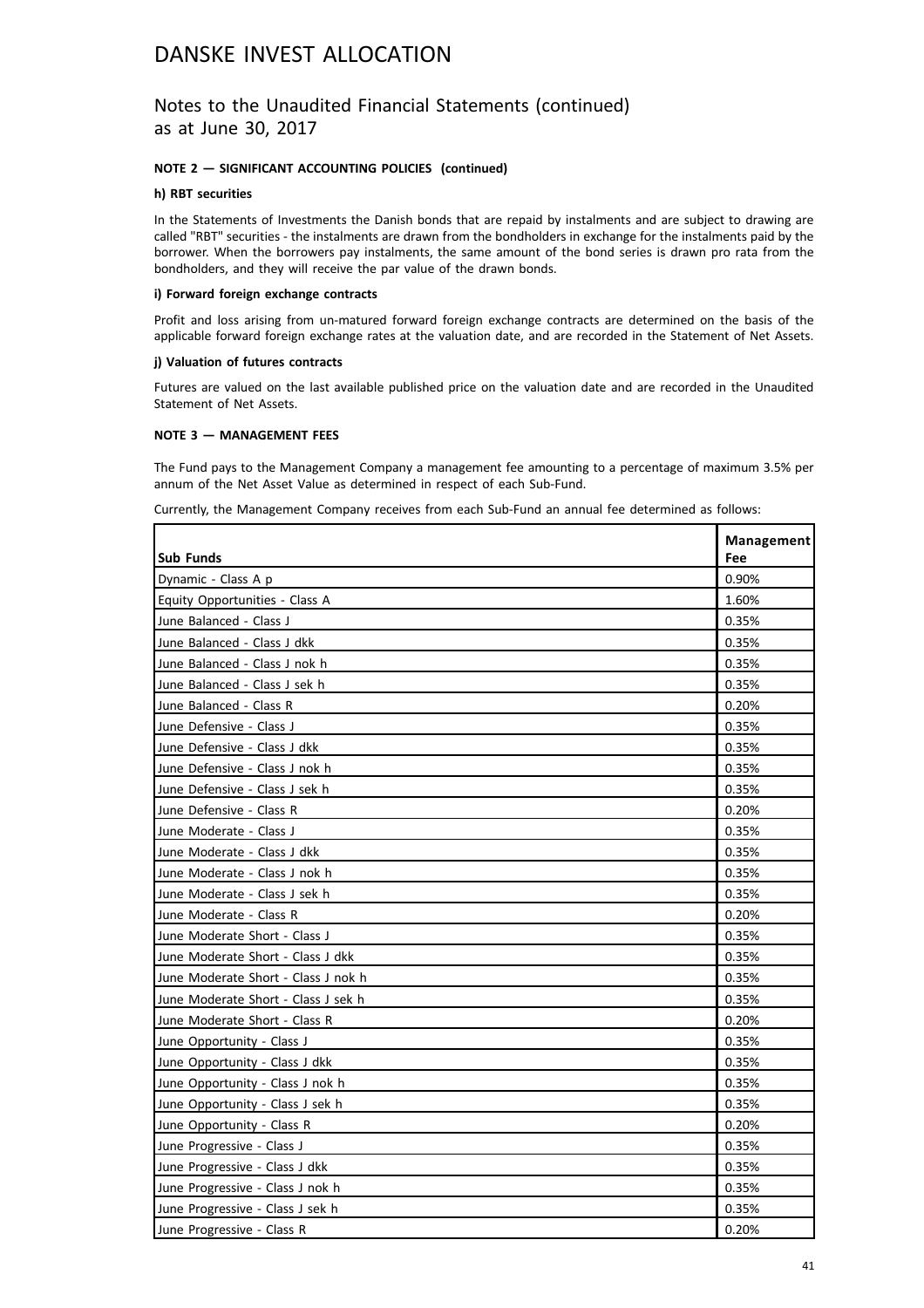Notes to the Unaudited Financial Statements (continued) as at June 30, 2017

### **NOTE 3 — MANAGEMENT FEES (continued)**

|                                | Management |
|--------------------------------|------------|
| <b>Sub Funds</b>               | Fee        |
| Stable Income - Class A p      | 0.65%      |
| Stable Income - Class A-Sek-Hp | 0.65%      |
| Stable Income - Class Wp       | 0.55%      |

The fees are payable quarterly in arrears and are calculated on the Net Asset Value of each Sub-Fund on each valuation date during the relevant quarter.

In respect of a Sub-Fund's investments in UCITS and other UCIs whether managed or not by the Management Company or any other company linked to the Management Company, the total management fee (excluding any performance fee, if any and taking into account net amount of possible rebates from the other UCITS and/or UCIs in which the Sub-Fund invests in) charged to such Sub-Fund itself and the other UCITS and/or other UCIs concerned shall not exceed:

| <b>Sub Funds</b>               | Management<br>Fee |
|--------------------------------|-------------------|
|                                |                   |
| Dynamic - Class A p            | 2.25%             |
| Equity Opportunities - Class A | 2.75%             |
| June Balanced - Class J        | 0.65%             |
| June Balanced - Class R        | 0.50%             |
| June Defensive - Class J       | 0.65%             |
| June Defensive - Class R       | 0.50%             |
| June Moderate - Class J        | 0.65%             |
| June Moderate - Class R        | 0.50%             |
| June Moderate Short - Class J  | 0.65%             |
| June Moderate Short - Class R  | 0.50%             |
| June Opportunity - Class J     | 0.65%             |
| June Opportunity - Class R     | 0.50%             |
| June Progressive - Class J     | 0.65%             |
| June Progressive - Class R     | 0.50%             |

For the purpose of maintaining a fixed ongoing charge, the Stable Income Sub-Fund shall, when investing in units or shares of other open-ended UCITS, only invest in units or shares of other open - ended UCITS with a fixed ongoing charge.

If the Fund invests in the units of other UCITS and/or other UCIs that are managed, directly or by delegation, by the same Management Company or by any other company to which the Management Company is linked by common management or control or by a substantial direct or indirect holding, that Management Company or other company may not charge subscription or redemption fees on account of the Fund's investment in the units of other UCITS and/or other UCI.

### **NOTE 4 — ADMINISTRATIVE FEES**

The Dynamic and Equity Opportunities Sub-Funds pay the Management Company an annual fee of 0.15% payable quarterly in arrears and calculated on the net asset value of each Sub-Fund on each valuation date during the relevant quarter. The Management Company shall pay out of the Administrative fees the fees to the Depositary and the Central Administration for the two Sub-Funds.

### **NOTE 5 — CENTRAL ADMINISTRATION, DEPOSITARY FEES, REGISTRAR AND TRANSFER AGENT FEES, UCITS V FEES AND COMPLIANCE FEES**

### **Central Administration Fees:**

The Management Company has appointed RBC Investor Services Bank S.A. as its central administration (the Central Administration Agent) pursuant to an agreement as of July 16, 2014 (the Administration Agency Agreement) for an unlimited duration, unless terminated by either party with ninety (90) days prior written notice. For the Sub-Funds Dynamic and Equity Opportunities these fees are paid by the Management Company out of the Administrative Fees.

For the Sub-Funds June Balanced, June Defensive, June Moderate, June Moderate Short, June Opportunity, June Progressive and Stable Income these central administration fees are paid by the Management Company out of the Operating and Administrative Expenses accrual. (See note 8.)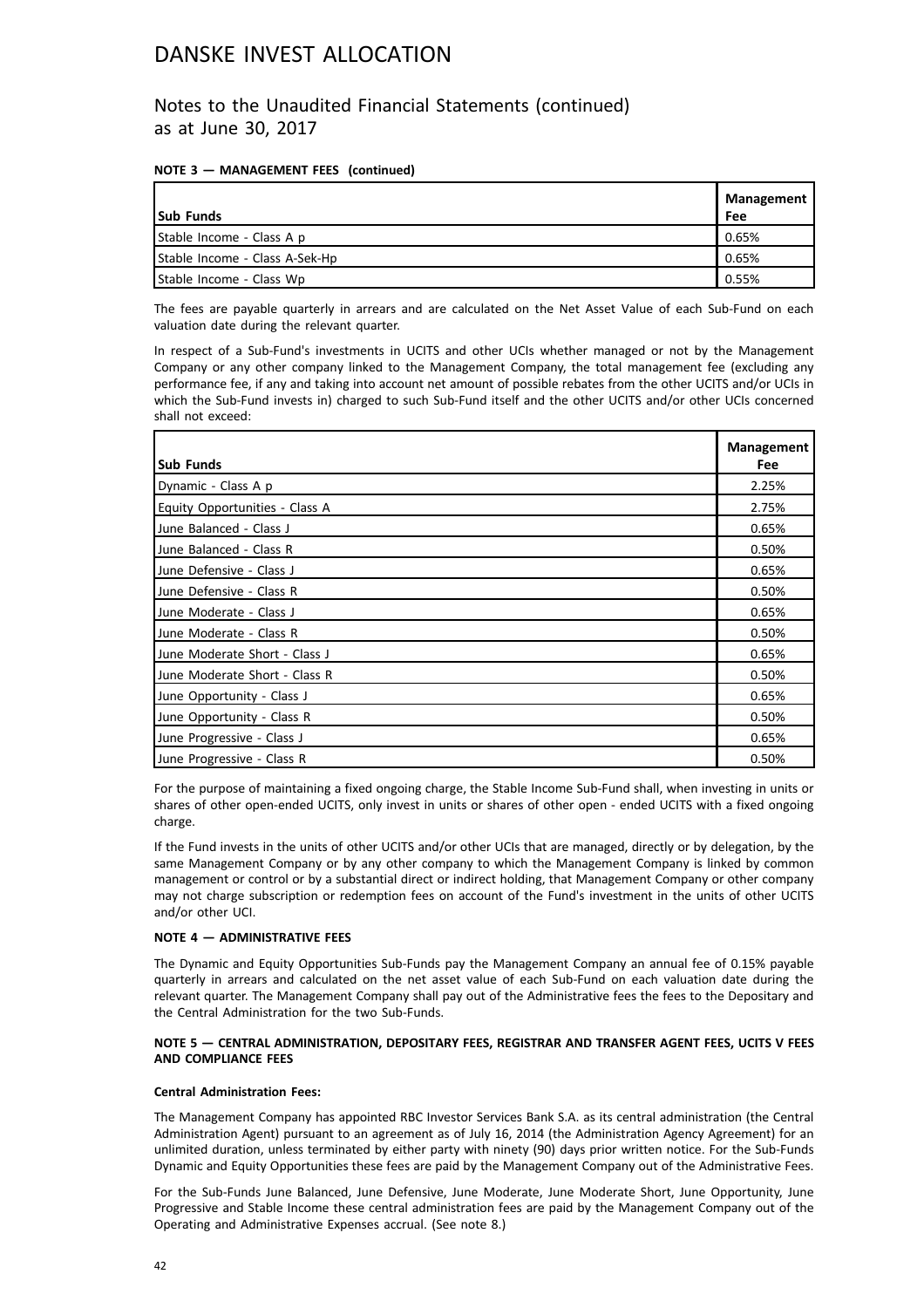Notes to the Unaudited Financial Statements (continued) as at June 30, 2017

#### **NOTE 5 — CENTRAL ADMINISTRATION, DEPOSITARY FEES, REGISTRAR AND TRANSFER AGENT FEES, UCITS V FEES AND COMPLIANCE FEES (continued)**

#### **Depositary Fees:**

The Fund has appointed RBC Investor Services Bank S.A. as its Depositary and Paying Agent agreement (the Depositary and Paying Agent) pursuant to an agreement as of July 14, 2016 for an unlimited term unless terminated by either part with ninety (90) days prior written notice. For the Sub-Funds Dynamic and Equity Opportunities these Depositary Fees are paid by the Management Company out of the Administrative Fees.

For the Sub-Funds June Balanced, June Defensive, June Moderate, June Moderate Short, June Opportunity, June Progressive and Stable Income these Depositary fees are paid by the Management Company out of the Operating and Administrative Expenses accrual. (See note 8.)

#### **Registrar and Transfer Agent Fees:**

In accordance with the agreement dated July 16, 2014, RBC investor Services Bank S.A. provides registrar and transfer agency services to the Fund. For the Sub-Funds Dynamic and Equities Opportunities the fees related to these services are paid by each Sub-Fund.

For the Sub-Funds June Balanced, June Defensive, June Moderate, June Moderate Short, June Opportunity, June Progressive and Stable Income these registrar and transfer agency fees are paid by the Management Company out of the Operating and Administrative Expenses accrual. (See note 8.)

#### **UCITS V Fees:**

As a consequence of the implementation of the UCITS V Directive the following additional fees have been charged from April 1, 2016 in the Sub-Funds Dynamic and Equity Opportunities:

- Depositary Cash flow Monitoring fee EUR 6,000 per annum
- Oversight fee UCITS V 0.25 bps per annum on total net assets

For the Sub-Funds June Balanced, June Defensive, June Moderate, June Moderate Short, June Opportunity, June Progressive and Stable Income these UCITS V additional fees are paid by the Management Company out of the Operating and Administrative Expenses accrual. (See note 8.)

#### **Compliance Fees:**

In accordance with the Compliance Monitoring Agreement dated July 16, 2014 RBC Investor Services Bank S.A. provides compliance monitoring services to the Fund. The fees related to these services are accrued (0.40 basis points) and are paid by both the Dynamic and Equity Opportunities Sub-Funds.

For the Sub-Funds June Balanced, June Defensive, June Moderate, June Moderate Short, June Opportunity, June Progressive and Stable Income these compliance monitoring fees are paid by the Management Company out of the Operating and Administrative Expenses accrual. (See note 8.)

#### **NOTE 6 — SUBSCRIPTION TAX**

Under present Luxembourg law, the Fund is subject only to a subscription tax ("Taxe d' Abonnement") at the annual rate of 0.05% calculated and payable quarterly on the net asset value of the Sub-Fund at the end of each quarter, (except those Sub-Funds or Share Classes, which may benefit from the lower rate of 0.01% as more fully described in Article 174 of the 2010 Law or may be exempt as described in Article 175 of the 2010 Law).

The subscription tax ("Taxe d' Abonnement") fees are accrued and are paid by both the Dynamic and Equity Opportunities Sub-Funds.

For the Sub-Funds June Balanced, June Defensive, June Moderate, June Moderate Short, June Opportunity, June Progressive and Stable Income the subscription tax ("Taxe d' Abonnement") fees are paid by the Management Company out of the Operating and Administrative Expenses accrual. (See note 8.)

In case some Sub-Funds are invested in other Luxembourg investment funds, which in turn are subject to the subscription tax, no subscription tax is due from the Sub-funds on the portion of assets invested therein.

#### **NOTE 7 — MARKETING FEE**

The Stable Income Sub-Fund has a marketing fee (the "Marketing Fee") amounting to a percentage of maximum 0.10% per annum of the Net Asset Value determined in respect of each class except for the I sub-classes where the marketing fee is not charged.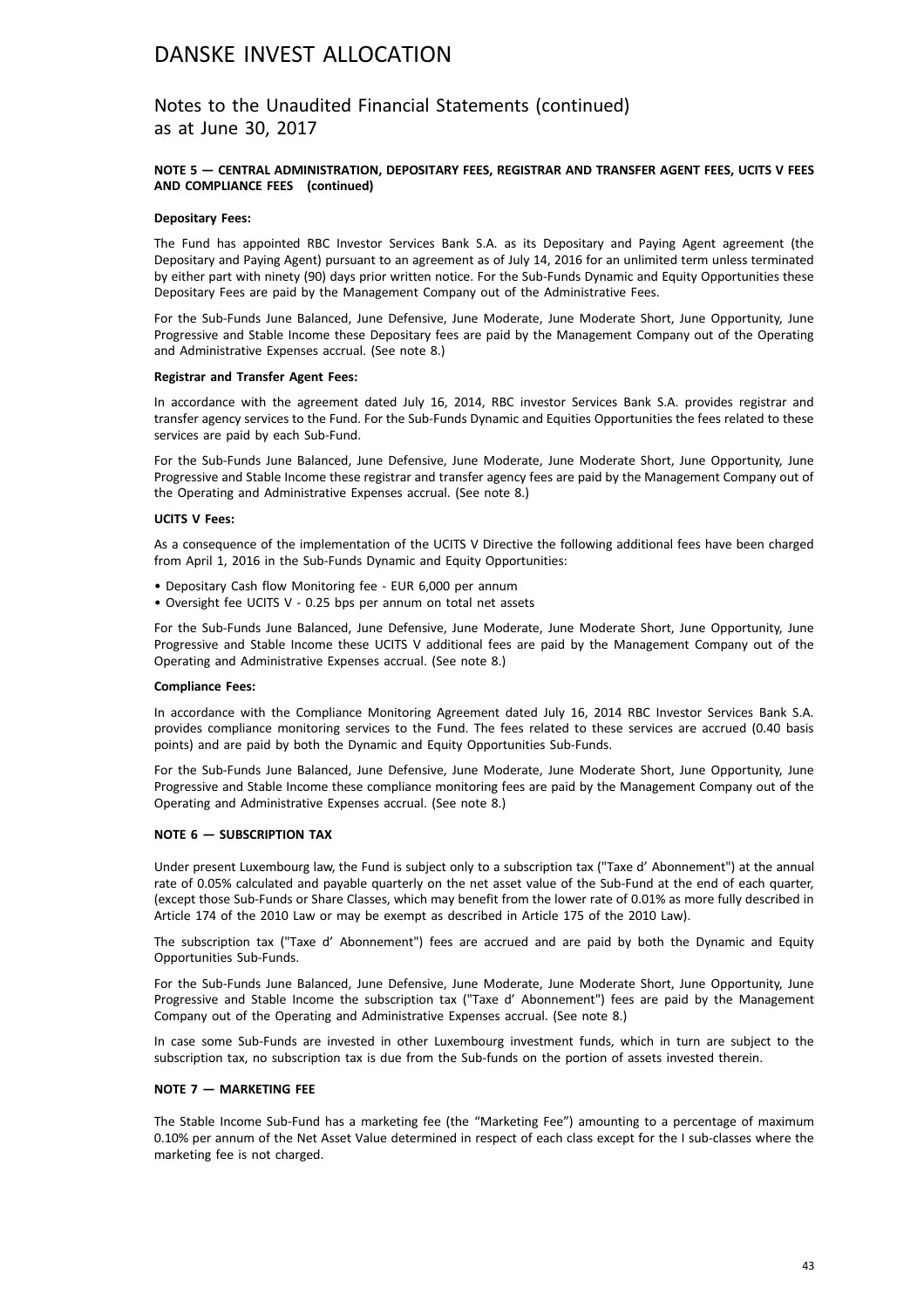Notes to the Unaudited Financial Statements (continued) as at June 30, 2017

#### **NOTE 8 — OPERATING AND ADMINISTRATIVE FEES**

The following Sub-Funds pay the Management Company an operating and administrative expense (the "Operating and Administrative Expenses") amounting to a percentage of 0.20% p.a. of the Net Asset Value (for Sub-Funds June Balanced, June Defensive, June Moderate, June Moderate Short, June Opportunity and June Progressive) and 0.25% (for the Sub-Fund Stable Income) as determined in respect of each Sub-Fund and/or Share Class in the relevant Appendix.

The Operating and Administrative Expenses are fixed. This means that the Management Company shall bear the excess in actual expenses to any Operating and Administrative Expenses charged to the Sub-Fund and/or Share Class. On the other hand the Management Company is entitled to retain any amount of the Operating and Administrative Expenses charged to the Sub-Fund and/or Share Class which exceeds the actual related expenses incurred by the respective Sub-Fund and/or Share Class.

The Operating and Administrative Expenses cover the administration and safe-keeping of assets and in addition other ongoing operating and administrative expenses as follows:

(a) Remuneration of the Depositary and its transaction charges and such part of any fees or charges of a local correspondent as may exceed the Depositary's remuneration; remuneration of the Central Administration; remuneration of the Registrar Agent; remuneration of the Principal Paying Agent and of any paying agent. The fees and reasonable out-of-pocket expenses incurred by the Board of Directors (no fees are paid to directors who are also employees of the Danske Bank group) as well as auditors' fees and expenses;

(b) A fund servicing fee, remaining part of the Operating and Administrative Expenses after deduction of the expenses detailed under paragraph (a) above, paid to the Management Company for administrative and related services including but limited to:

- . the cost of ordinary legal advice received by the Management Company, the Depositary, the Central Administration or the Registrar Agent when acting in the interest of the Shareholders;
- . the costs of printing, preparing, translating and distributing financial reports, KIIDs, and Prospectus;
- . any fees of registration of the Sub-Funds in different jurisdictions including fees due to the supervisory authorities in such countries;
- . the cost of publishing the Offer Price and Redemption Price and publishing and/or sending any notices to Shareholders;
- . other customary administration and publication expenses arising from the Fund's operations;
- risk and compliance monitoring support;
- . operational support relating to securities lending;
- . the costs and expenses incurred in connection with the formation of the Fund and/or Sub-Fund and the initial issue of Shares by the relevant Sub-Fund; and
- . the payment of the Luxembourg taxe d'abonnement, subscription tax.

In case a portion of the above mentioned fees of the Service Providers is paid directly from the assets of the Sub-Fund and/or Share Class, the Operating and Administrative Expenses due to the Management Company is reduced accordingly. The Operating and Administrative Expenses do not include the following fees and expenses, which are payable by the relevant Sub-Funds:

- brokerage fees and commissions;
- . interest and bank charges or other transaction related expenses such as taxes payable in relation to the transaction;
- . extraordinary expenses such as litigation expenses and any tax, levy duty or similar charge and any unforeseen charges imposed on the Sub-Fund or its assets that would not be considered as ordinary expenses.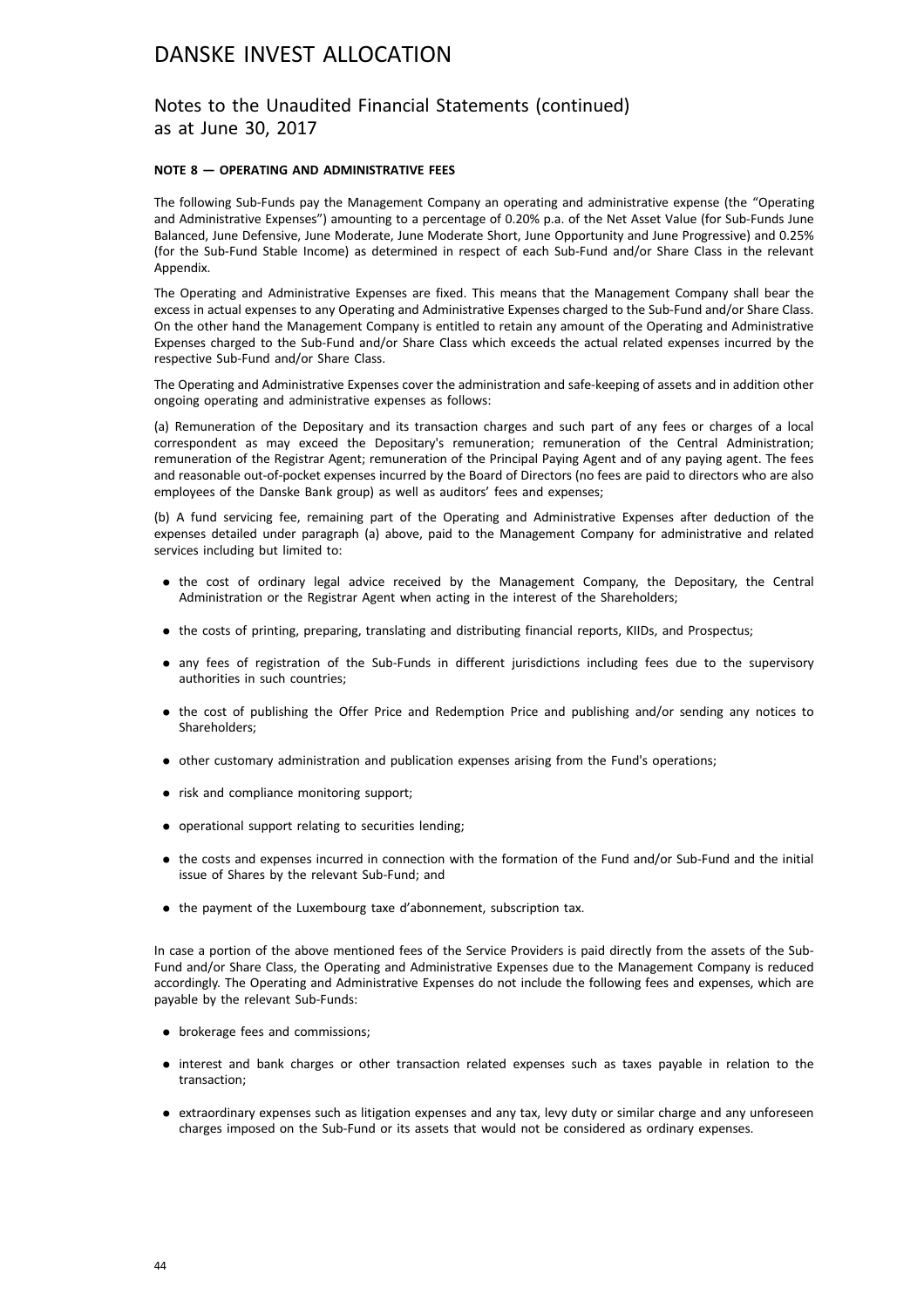### Notes to the Unaudited Financial Statements (continued) as at June 30, 2017

### **NOTE 9 — PERFORMANCE COMMISSION**

In the Sub-Funds Dynamic and Stable Income, the Investment Manager is entitled to receive a performance fee accrued and locked on each Valuation Day and paid annually in arrears on or after the last Valuation Day in each financial year. If a performance fee is payable in relation to a relevant Class, the performance fee shall be an amount equal respectively to 15% of the Out performance of the Dynamic Sub-Fund and 20% of the Out performance of the Stable Income Sub-Fund as more fully described in the Prospectus dated June 2017.

The performance fee is collected by the Management Company from the respective Sub-Funds' assets and passed on to the Investment Manager. As at June 30, 2017 the performance fees amounted to EUR 68,998 for the Dynamic Sub-Fund and EUR 255,309 for the Stable Income Sub-Fund.

The Equity Opportunities Sub-Fund, June Balanced Sub-Fund, June Defensive Sub-Fund, June Moderate Sub-Fund, June Moderate Short Sub-Fund, June Opportunity Sub-Fund and June Progressive Sub-Fund do not calculate a performance fee.

### **NOTE 10 — TAXES AND EXPENSES PAYABLE**

For the period ended June 30, 2017, the following accrued expenses were charged to the statement of net assets:

|                                                                             | <b>Dynamic</b><br>EUR | Equity<br><b>Opportunities</b> |  |
|-----------------------------------------------------------------------------|-----------------------|--------------------------------|--|
|                                                                             |                       | <b>EUR</b>                     |  |
| Subscription tax payable (Note 6)                                           | 1,094                 | 22                             |  |
| Central administration, depositary fees, registrar and transfer agent fees, |                       |                                |  |
| UCITS V fees and compliance fees payable (Notes 4 and 5)                    | 13,988                | 6,893                          |  |
| Audit Fees payable                                                          | 6,072                 | 4,542                          |  |
|                                                                             | 21.154                | 11.457                         |  |

|                                           |                 |                  |                 | June          |
|-------------------------------------------|-----------------|------------------|-----------------|---------------|
|                                           | June            | June             | June            | Moderate      |
|                                           | <b>Balanced</b> | <b>Defensive</b> | <b>Moderate</b> | <b>Short</b>  |
|                                           | <b>EUR</b>      | <b>EUR</b>       | <b>EUR</b>      | <b>EUR</b>    |
| Subscription tax payable (Note 6)         |                 |                  |                 |               |
| Operating and Administrative fee (Note 8) | 552             | 139              | 458             | 68            |
| Audit Fees payable                        | ۰               |                  |                 |               |
|                                           | 552             | 139              | 458             | 68            |
|                                           |                 |                  | June            | June          |
|                                           |                 |                  | Opportunity     | Progressive   |
|                                           |                 |                  | <b>EUR</b>      | <b>EUR</b>    |
| Subscription tax payable (Note 6)         |                 |                  |                 |               |
| Operating and Administrative fee (Note 8) |                 |                  | 616             | 535           |
| Audit Fees payable                        |                 |                  |                 |               |
|                                           |                 |                  | 616             | 535           |
|                                           |                 |                  |                 |               |
|                                           |                 |                  |                 | <b>Stable</b> |
|                                           |                 |                  |                 | <b>Income</b> |
|                                           |                 |                  |                 | <b>EUR</b>    |

| Subscription tax payable (Note 6)         |        |
|-------------------------------------------|--------|
| Operating and Administrative fee (Note 8) | 21.143 |
| Marketing fee (Note 7)                    | 563    |
|                                           | 21.706 |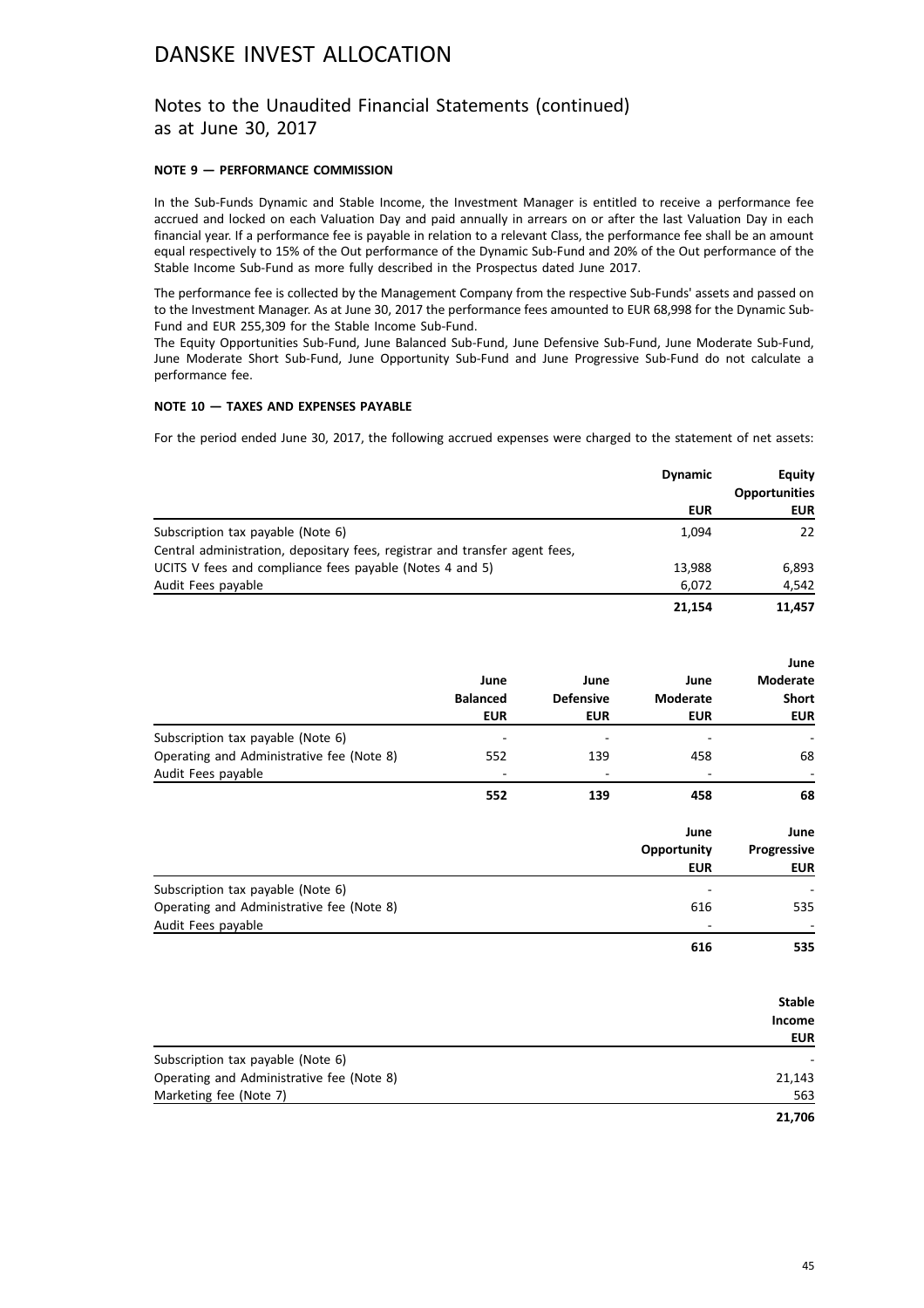### Notes to the Unaudited Financial Statements (continued) as at June 30, 2017

### **NOTE 11 — FORWARD FOREIGN EXCHANGE CONTRACTS**

For the period ended June 30, 2017, the following forward foreign exchange contracts were outstanding: **June Balanced**

| Unrealised<br>gain/(loss) |            |            |        |            |          |            |
|---------------------------|------------|------------|--------|------------|----------|------------|
| (EUR)                     |            | Maturity   | Sale   |            | Purchase |            |
| 1,746                     | EUR        | 10/07/2017 | 56,761 | <b>USD</b> | 51,450   | <b>EUR</b> |
| (895)                     | <b>EUR</b> | 10/07/2017 | 23,027 | <b>EUR</b> | 212,000  | <b>NOK</b> |
| (185)                     | EUR        | 10/07/2017 | 21,377 | <b>EUR</b> | 205,000  | <b>SEK</b> |
| (8)                       | EUR        | 10/07/2017 | 409    | <b>EUR</b> | 458      | <b>USD</b> |
| 658                       |            |            |        |            |          |            |

**June Defensive**

|            |          |            |        |            |            | Unrealised<br>gain/(loss) |
|------------|----------|------------|--------|------------|------------|---------------------------|
|            | Purchase |            | Sale   | Maturity   |            | (EUR)                     |
| <b>EUR</b> | 50,699   | <b>USD</b> | 55,711 | 10/07/2017 | <b>EUR</b> | 1,915                     |
| <b>NOK</b> | 200,000  | <b>EUR</b> | 21,745 | 10/07/2017 | EUR        | (865)                     |
| <b>SEK</b> | 199,000  | <b>EUR</b> | 20,747 | 10/07/2017 | EUR        | (175)                     |
| <b>USD</b> | 2,673    | <b>EUR</b> | 2,389  | 10/07/2017 | <b>EUR</b> | (49)                      |
|            |          |            |        |            |            | 826                       |

### **June Moderate**

|            | Purchase |            | Sale    | Maturity   |            | Unrealised<br>gain/(loss)<br>(EUR) |
|------------|----------|------------|---------|------------|------------|------------------------------------|
| <b>EUR</b> | 148,787  | <b>USD</b> | 164,169 | 10/07/2017 | <b>EUR</b> | 5,029                              |
| <b>NOK</b> | 205,000  | <b>EUR</b> | 22,269  | 10/07/2017 | <b>EUR</b> | (868)                              |
| <b>SEK</b> | 200,000  | <b>EUR</b> | 20,856  | 10/07/2017 | <b>EUR</b> | (180)                              |
| <b>USD</b> | 1,000    | <b>EUR</b> | 910     | 10/07/2017 | <b>EUR</b> | (34)                               |
|            |          |            |         |            |            | 3,947                              |

**June Moderate Short**

|          |            |            |      |        |            |            | Unrealised  |
|----------|------------|------------|------|--------|------------|------------|-------------|
|          |            |            |      |        |            |            | gain/(loss) |
| Purchase |            |            | Sale |        | Maturity   |            | (EUR)       |
| 10,983   | <b>EUR</b> | <b>USD</b> |      | 11,797 | 10/07/2017 | <b>EUR</b> | 653         |
| 200,000  | <b>NOK</b> | <b>EUR</b> |      | 21,745 | 10/07/2017 | <b>EUR</b> | (865)       |
| 200,000  | <b>SEK</b> | <b>EUR</b> |      | 20,856 | 10/07/2017 | <b>EUR</b> | (180)       |
| 1,000    | <b>USD</b> | <b>EUR</b> |      | 893    | 10/07/2017 | <b>EUR</b> | (18)        |
|          |            |            |      |        |            |            | (410)       |

### **June Opportunity**

|            |          |            |        |            |            | Unrealised |
|------------|----------|------------|--------|------------|------------|------------|
|            |          |            |        |            |            | (loss)     |
|            | Purchase |            | Sale   | Maturity   |            | (EUR)      |
| <b>NOK</b> | 225,000  | <b>EUR</b> | 24,463 | 10/07/2017 | <b>EUR</b> | (973)      |
| <b>SEK</b> | 224,000  | <b>EUR</b> | 23,358 | 10/07/2017 | EUR        | (202)      |
|            |          |            |        |            |            | (1, 175)   |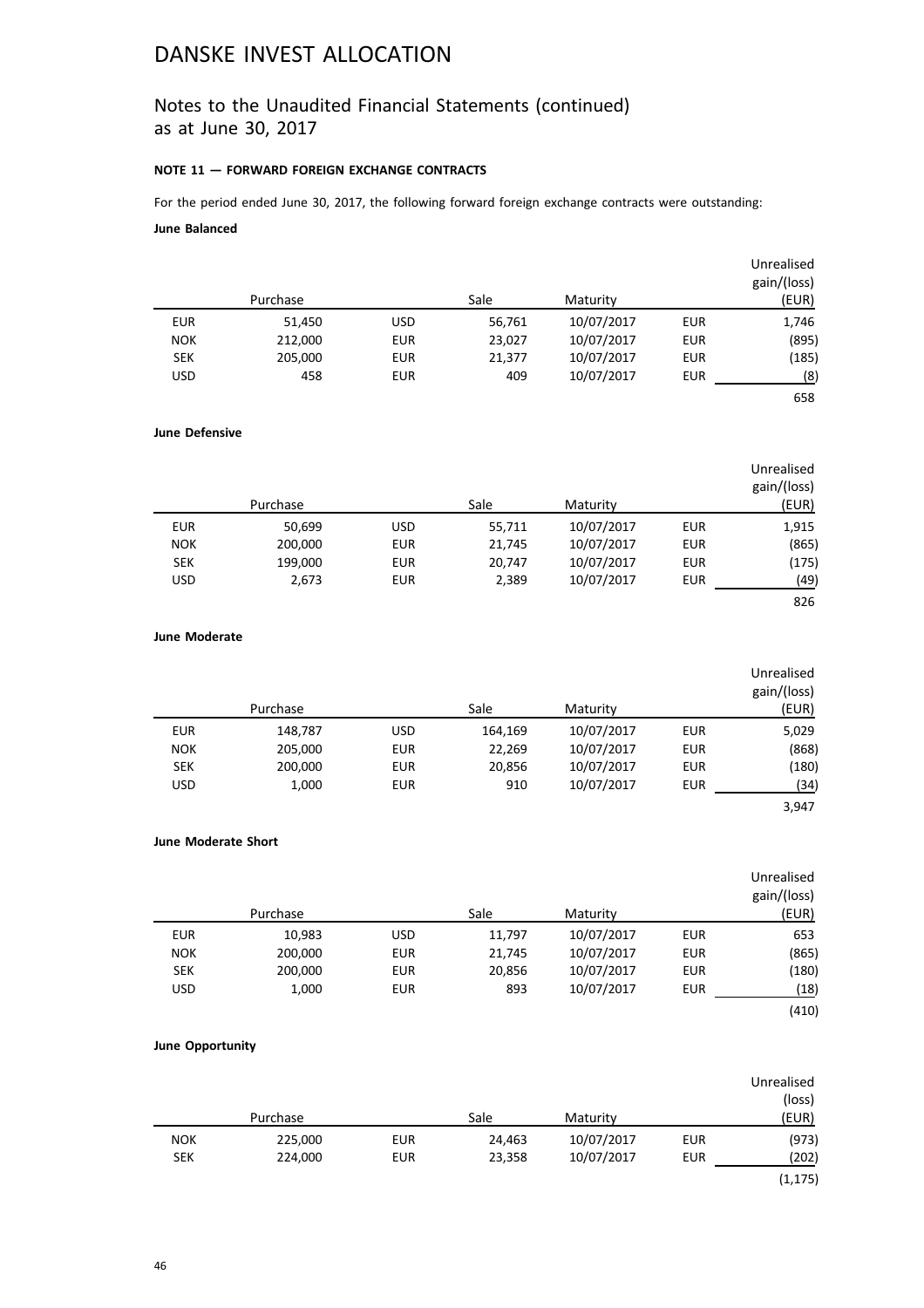### Notes to the Unaudited Financial Statements (continued) as at June 30, 2017

### **NOTE 11 — FORWARD FOREIGN EXCHANGE CONTRACTS (continued)**

#### **June Progressive**

|            | Purchase |            | Sale   | Maturity   |     | Unrealised<br>gain/(loss)<br>(EUR) |
|------------|----------|------------|--------|------------|-----|------------------------------------|
| <b>EUR</b> | 65,286   | <b>USD</b> | 71,963 | 10/07/2017 | EUR | 2,270                              |
| <b>NOK</b> | 213,000  | <b>EUR</b> | 23,158 | 10/07/2017 | EUR | (921)                              |
| <b>SEK</b> | 211,000  | <b>EUR</b> | 22,003 | 10/07/2017 | EUR | (191)                              |
|            |          |            |        |            |     | 1,158                              |

### **Stable Income**

|            | Purchase   |            | Sale       | Maturity   |            | Unrealised<br>gain/(loss)<br>(EUR) |
|------------|------------|------------|------------|------------|------------|------------------------------------|
|            |            |            |            |            |            |                                    |
| <b>CHF</b> | 870,000    | <b>EUR</b> | 795,921    | 03/07/2017 | <b>EUR</b> | (704)                              |
| <b>DKK</b> | 3,775,000  | <b>EUR</b> | 507,645    | 03/07/2017 | <b>EUR</b> | 12                                 |
| <b>GBP</b> | 535,000    | <b>EUR</b> | 609,410    | 03/07/2017 | <b>EUR</b> | 203                                |
| <b>NOK</b> | 972,000    | <b>EUR</b> | 101,603    | 04/07/2017 | <b>EUR</b> | (110)                              |
| <b>CHF</b> | 2,964,385  | <b>EUR</b> | 2,730,929  | 07/07/2017 | <b>EUR</b> | (21, 228)                          |
| <b>DKK</b> | 8,022,487  | <b>EUR</b> | 1,078,659  | 07/07/2017 | <b>EUR</b> | 218                                |
| <b>EUR</b> | 7,209,728  | <b>DKK</b> | 53,600,669 | 07/07/2017 | <b>EUR</b> | 1,421                              |
| <b>EUR</b> | 8,422,657  | <b>GBP</b> | 7,266,000  | 07/07/2017 | <b>EUR</b> | 143,887                            |
| <b>EUR</b> | 8,290,400  | <b>USD</b> | 8,916,000  | 07/07/2017 | <b>EUR</b> | 481,832                            |
| <b>EUR</b> | 8,193,351  | <b>CHF</b> | 8,810,000  | 07/07/2017 | <b>EUR</b> | 140,257                            |
| <b>EUR</b> | 800,731    | <b>NOK</b> | 7,478,000  | 07/07/2017 | <b>EUR</b> | 19,977                             |
| <b>EUR</b> | 2,278,452  | <b>SEK</b> | 21,855,897 | 07/07/2017 | <b>EUR</b> | 19,094                             |
| GBP        | 16,448     | <b>USD</b> | 21,000     | 07/07/2017 | <b>EUR</b> | 349                                |
| GBP        | 2,011,380  | <b>EUR</b> | 2,297,105  | 07/07/2017 | <b>EUR</b> | (5, 365)                           |
| <b>NOK</b> | 1,528,420  | <b>EUR</b> | 161,362    | 07/07/2017 | <b>EUR</b> | (1,784)                            |
| <b>SEK</b> | 25,209,232 | <b>EUR</b> | 2,624,834  | 07/07/2017 | <b>EUR</b> | (18, 826)                          |
| <b>USD</b> | 8,655,781  | <b>EUR</b> | 7,743,294  | 07/07/2017 | <b>EUR</b> | (162, 481)                         |
|            |            |            |            |            |            | 596,752                            |

### **NOTE 12 — FUTURES CONTRACTS**

As at June 30, 2017, the following Sub-Fund was committed in the following futures contracts:

#### **Stable Income**

|             | Contracts                    | Currency   | Number of<br>contracts | Commitment<br>(EUR) | Maturity<br>date | Unrealised<br>gain<br>(EUR) |
|-------------|------------------------------|------------|------------------------|---------------------|------------------|-----------------------------|
| <b>SALE</b> | DOW JONES STOXX 600 PRICE IX | EUR        | (1,012)                | (19, 152, 100)      | 15/09/2017       | 261,540                     |
| <b>SALE</b> | EURO BOBL                    | EUR        | (20)                   | (2,634,000)         | 07/09/2017       | 30,000                      |
| <b>SALE</b> | EURO SCHATZ                  | EUR        | (20)                   | (2,236,600)         | 07/09/2017       | 6,700                       |
| <b>SALE</b> | S&P 500 INDICES              | <b>USD</b> | (15)                   | (9,075,000)         | 14/09/2017       | 28,516                      |
|             |                              |            |                        |                     |                  | 326.756                     |

### **NOTE 13 — REBATE FEES**

As at June 30, 2017, "Other assets" mostly includes rebate fees from underlying investments in target funds for the Sub-Funds. Rebate fee agreements have been negotiated by the Investment Manager when the initial investments were made in the target fund. The rebate fees receivable are recorded as "Other assets" in the Unaudited Statement of Net Assets.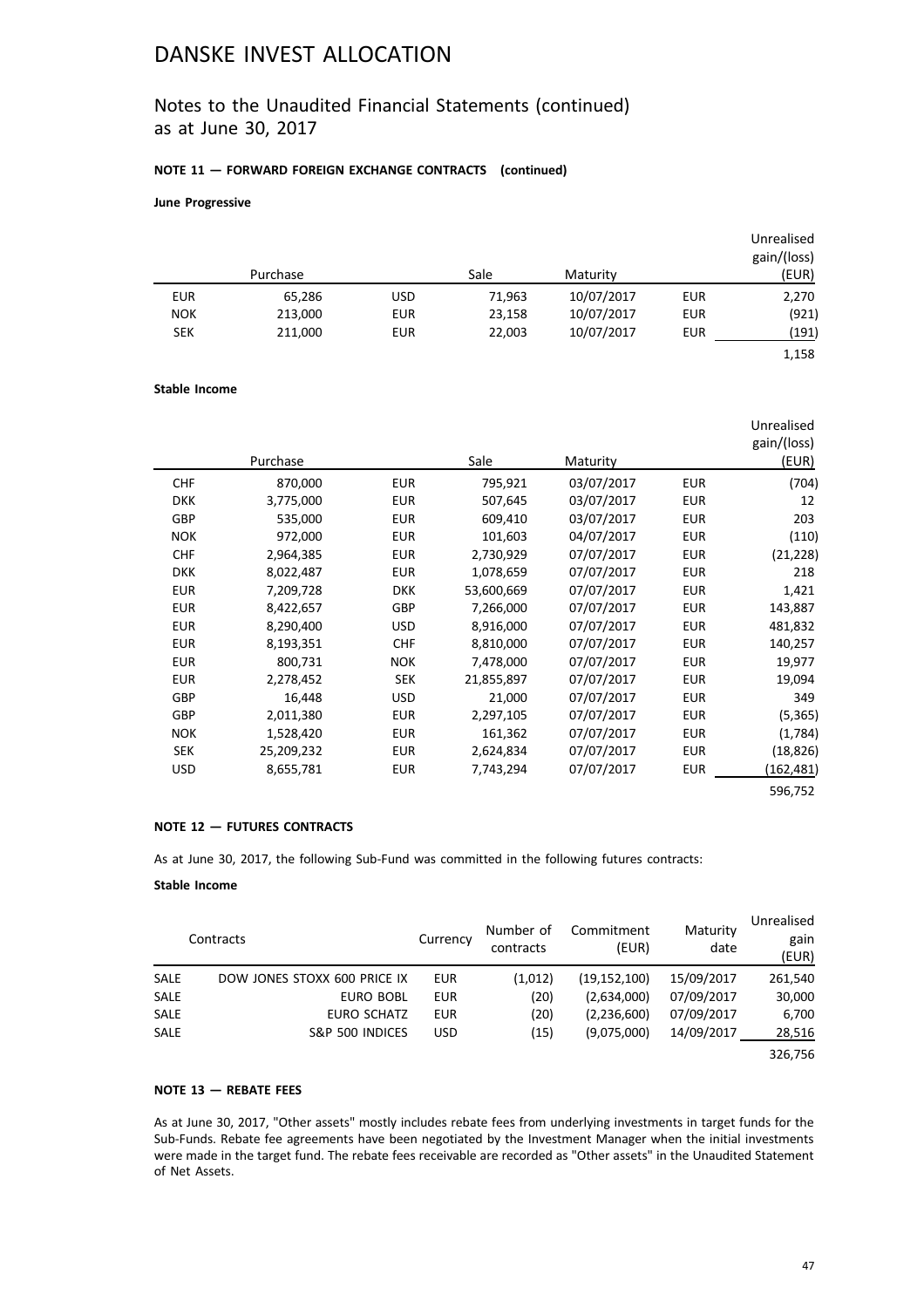Notes to the Unaudited Financial Statements (continued) as at June 30, 2017

### **NOTE 14 — SECURITIES LENDING**

The Fund had entered into fully collateralized securities lending agreements through a high quality financial institution as described in the prospectus. On June 30, 2017, the overall value of the securities lent by the Sub-Fund amounted to:

|               | <b>Market Value of</b> |
|---------------|------------------------|
|               | securities lent        |
|               | <b>EUR</b>             |
| Stable Income | 147,738                |

48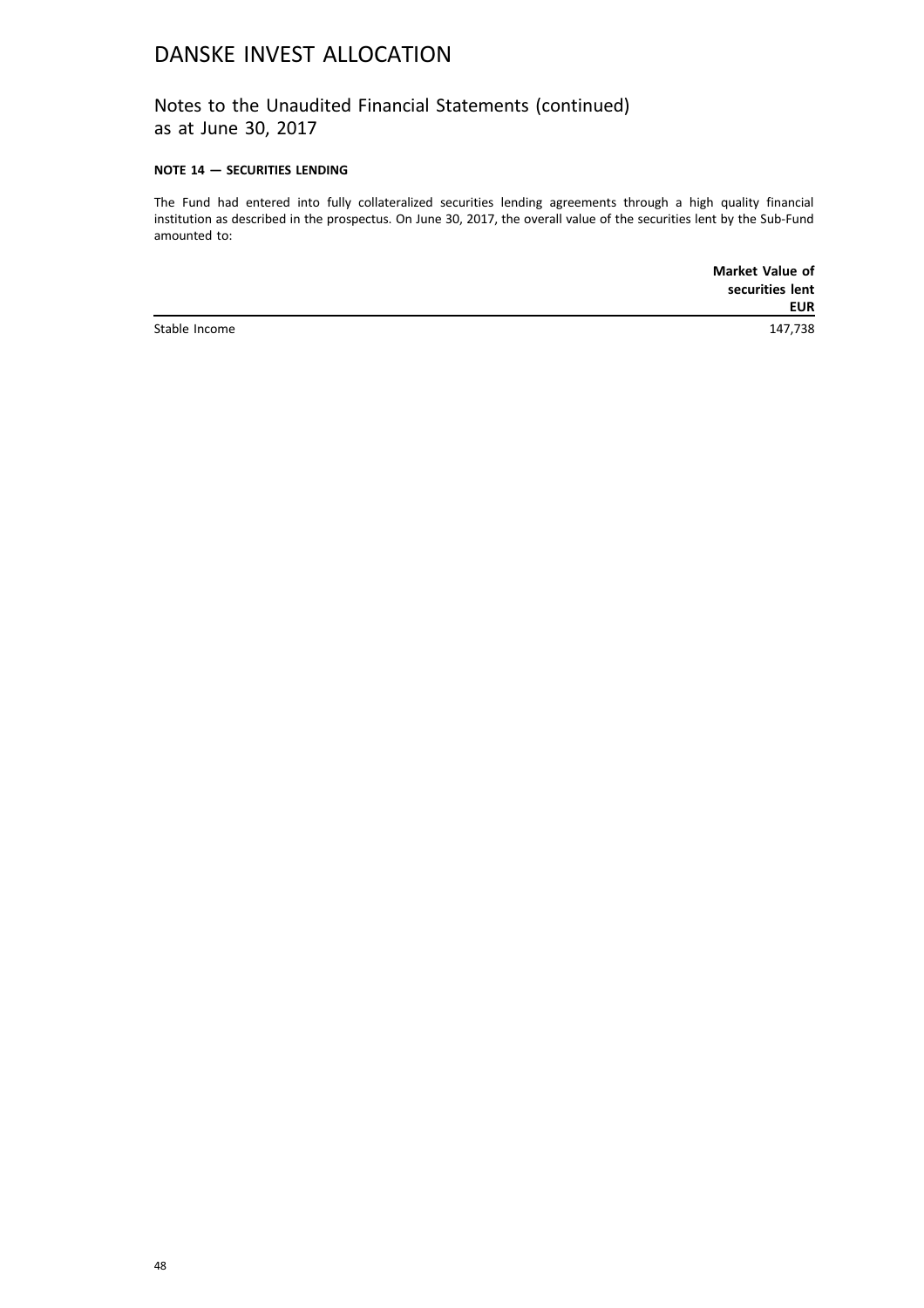### **Unaudited Appendix**

**REGULATION (EU) 2015/2365 OF THE EUROPEAN PARLIAMENT AND OF THE COUNCIL of November 25, 2015 Transparency of Securities Financing Transactions of Reuse and amending Regulation (EU) N°648/2012**

**Securities Lending**

### **Global Data in (EUR)**

| Sub-Fund              | <b>Collateral</b> | Overall<br>valuation | Total net<br>assets | (%) of assets |
|-----------------------|-------------------|----------------------|---------------------|---------------|
| <b>ISTABLE INCOME</b> | 155.201           | 147.738              | 72.997.564          | 0.20          |
| Total                 | 155.201           | 147.738              | 72.997.564          |               |

| Sub-Fund              | <b>Overall valuation</b> | Investment<br>portfolio at<br>market value | (%) lendable<br>assets l |
|-----------------------|--------------------------|--------------------------------------------|--------------------------|
| <b>ISTABLE INCOME</b> | 147.738                  | 67.106.180                                 | 0.22                     |
| <b>Total</b>          | 147.738                  | 67,106,180                                 |                          |

### **Concentration data in (EUR)**

| Ten largest collateral issuers                       | Amount of<br>Collateral |
|------------------------------------------------------|-------------------------|
| INYKREDIT REALKREDIT AS                              | 100,783                 |
| UNITED KINGDOM OF GREAT BRITAIN AND NORTHERN IRELAND | 14,837                  |
| I ALPHABET INC                                       | 3,266                   |
| <b>APPLE INC</b>                                     | 2,893                   |
| LAMAZON.COM INC                                      | 2,563                   |
| <b>CRH PLC</b>                                       | 2,095                   |
| Iunited states of America                            | 1,955                   |
| I COSTCO WHOLESALE CORP                              | 1,528                   |
| MONSANTO CO (NEW)                                    | 1,136                   |
| <b>IINGERSOLL RAND</b>                               | 1,108                   |

| <b>Top 10 Counterparties</b>        | <b>Overall</b><br>valuation |
|-------------------------------------|-----------------------------|
| Iskandinaviska enskilda bkn ab publ | 98,663                      |
| I NATIXIS                           | 33,615                      |
| ICREDIT SUISSE AG DUBLIN BRANCH     | 15,460                      |
| <b>Total</b>                        | 147,738                     |

**Aggregate transaction data for each type of SFTs broken down according to the below categories in (EUR)**

| Type of Collateral  | Amount of<br><b>Collateral</b> |
|---------------------|--------------------------------|
| <b>BONDS</b>        | 119,831                        |
| <b>EQUITIES</b>     | 35,370                         |
| <b>MONEY MARKET</b> |                                |
| <b>CASH</b>         |                                |
| Total               | 155,201                        |

| Quality of Collateral | Amount of<br><b>Collateral</b> |
|-----------------------|--------------------------------|
| N/A                   |                                |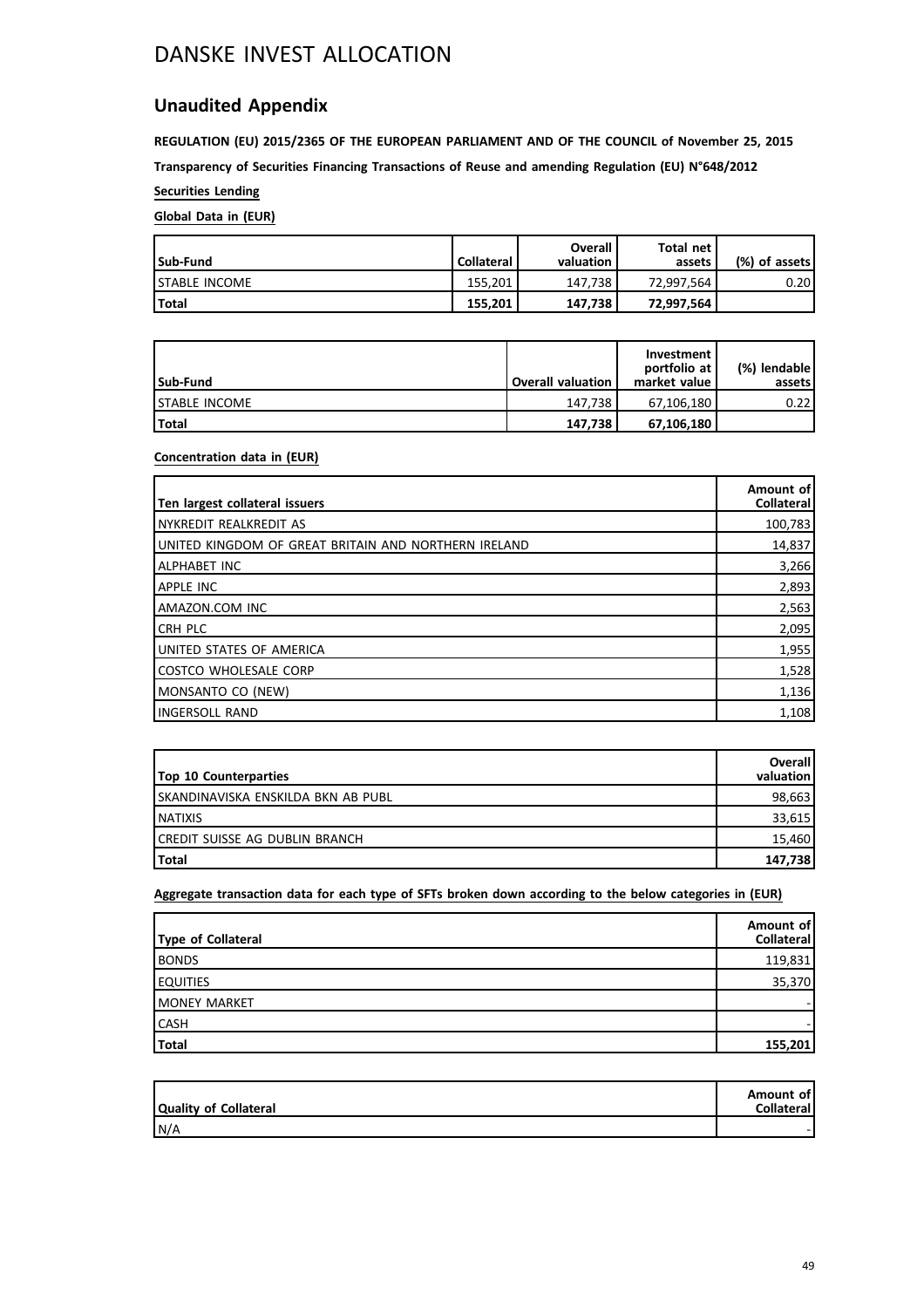# **Unaudited Appendix (continued)**

| Maturity tenor of Collateral | Amount of<br><b>Collateral</b> |
|------------------------------|--------------------------------|
| Less than one day            |                                |
| One day to one week          |                                |
| One week to one month        |                                |
| One month to three months    |                                |
| Three months to one year     | 162                            |
| Above one year               | 119,668                        |
| Open maturity                | 35,370                         |
| Total                        | 155,201                        |

| Currencies of Cash Collateral | Amount of<br><b>Collateral</b> |
|-------------------------------|--------------------------------|
| N/A                           |                                |

| <b>Currencies of Securities Collateral</b> | Amount of<br>Collateral |
|--------------------------------------------|-------------------------|
| <b>DKK</b>                                 | 101,283                 |
| USD                                        | 31,429                  |
| GBP                                        | 20,733                  |
| <b>EUR</b>                                 | 1,568                   |
| <b>SEK</b>                                 | 188                     |
| Total                                      | 155,201                 |

| Maturity tenor of the SFTs | <b>Overall</b><br>valuation |
|----------------------------|-----------------------------|
| Less than one day          |                             |
| One day to one week        |                             |
| One week to one month      |                             |
| One month to three months  |                             |
| Three months to one year   |                             |
| Above one year             |                             |
| Open transaction           | 147,738                     |
| Total                      | 147,738                     |

| Countries in which the counterparties are established | <b>Overall</b><br>valuation |
|-------------------------------------------------------|-----------------------------|
| <b>ISWEDEN</b>                                        | 98,663                      |
| <b>IFRANCE</b>                                        | 33,615                      |
| <b>IRELAND</b>                                        | 15,460                      |
| Total                                                 | 147,738                     |

| Settlement and clearing | Overall<br>valuation |
|-------------------------|----------------------|
| Bilateral               | 147,738              |
| Total                   | 147,738              |

### **Data on reuse of Collateral:**

| <b>Reuse of Collateral</b>                                                    | Amount of<br><b>Collateral</b> |
|-------------------------------------------------------------------------------|--------------------------------|
| Share of collateral received that is reused                                   | None                           |
| Cash collateral reinvestment returns to the collective investment undertaking | None                           |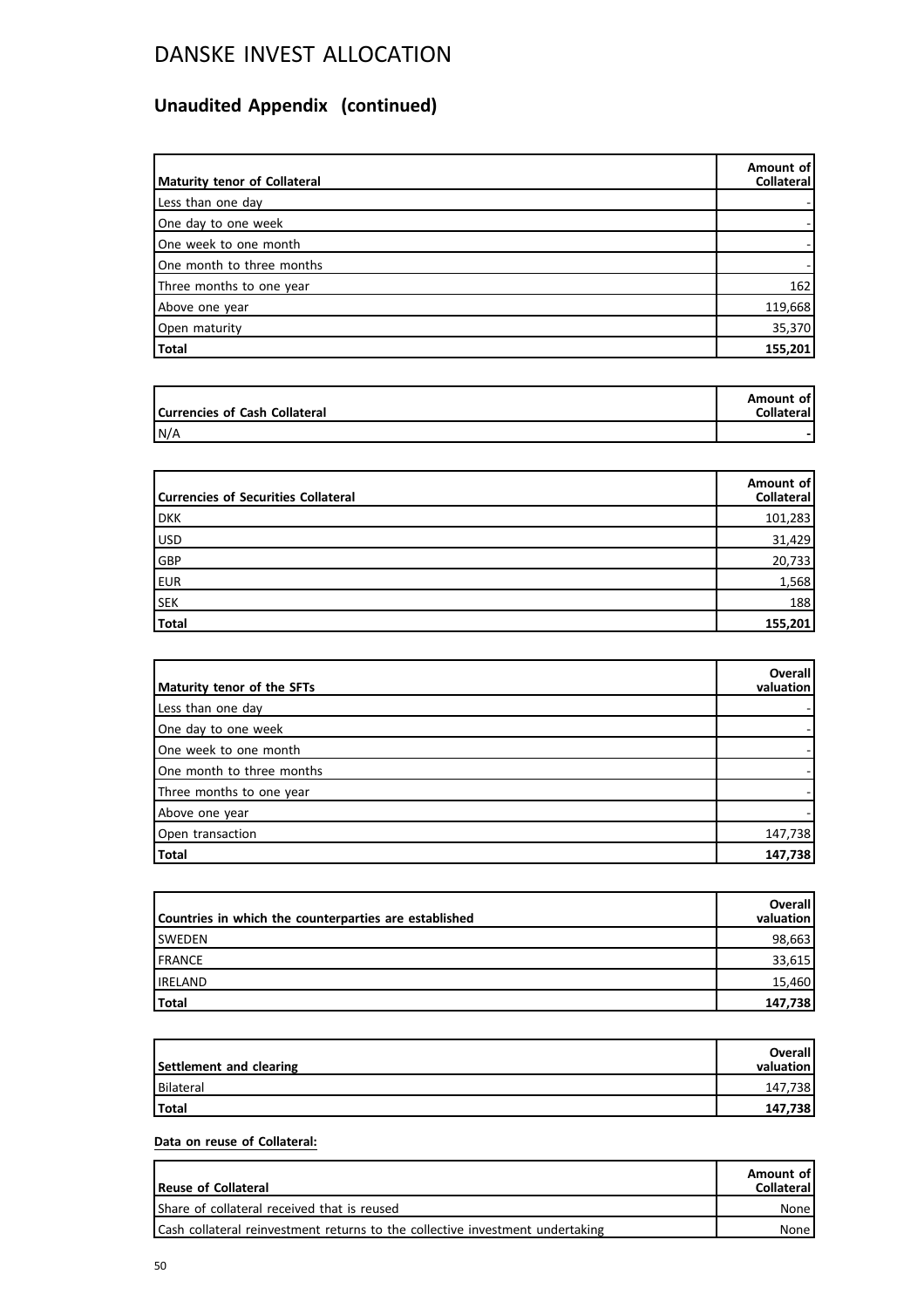### **Unaudited Appendix (continued)**

**Safekeeping of collateral received by the collective investment undertaking as part of SFTs in (EUR)**

| Name of the Custodian | Amount of<br>collateral asset<br>safe-kept |
|-----------------------|--------------------------------------------|
| <b>IRBC IS TRUST</b>  | 155,201                                    |

**Safekeeping of collateral granted by the collective investment undertaking as part of SFTs in (EUR)**

|  | Type of accounts |
|--|------------------|
|  |                  |

Segregated accounts

### **Data on return and cost for each type of SFTs in (EUR)**

| Sub-Fund              | <b>Gross Revenue l</b> | <b>RBC I&amp;TS</b><br>Revenue | <b>Tax Withheld</b> | <b>Client Revenue</b><br>(Net of Tax) |
|-----------------------|------------------------|--------------------------------|---------------------|---------------------------------------|
| <b>ISTABLE INCOME</b> | 6.019                  | 1.384                          |                     | 4.635 l                               |
| 'Total                | 6.019                  | 1,384                          |                     | 4.635                                 |